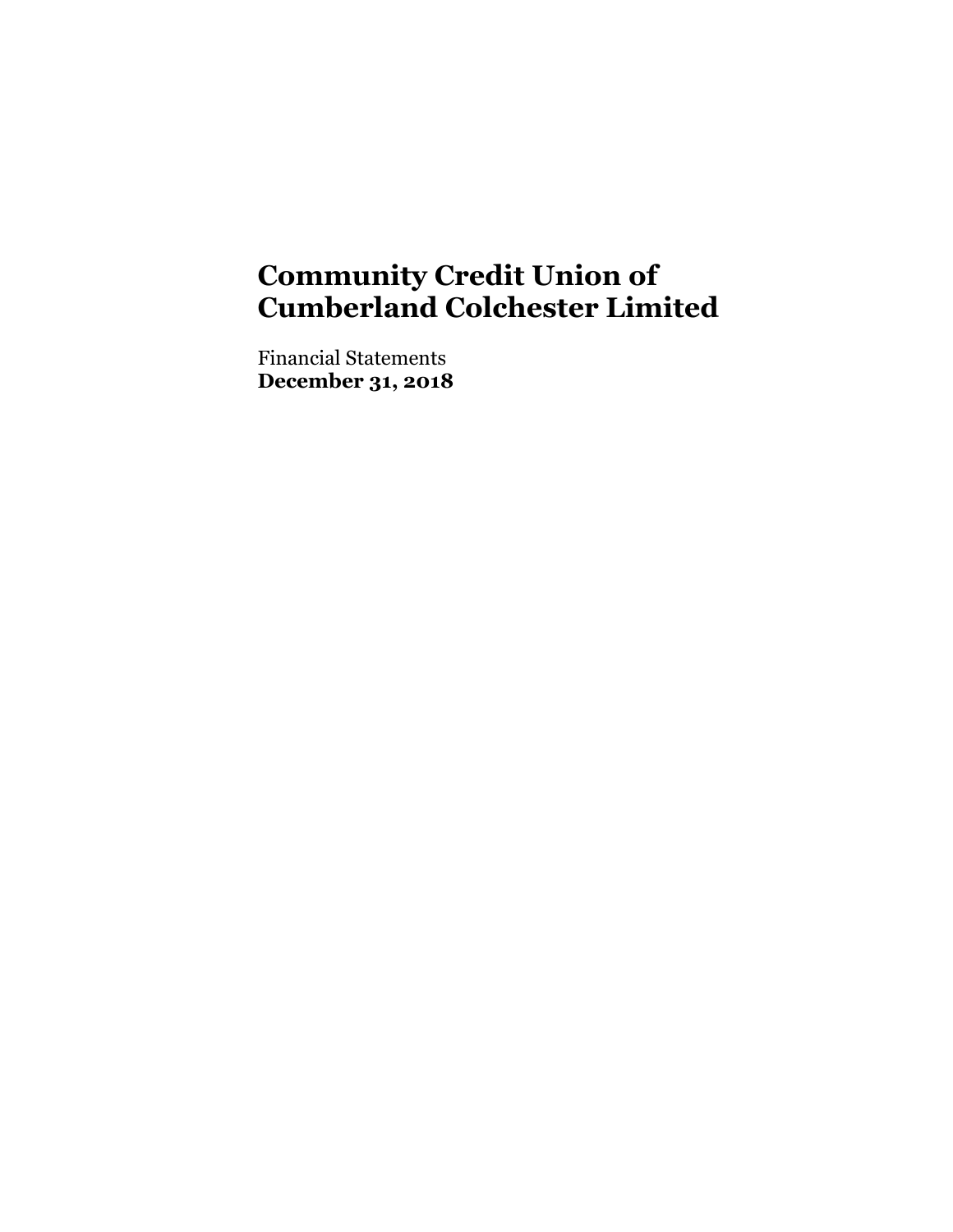

# *Independent auditor's report*

To the Members of Community Credit Union of Cumberland Colchester Limited

### *Our opinion*

In our opinion, the accompanying financial statements present fairly, in all material respects, the financial position of Community Credit Union of Cumberland Colchester Limited (the credit union) as at December 31, 2018 and its financial performance and its cash flows for the year then ended in accordance with International Financial Reporting Standards (IFRS).

### **What we have audited**

The credit union's financial statements comprise:

- the statement of financial position as at December 31, 2018;
- the statement of changes in members' equity for the year then ended;
- the statement of income and comprehensive income for the year then ended;
- the statement of cash flows for the year then ended; and
- the notes to the financial statements, which include a summary of significant accounting policies.

### *Basis for opinion*

We conducted our audit in accordance with Canadian generally accepted auditing standards. Our responsibilities under those standards are further described in the *Auditor's responsibilities for the audit of the financial statements* section of our report.

We believe that the audit evidence we have obtained is sufficient and appropriate to provide a basis for our opinion.

#### **Independence**

We are independent of the credit union in accordance with the ethical requirements that are relevant to our audit of the financial statements in Canada. We have fulfilled our other ethical responsibilities in accordance with these requirements.

### *Responsibilities of management and those charged with governance for the financial statements*

Management is responsible for the preparation and fair presentation of the financial statements in accordance with IFRS, and for such internal control as management determines is necessary to enable the preparation of financial statements that are free from material misstatement, whether due to fraud or error.

*PricewaterhouseCoopers LLP Cogswell Tower, 2000 Barrington Street, Suite 1101, Halifax, Nova Scotia, Canada B3J 3K1 T: +1 902 491 7400, F: +1 902 422 1166*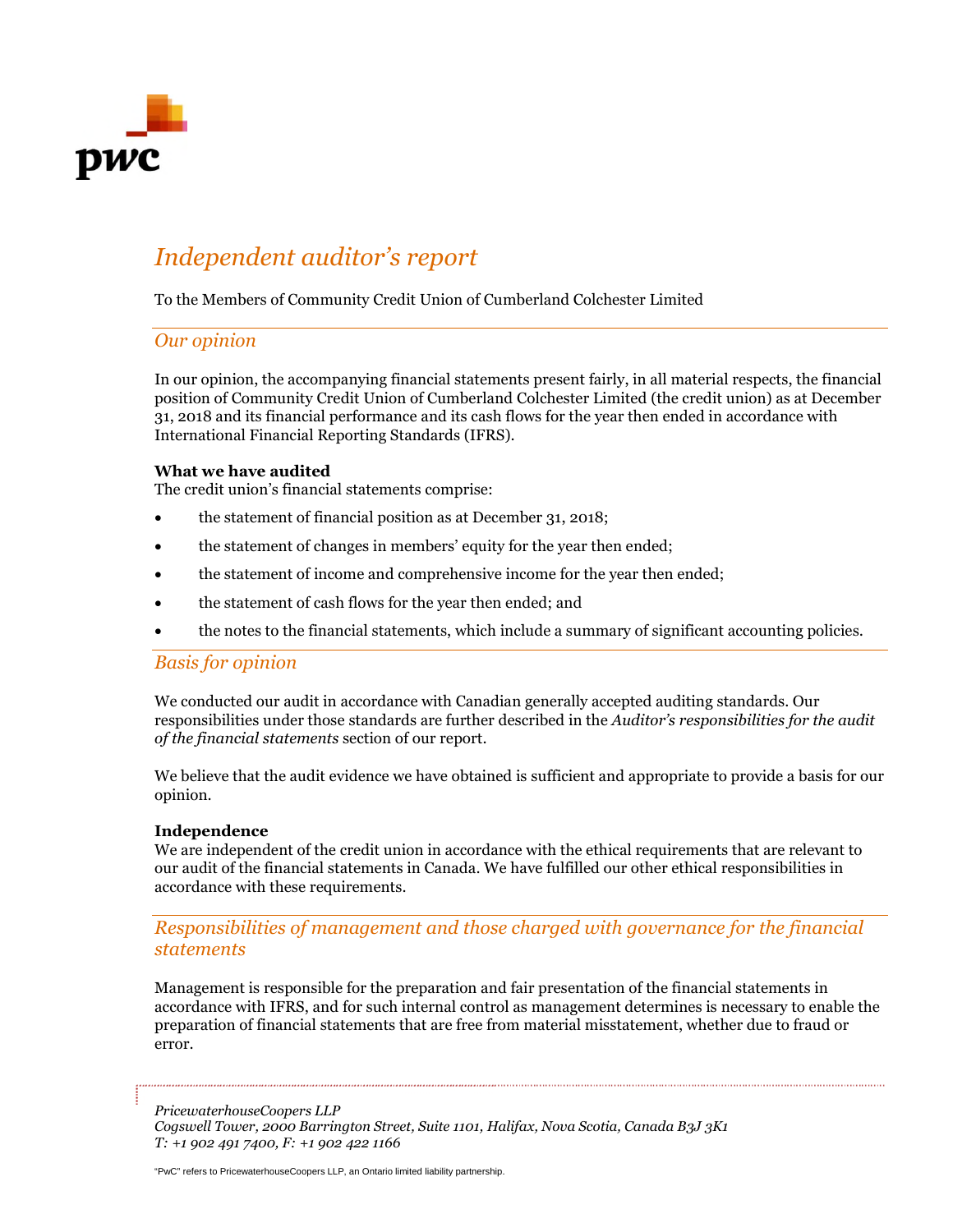

In preparing the financial statements, management is responsible for assessing the credit union's ability to continue as a going concern, disclosing, as applicable, matters related to going concern and using the going concern basis of accounting unless management either intends to liquidate the credit union or to cease operations, or has no realistic alternative but to do so.

Those charged with governance are responsible for overseeing the credit union's financial reporting process.

### *Auditor's responsibilities for the audit of the financial statements*

Our objectives are to obtain reasonable assurance about whether the financial statements as a whole are free from material misstatement, whether due to fraud or error, and to issue an auditor's report that includes our opinion. Reasonable assurance is a high level of assurance, but is not a guarantee that an audit conducted in accordance with Canadian generally accepted auditing standards will always detect a material misstatement when it exists. Misstatements can arise from fraud or error and are considered material if, individually or in the aggregate, they could reasonably be expected to influence the economic decisions of users taken on the basis of these financial statements.

As part of an audit in accordance with Canadian generally accepted auditing standards, we exercise professional judgment and maintain professional skepticism throughout the audit. We also:

- Identify and assess the risks of material misstatement of the financial statements, whether due to fraud or error, design and perform audit procedures responsive to those risks, and obtain audit evidence that is sufficient and appropriate to provide a basis for our opinion. The risk of not detecting a material misstatement resulting from fraud is higher than for one resulting from error, as fraud may involve collusion, forgery, intentional omissions, misrepresentations, or the override of internal control.
- Obtain an understanding of internal control relevant to the audit in order to design audit procedures that are appropriate in the circumstances, but not for the purpose of expressing an opinion on the effectiveness of the credit union's internal control.
- Evaluate the appropriateness of accounting policies used and the reasonableness of accounting estimates and related disclosures made by management.
- Conclude on the appropriateness of management's use of the going concern basis of accounting and, based on the audit evidence obtained, whether a material uncertainty exists related to events or conditions that may cast significant doubt on the credit union's ability to continue as a going concern. If we conclude that a material uncertainty exists, we are required to draw attention in our auditor's report to the related disclosures in the financial statements or, if such disclosures are inadequate, to modify our opinion. Our conclusions are based on the audit evidence obtained up to the date of our auditor's report. However, future events or conditions may cause the credit union to cease to continue as a going concern.
- Evaluate the overall presentation, structure and content of the financial statements, including the disclosures, and whether the financial statements represent the underlying transactions and events in a manner that achieves fair presentation.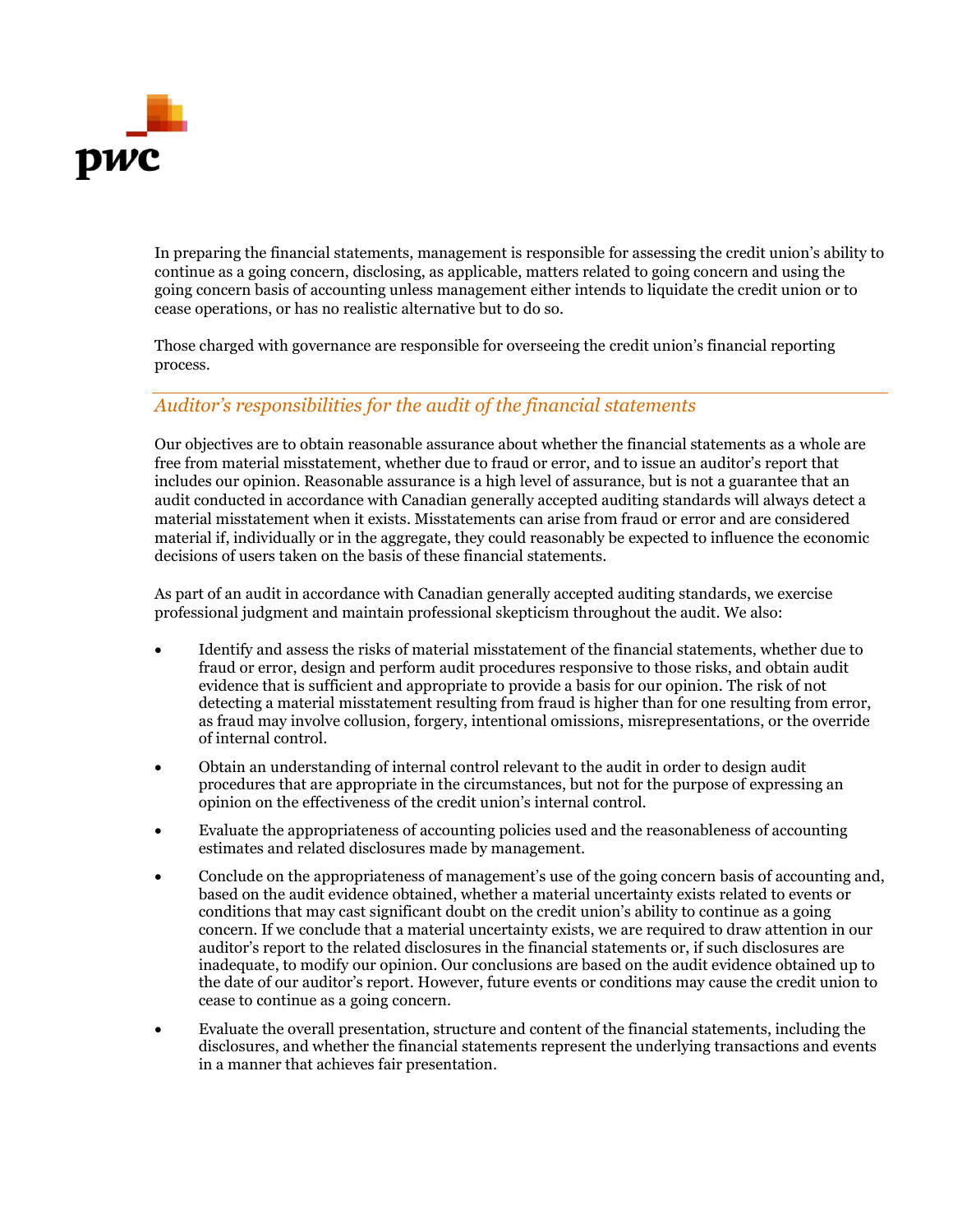

We communicate with those charged with governance regarding, among other matters, the planned scope and timing of the audit and significant audit findings, including any significant deficiencies in internal control that we identify during our audit.

Pricentaterhouse Coopers  $U$ P<br>Chartered Professional Accountants, Licensed Public Accountants

Halifax, Nova Scotia April 16, 2019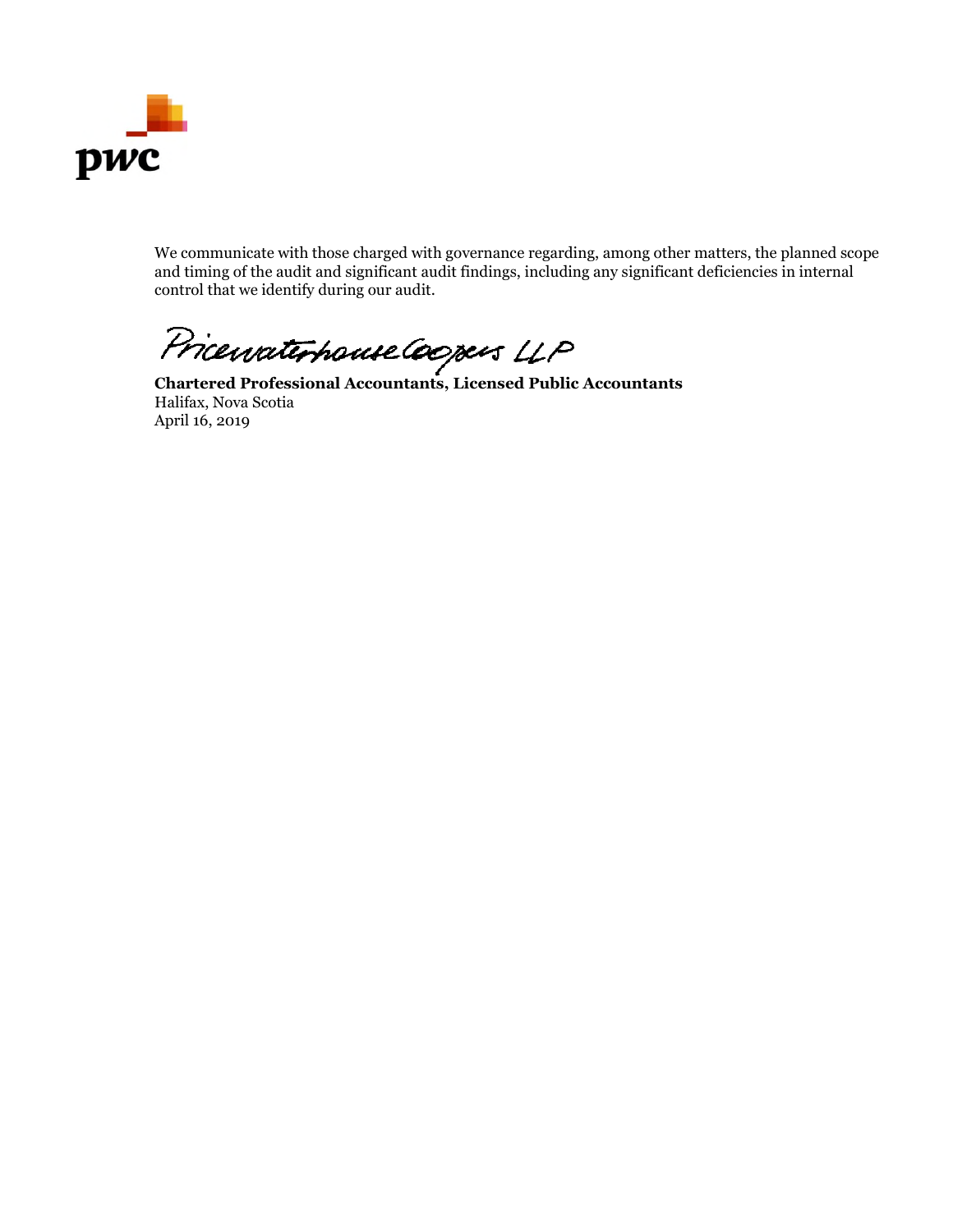Statement of Financial Position

### **As at December 31, 2018**

(expressed in Canadian dollars)

|                                                                                                     | 2018                                              | 2017<br>\$                                        |
|-----------------------------------------------------------------------------------------------------|---------------------------------------------------|---------------------------------------------------|
| <b>Assets</b> (note 10)                                                                             |                                                   |                                                   |
| <b>Cash resources</b>                                                                               | 825,793                                           | 1,012,864                                         |
| <b>Interest bearing deposits</b>                                                                    | 14,703,786                                        | 8,130,586                                         |
| Other assets and prepaid expenses (note 5)                                                          | 463,595                                           | 1,554,660                                         |
| <b>Members' loans</b><br>Mortgage<br>Personal<br>Commercial loans and mortgages<br>Accrued interest | 45,568,224<br>11,664,845<br>19,660,770<br>107,728 | 48,898,464<br>12,588,927<br>18,840,537<br>118,395 |
|                                                                                                     | 77,001,567                                        | 80,446,323                                        |
| Allowance for credit losses (note 6)                                                                | (159, 287)                                        | (150,062)                                         |
|                                                                                                     | 76,842,280                                        | 80,296,261                                        |
| Long-term investments (note 7)                                                                      | 1,836,709                                         | 1,807,489                                         |
| Intangible assets subject to amortization (note 8)                                                  | 515,509                                           | 533,845                                           |
| <b>Property and equipment (note 9)</b>                                                              | 2,970,214                                         | 2,975,834                                         |
| Deferred income tax asset (note 20)                                                                 | 23,000                                            | 18,000                                            |
|                                                                                                     | 98,180,886                                        | 96,329,539                                        |
| <b>Liabilities</b><br><b>Bank indebtedness (note 10)</b>                                            | 741,997                                           |                                                   |
| <b>Accounts payable and accrued liabilities</b>                                                     | 501,419                                           | 817,900                                           |
| <b>Members' deposits</b><br>Savings and chequing<br>Term deposits<br>Accrued interest               | 68,443,055<br>22,284,650<br>194,125               | 69,281,129<br>20,132,007<br>146,466               |
|                                                                                                     | 90,921,830                                        | 89,559,602                                        |
| Members' shares (note 11)                                                                           | 31,380                                            | 32,265                                            |
| <b>Members' Equity</b>                                                                              | 5,984,260                                         | 5,919,772                                         |
|                                                                                                     | 98,180,886                                        | 96,329,539                                        |
|                                                                                                     |                                                   |                                                   |

**Commitments and contingencies** (note 14)

### **Approved by the Board of Directors**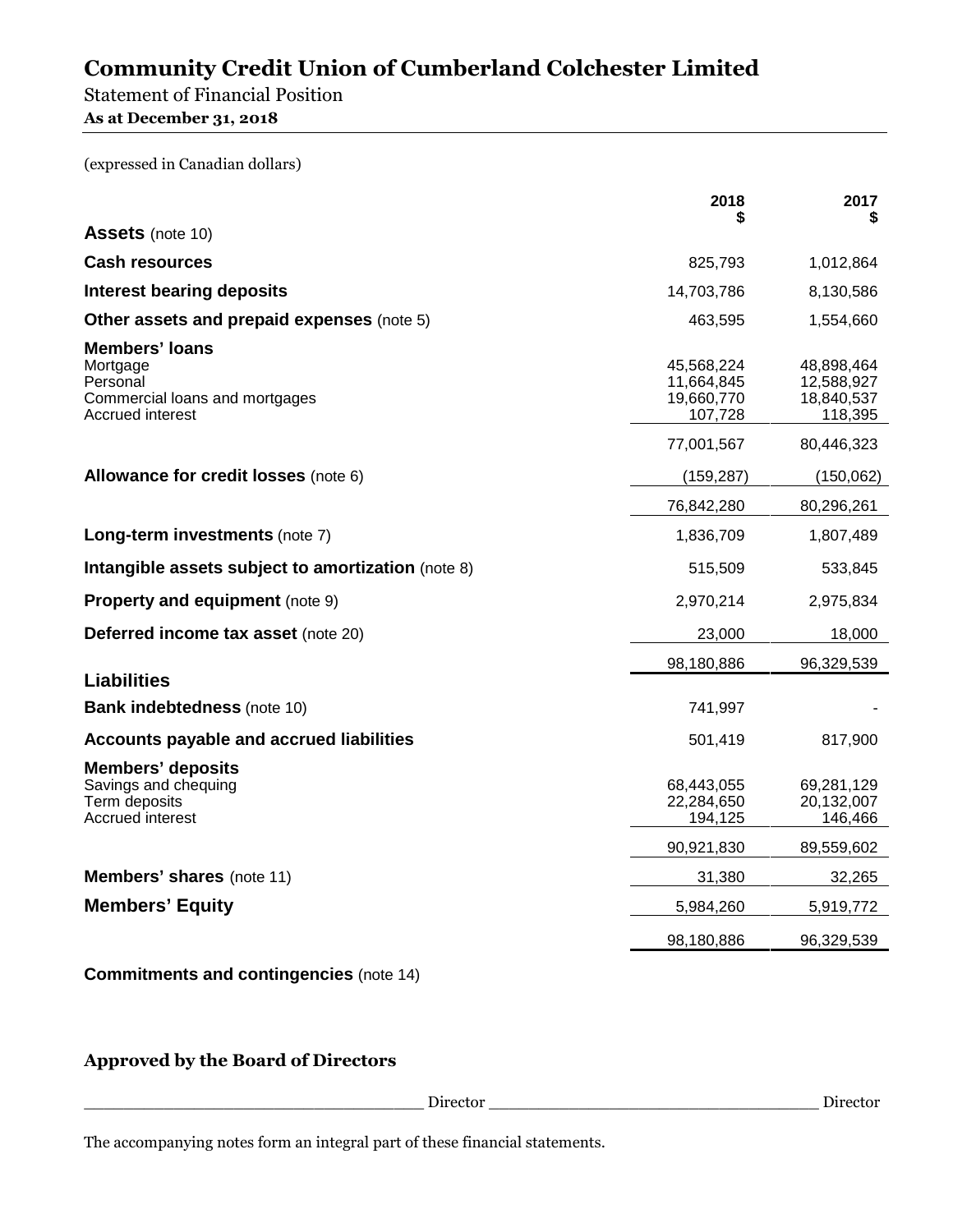Statement of Changes in Members' Equity

**For the year ended December 31, 2018** 

(expressed in Canadian dollars)

|                                                                                | <b>Retained</b><br>earnings | <b>Surplus</b><br>shares<br>(note 12) | Total<br>equity      |
|--------------------------------------------------------------------------------|-----------------------------|---------------------------------------|----------------------|
| Balance - January 1, 2017                                                      | 4,921,814                   | 814,007                               | 5,735,821            |
| Net income and comprehensive income for the year<br>Decrease in surplus shares | 215,992                     | (32,041)                              | 215,992<br>(32,041)  |
| Balance - December 31, 2017                                                    | 5,137,806                   | 781,966                               | 5,919,772            |
| Net income and comprehensive income for the year<br>Decrease in surplus shares | 100,239                     | (35, 751)                             | 100,239<br>(35, 751) |
| Balance - December 31, 2018                                                    | 5,238,045                   | 746,215                               | 5,984,260            |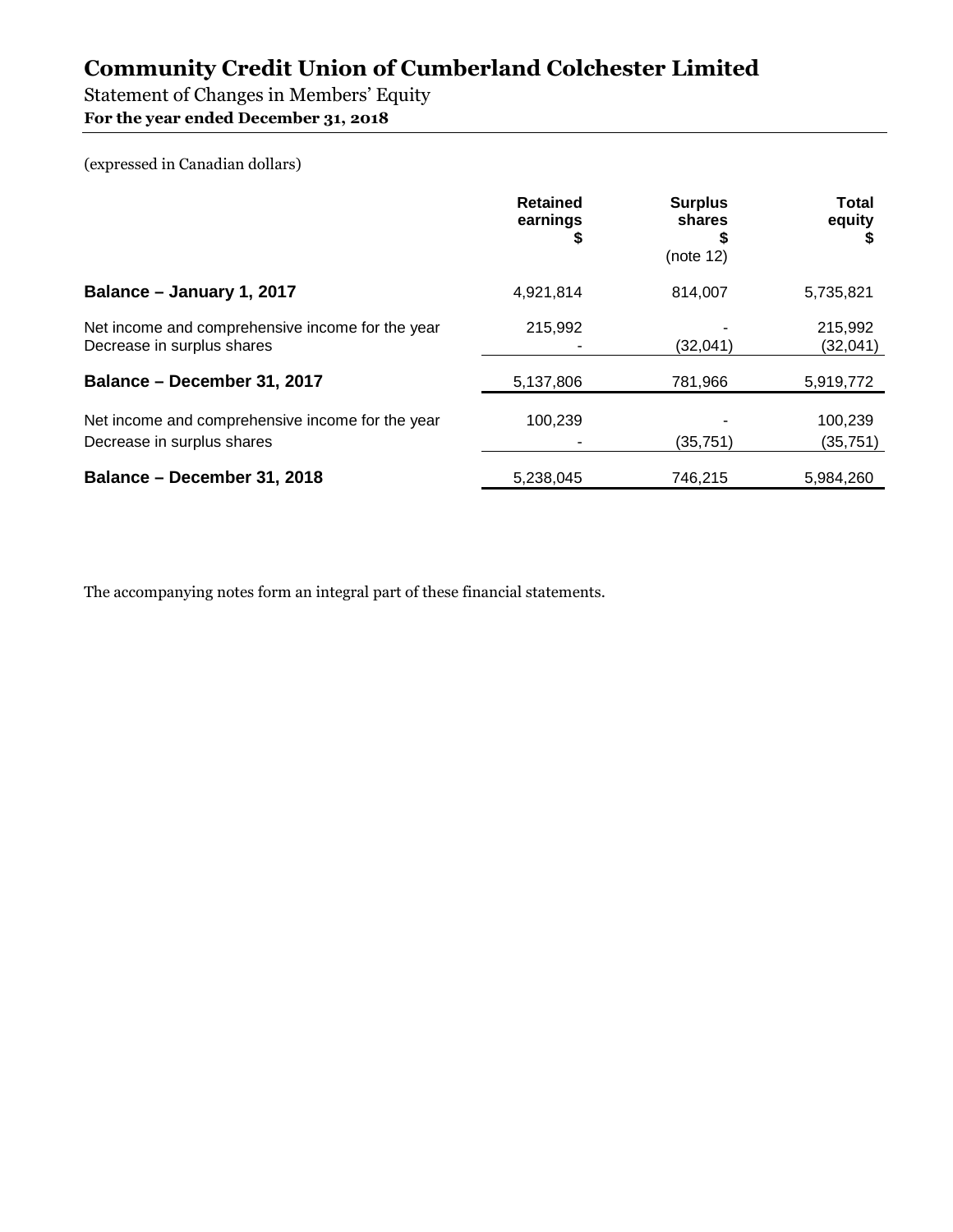Statement of Income and Comprehensive Income

**For the year ended December 31, 2018** 

(expressed in Canadian dollars)

|                                                           | 2018      | 2017<br>S |
|-----------------------------------------------------------|-----------|-----------|
| Interest income                                           |           |           |
| Members' loans                                            | 3,348,285 | 3,185,039 |
| Investments and deposits                                  | 179,697   | 227,222   |
|                                                           | 3,527,982 | 3,412,261 |
| <b>Interest expense</b>                                   |           |           |
| Members' deposits                                         | 548,888   | 528,052   |
| Net interest income                                       | 2,979,094 | 2,884,209 |
| Fees and commission income (note 15)                      | 1,325,770 | 1,505,433 |
| Provision for loan losses (note 6)                        | (7, 874)  | (44, 712) |
| Provision for foreclosed properties (note 5)              |           | (37, 762) |
| Net interest and other income                             | 4,296,990 | 4,307,168 |
| <b>Operating expenses</b>                                 |           |           |
| Salary and employee benefits                              | 1,706,457 | 1,698,350 |
| General and administrative (note 16)                      | 1,795,744 | 1,686,896 |
| Occupancy (note 16)                                       | 272,112   | 251,333   |
| Members' security (note 16)                               | 116,933   | 116,633   |
| Depreciation                                              | 285,273   | 278,842   |
|                                                           | 4,176,519 | 4,032,054 |
| Income before income taxes                                | 120,471   | 275,114   |
| <b>Provision for (recovery of) income taxes (note 20)</b> |           |           |
| Current                                                   | 25,232    | 44,122    |
| Deferred                                                  | (5,000)   | 15,000    |
|                                                           | 20,232    | 59,122    |
| Net income and comprehensive income for the year          | 100,239   | 215,992   |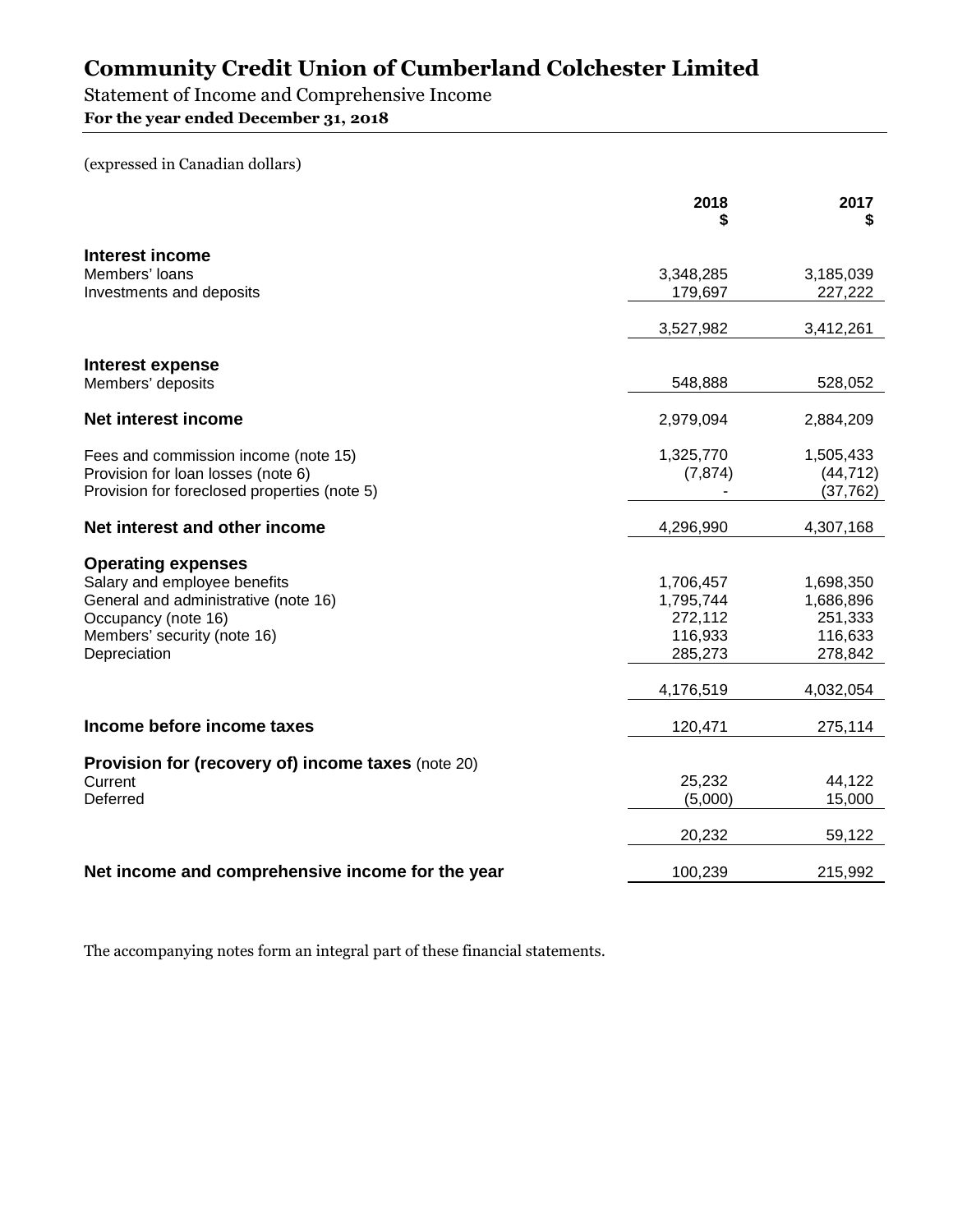### Statement of Cash Flows

### **For the year ended December 31, 2018**

(expressed in Canadian dollars)

|                                                                                                                                                                                                                                                                                                                                             | 2018                                                                                 | 2017<br>S                                                   |
|---------------------------------------------------------------------------------------------------------------------------------------------------------------------------------------------------------------------------------------------------------------------------------------------------------------------------------------------|--------------------------------------------------------------------------------------|-------------------------------------------------------------|
| Cash provided by (used in)                                                                                                                                                                                                                                                                                                                  |                                                                                      |                                                             |
| <b>Operating activities</b><br>Net income for the year                                                                                                                                                                                                                                                                                      | 100,239                                                                              | 215,992                                                     |
| Charges (credits) to income not involving cash<br>Depreciation of property and equipment<br>Amortization of intangible assets<br>Provision for loan losses<br>Loans written off, net of recoveries<br>Provision for (recovery of) foreclosed properties<br>Provision for (recovery of) deferred income taxes                                | 216,937<br>68,336<br>7,874<br>1,351<br>(5,000)                                       | 213,842<br>65,000<br>44,712<br>(48,056)<br>37,762<br>15,000 |
|                                                                                                                                                                                                                                                                                                                                             | 389,737                                                                              | 544,252                                                     |
| Net change in non-cash working capital balances related to operations<br>Decrease (increase) in other assets and prepaid expenses<br>Decrease (increase) in accrued interest receivable<br>Increase (decrease) in accounts payable and accrued liabilities<br>Increase (decrease) in income taxes                                           | 807,677<br>10,667<br>(316, 481)                                                      | (135, 472)<br>(32,097)<br>215,221<br>(29, 567)              |
| Increase (decrease) in accrued interest payable                                                                                                                                                                                                                                                                                             | 47,659                                                                               | (576)                                                       |
|                                                                                                                                                                                                                                                                                                                                             | 939,259                                                                              | 561,761                                                     |
| <b>Financing activities</b><br>Net increase (decrease) in members' deposits<br>Savings and chequing<br>Term deposits<br>Net decrease in membership shares                                                                                                                                                                                   | (838,074)<br>2,152,643<br>(36, 636)                                                  | 1,746,719<br>(652, 685)<br>(32, 646)                        |
|                                                                                                                                                                                                                                                                                                                                             | 1,277,933                                                                            | 1,061,388                                                   |
| <b>Investing activities</b><br>Net increase in bank indebtedness<br>Net decrease (increase) in interest bearing deposits<br>Net decrease (increase) in members' loans<br>Proceeds on sale of foreclosed properties (note 6)<br>Decrease in long-term investments<br>Acquisition of intangible assets<br>Additions to property and equipment | 741,997<br>(6,573,200)<br>3,434,089<br>283,388<br>(29, 220)<br>(50,000)<br>(211,317) | (2,008,734)<br>(3,323,533)<br>3,087,920<br>(79, 168)        |
|                                                                                                                                                                                                                                                                                                                                             | (2,404,263)                                                                          | (2,323,515)                                                 |
| Net change in cash resources during the year                                                                                                                                                                                                                                                                                                | (187, 071)                                                                           | (700, 366)                                                  |
| Cash resources - Beginning of year                                                                                                                                                                                                                                                                                                          | 1,012,864                                                                            | 1,713,230                                                   |
| Cash resources - End of year                                                                                                                                                                                                                                                                                                                | 825,793                                                                              | 1,012,864                                                   |
| Supplemental cash flow information<br>Interest received<br>Interest paid<br>Income taxes paid                                                                                                                                                                                                                                               | 3,358,952<br>501,229<br>27,124                                                       | 3,380,164<br>528,628<br>73,689                              |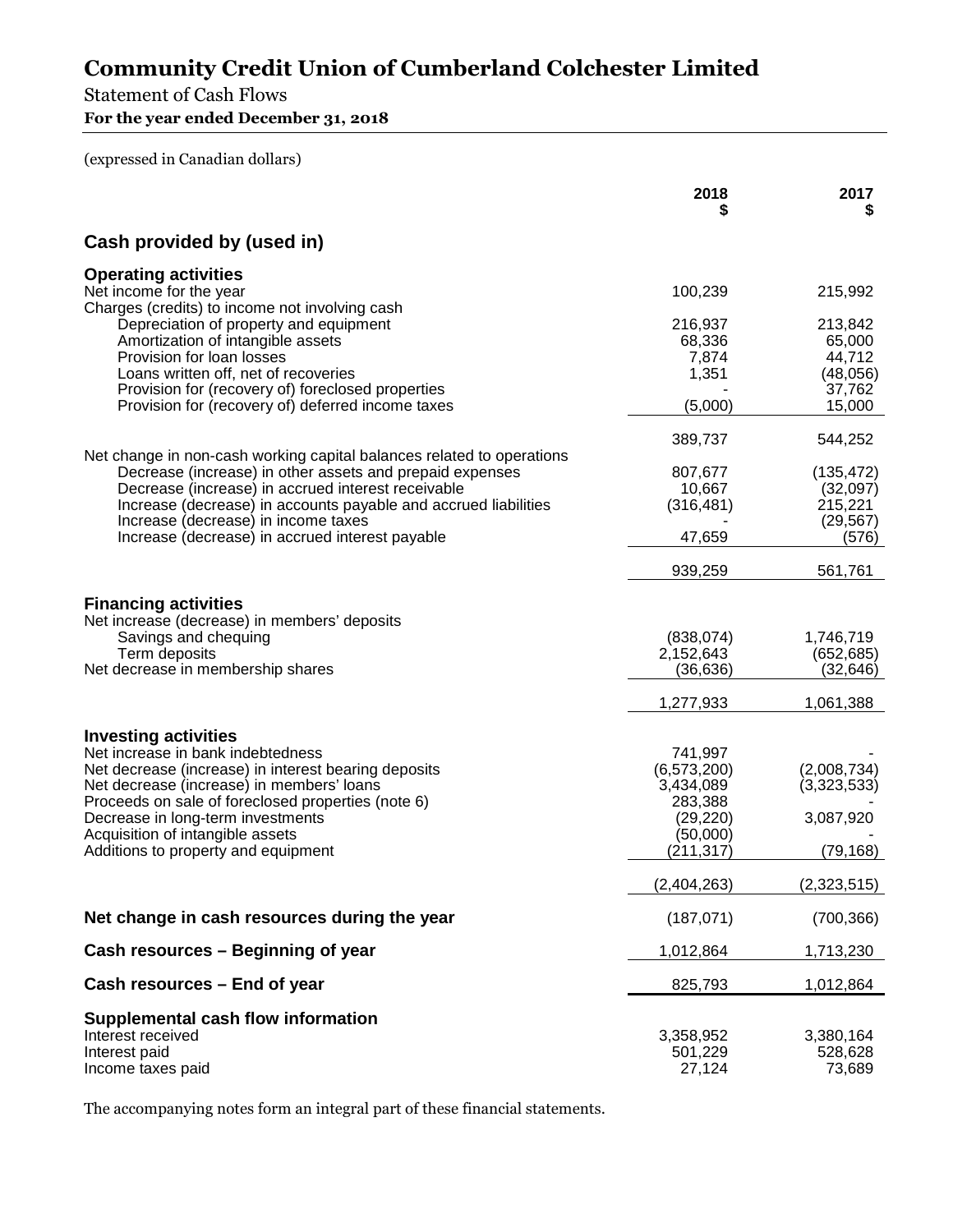### Notes to Financial Statements **For the year ended December 31, 2018**

(expressed in Canadian dollars)

### **1 General information**

Community Credit Union of Cumberland Colchester Limited ("Community Credit Union" or the "credit union") is incorporated under the *Companies Act* of Nova Scotia and its operations are subject to the *Credit Union Act* of Nova Scotia. The credit union provides a full range of banking services to its customer-owners in 2 branches in Nova Scotia.

Community Credit Union's head office is located at 33 Prince Arthur Street, Amherst, Nova Scotia.

These financial statements have been approved for issue by the Board of Directors on April 16, 2019.

### **2 Changes in accounting policies**

The credit union has adopted IFRS 9 *Financial Instruments* with a date of transition of January 1, 2018, which resulted in changes in accounting policies and potential adjustments to the amounts previously recognized in the financial statements. The credit union did not early adopt any of the elements of IFRS 9 in previous years.

As permitted by the transitional provisions of IFRS 9, the credit union elected not to restate comparative figures. There were no adjustments to the carrying amounts of financial assets and liabilities at the date of transition.

The amendments to IFRS 7 *Financial Instruments: Disclosures* have been applied to the current year. The comparative note disclosures repeat those disclosures made in the prior year.

The adoption of IFRS 9 has resulted in changes in the credit union's accounting policies for recognition, classification and measurement of financial assets and financial liabilities and impairment of financial assets. IFRS 9 also significantly amends other standards dealing with financial instruments such as IFRS 7.

Set out below are disclosures relating to the impact of the adoption of IFRS 9 on the credit union. Further details of the specific IFRS 9 accounting policies applied in the current year (as well as the previous IAS 39 accounting policies applied in the comparative year) are described in note 3.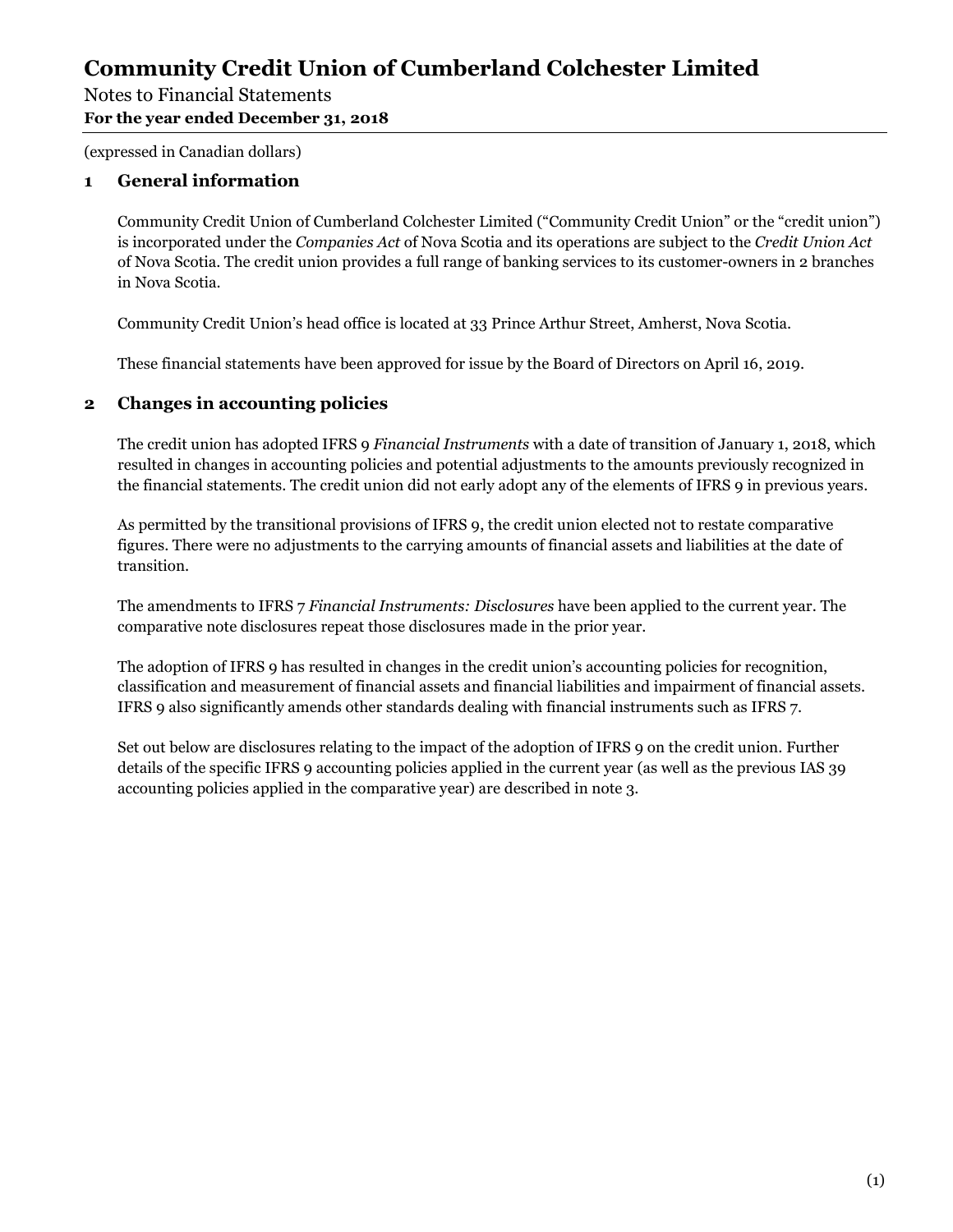### Notes to Financial Statements

**For the year ended December 31, 2018** 

(expressed in Canadian dollars)

### **2 Changes in accounting policies** (continued)

### *a) Classification and measurement of financial instruments*

The measurement category and the carrying amount of financial assets and liabilities in accordance with IAS 39 *Financial Instruments: Recognition and Measurement* and IFRS 9 at January 1, 2018 are compared as follows:

|                              |                                              | <b>IAS 39</b>            |                                | <b>IFRS9</b>            |
|------------------------------|----------------------------------------------|--------------------------|--------------------------------|-------------------------|
| <b>Financial assets</b>      | <b>Measurement</b><br>category               | Carrying<br>amount<br>\$ | <b>Measurement</b><br>category | Carrying<br>amount<br>S |
| Cash and cash<br>equivalents | Amortized cost<br>(Loans and<br>receivables) | 1,012,864                | Amortized cost                 | 1,012,864               |
| Interest-bearing<br>deposits | Amortized cost<br>(Loans and<br>receivables) | 8,130,586                | Amortized cost                 | 8,130,586               |
| Members' loans               | Amortized cost<br>(Loans and<br>receivables) | 80,446,323               | Amortized cost                 | 80,446,323              |
| Investments                  | Available for<br>sale                        | 1,807,489                | <b>FVTPL</b>                   | 1,807,489               |

There were no changes to the classification and measurement of financial liabilities.

### *b) Reconciliation of the statement of financial position balances from IAS 39 to IFRS 9*

The credit union performed a detailed analysis of its business models for managing financial assets and analysis of their cash flow characteristics. There were no reclassifications or remeasurements required upon adoption of IFRS 9 at January 1, 2018 based on this analysis.

### *c) Reconciliation of loan loss allowance balance from IAS 39 to IFRS 9*

Further information on the measurement of the loss allowance under IFRS 9 can be found in note 18.

On January 1, 2018, the credit union adopted IFRS 15 *Revenue from Contracts with Customers*. IFRS 15 establishes principles for reporting about the nature, amount, timing and uncertainty of revenue and cash flows arising from an entity's contracts with customers. The standard provides a single, principles based five-step model for revenue recognition to be applied to all contracts with customers. The standard was adopted retrospectively. Based on the credit union's assessment of revenues and costs within the scope of this standard, IFRS 15 did not have a material impact on its financial results.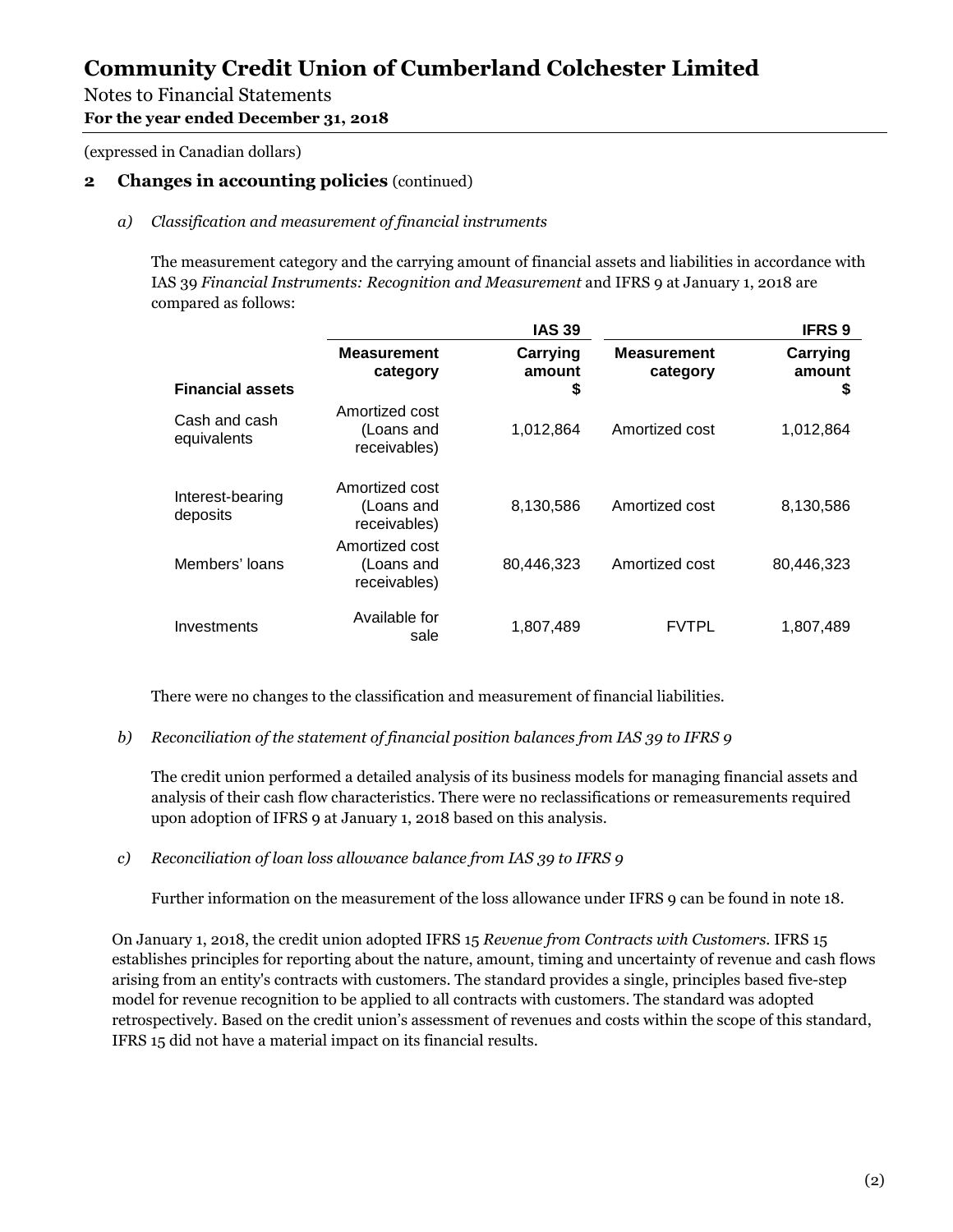Notes to Financial Statements

**For the year ended December 31, 2018** 

(expressed in Canadian dollars)

### **2 Changes in accounting policies** (continued)

### **Standards and interpretations issued but not yet effective**

IFRS 16 *Leases* was issued in January 2016 and will replace IAS 17 *Leases*. The new standard is effective for the credit union's fiscal year beginning on January 1, 2019. Under the new standard, all leases will be on the balance sheet of lessees except those that meet limited exception criteria. The credit union is currently evaluating the impact that this standard will have on its financial statements.

### **3 Summary of significant accounting policies**

### **a) Basis of presentation**

These financial statements have been prepared in compliance with International Financial Reporting Standards ("IFRS") as issued by the International Accounting Standards Board ("IASB").

The credit union presents its statement of financial position on a non-classified basis in order of liquidity. The following balances are generally classified as current: cash resources, interest bearing deposits, shortterm investments, other assets and prepaid expenses, loans outstanding due within one year, savings and deposits due on demand or within one year, accounts payable and accrued liabilities and income taxes payable.

The credit union classifies its expenses by nature of expenses.

### **b) Basis of measurement**

The financial statements have been prepared under the historical cost convention except for the revaluation of certain financial assets and liabilities at fair value through profit or loss ("FVTPL") (in 2017 – available for sale).

### **c) Foreign currency translation**

i) Functional and presentation currency

The functional and presentation currency of the credit union is the Canadian dollar.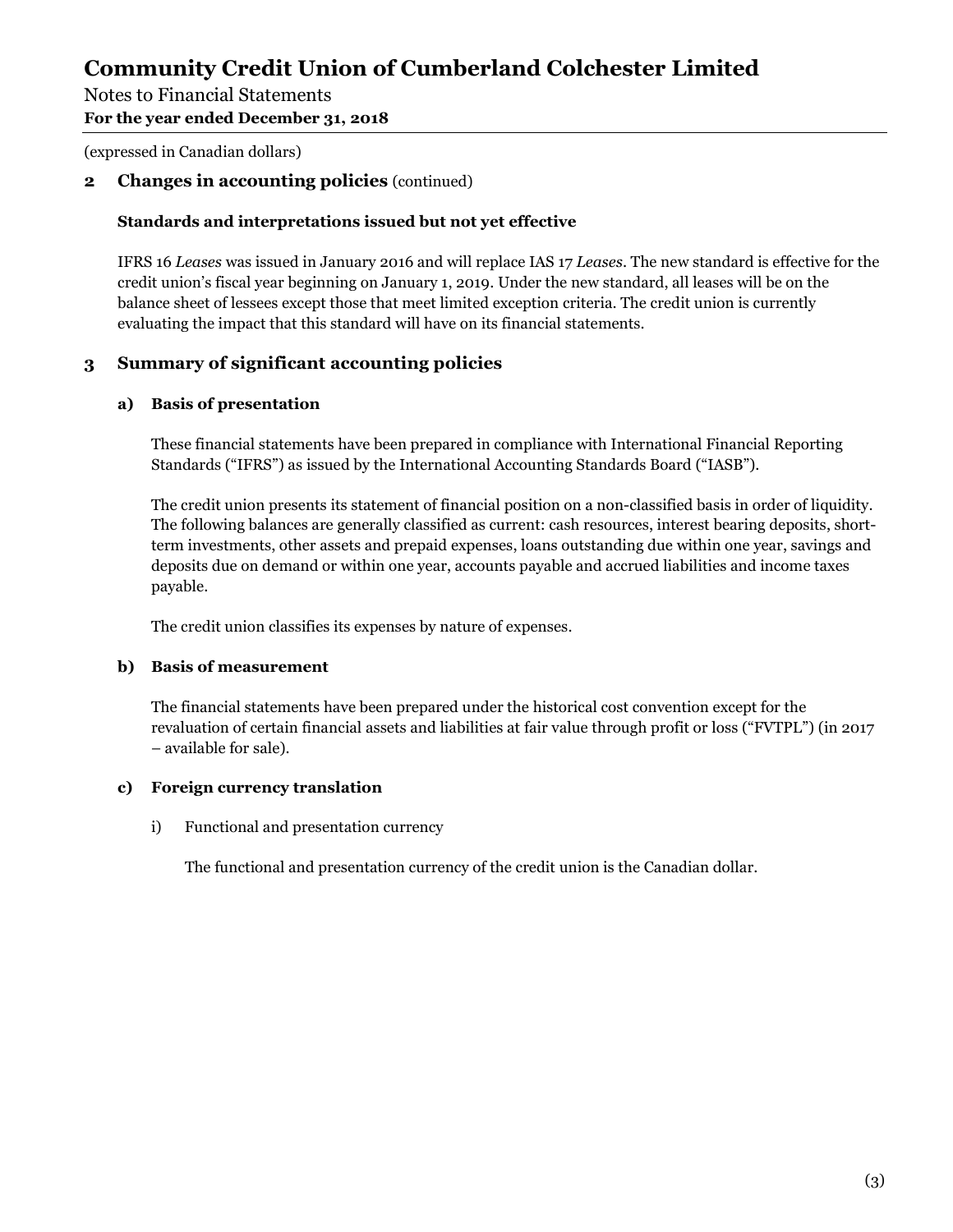### Notes to Financial Statements

### **For the year ended December 31, 2018**

(expressed in Canadian dollars)

### **3 Summary of significant accounting policies** (continued)

### **c) Foreign currency translation** (continued)

ii) Transactions and balances

Foreign currency transactions are translated into the functional currency using the exchange rates prevailing at the dates of the transactions. Foreign exchange gains and losses resulting from the settlement of foreign currency transactions and from the translation at year-end exchange rates of monetary assets and liabilities denominated in currencies other than the credit union's functional currency are recognized in the statement of income and comprehensive income in fee and commission income.

### **d) Cash resources**

Cash resources include cash on hand, deposits held with banks and other short-term highly liquid investments with original maturities of three months or less.

### **e) Interest bearing deposits**

Interest bearing deposits consist of deposits held for liquidity purposes with Atlantic Central and other financial institutions and are recorded at amortized cost using the effective interest method.

### **f) Financial instruments**

### **Financial assets and liabilities – IFRS 9**

From January 1, 2018, the credit union has applied IFRS 9 and classifies its financial instruments in the following measurement categories: fair value through profit and loss (FVTPL); fair value through other comprehensive income (FVOCI); or amortized cost. Management determines the classification of its financial instruments at initial recognition. The credit union uses trade date accounting for regular way contracts when recording financial asset transactions.

The accounting policies from January 1, 2018 related to these financial assets and liabilities are as follows:

### **Measurement methods**

### *Amortized cost and effective interest rate*

The amortized cost is the amount at which the financial asset or financial liability is measured at initial recognition, minus the principal repayments, plus or minus the cumulative amortization, using the effective interest method of any difference between that initial amount and the maturity amount and, for financial assets, adjusted for any loss allowance.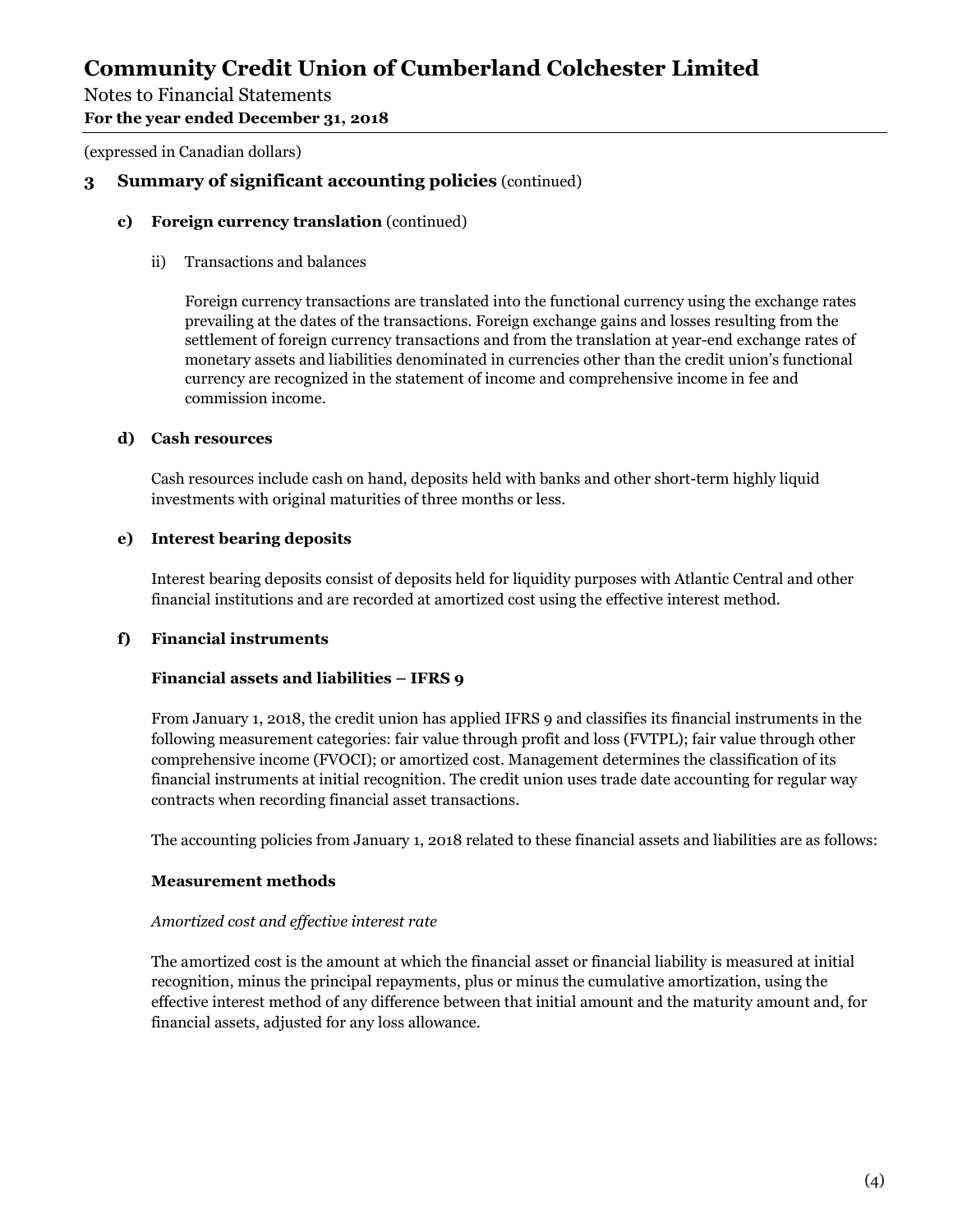### Notes to Financial Statements

**For the year ended December 31, 2018** 

(expressed in Canadian dollars)

### **3 Summary of significant accounting policies** (continued)

**f) Financial instruments** (continued)

### **Measurement methods** (continued)

### *Amortized cost and effective interest rate* (continued)

The effective interest rate is the rate that exactly discounts estimated future cash payments or receipts through the expected life of the financial asset or financial liability to the gross carrying amount of a financial asset (i.e. its amortized cost before any loan loss allowance) or to the amortized cost of a financial liability. The calculation does not consider expected credit losses and includes transaction costs, premiums or discounts and fees and points paid or received that are integral to the effective interest rate, such as origination fees. When the credit union revises the estimates of future cash flows, the carrying amount of the respective financial assets or financial liability is adjusted to reflect the new estimate discounted using the original effective interest rate. Any changes are recognized in net income and comprehensive income.

### *Interest income*

Interest income is calculated by applying the effective interest rate to the gross carrying amount of financial assets, except for financial assets that have subsequently become credit-impaired (or "stage 3"), for which interest income is calculated by applying the effective interest rate to their amortized cost (i.e. net of the expected credit loss ("ECL") provision).

### *Initial recognition and measurement*

Financial assets and financial liabilities are recognized when the entity becomes a party to the contractual provisions of the instrument.

At initial recognition, the credit union measures a financial asset or financial liability at its fair value plus or minus, in the case of a financial asset or financial liability not at FVTPL, transaction costs that are incremental and directly attributable to the acquisition or issue of the financial asset or financial liability, such as fees and commissions. Transaction costs of financial assets and financial liabilities carried at fair value through profit or loss are expensed in net income. At the first reporting date after initial recognition, an ECL allowance is recognized for financial assets measured at amortized cost and investments in debt instruments measured at FVOCI, which results in an accounting loss being recognized in net income and comprehensive income when an asset is originated.

When the fair value of financial assets and liabilities differs from the transaction price on initial recognition, the difference is deferred and the timing of recognition of deferred day one profit or loss is determined individually. It is either amortized over the life of the instrument, deferred until the instrument's fair value can be determined using market observable inputs or realized through settlement.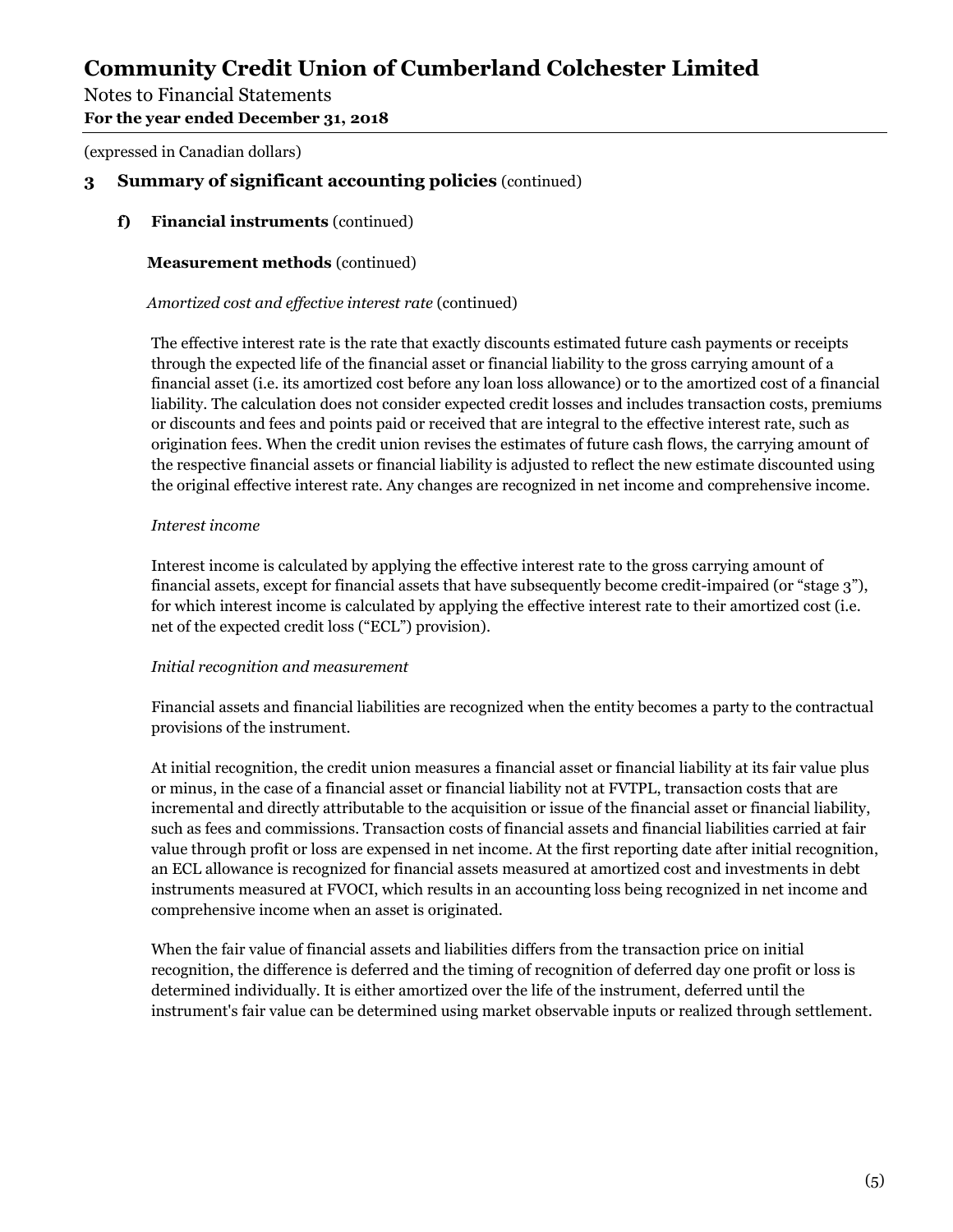### Notes to Financial Statements

### **For the year ended December 31, 2018**

(expressed in Canadian dollars)

### **3 Summary of significant accounting policies** (continued)

**f) Financial instruments** (continued)

#### *Classification and subsequent measurement*

The credit union classifies its financial assets using the following measurement categories:

- FVTPL; or
- Amortized cost

Assets carried at amortized cost will continue to be measured as outlined in measurement methods above.

### **Investments**

The classification requirements for debt and equity investments are as follows:

### *Debt instruments*

Debt instruments are those instruments that meet the definition of a financial liability from the issuer's perspective and would include term deposits held by the credit union.

Classification and subsequent measurement of debt instruments depend on the business model for managing the asset and the cash flow characteristics of the asset.

### *Business model*

The business model reflects how the credit union manages the assets in order to generate cash flows. That is, whether the credit union's objective is solely to collect the contractual cash flows from the assets or is to collect both the contractual cash flows and cash flows arising from the sale of assets. If neither of these is applicable (e.g. financial assets are held for trading purposes), then the financial assets are classified as part of '0ther' business model and measured at FVTPL. Factors considered by the credit union in determining the business model for a group of assets include past experience on how the cash flows for these assets were collected, how the asset's performance is evaluated and reported to key management personnel and how risks are assessed and managed.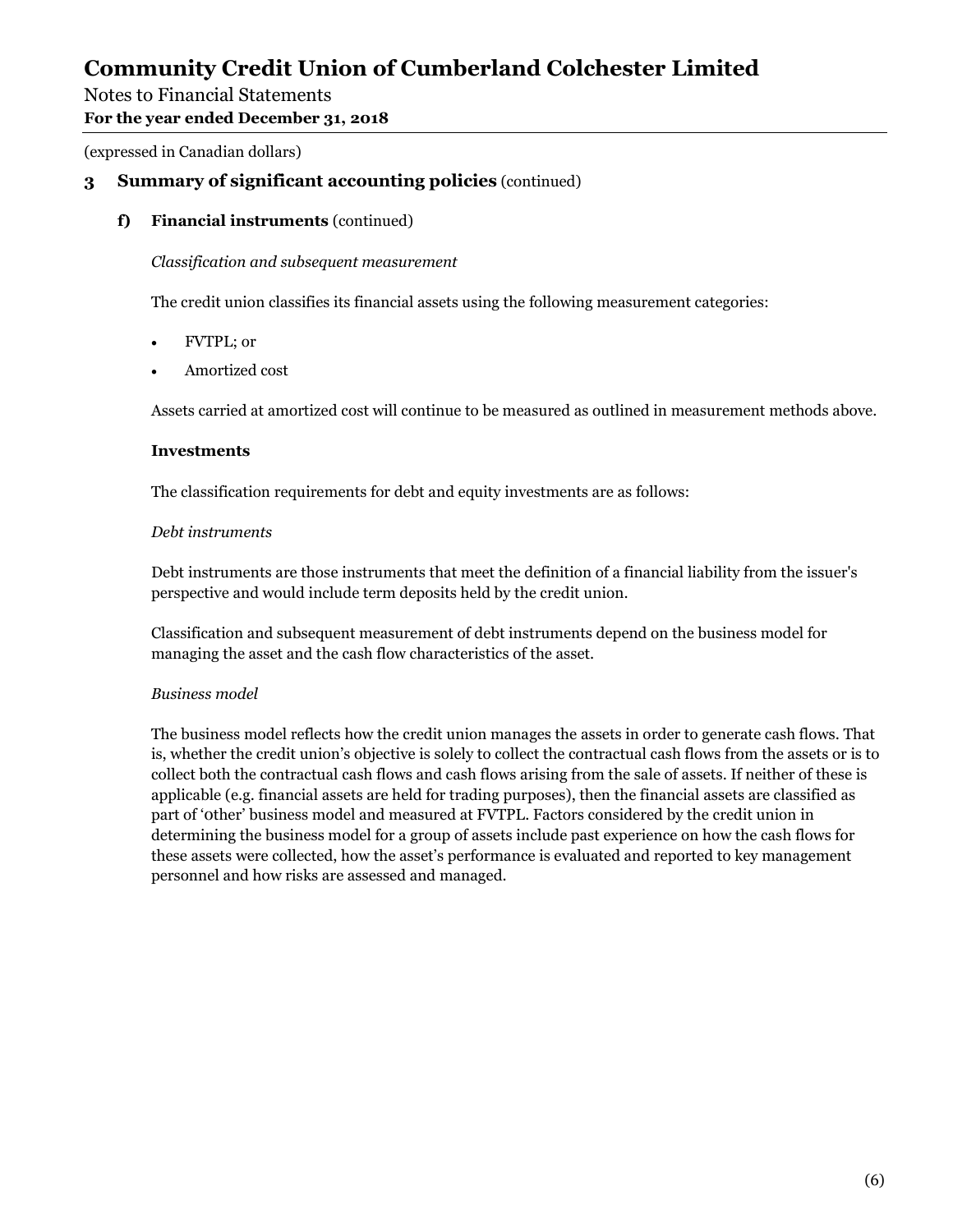Notes to Financial Statements

**For the year ended December 31, 2018** 

(expressed in Canadian dollars)

### **3 Summary of significant accounting policies** (continued)

**f) Financial instruments** (continued)

### **Investments** (continued)

### *Solely payments of principal and interest ("SPPI")*

Where the business model is to hold assets to collect contractual cash flows or to collect contractual cash flows and sell, the credit union assesses whether each financial instrument's cash flows in the portfolio represent SPPI. In making this assessment, the credit union considers whether the contractual cash flows are consistent with a basic lending arrangement (i.e. interest includes only consideration for the time value of money, credit risk, other basic lending risks and a profit margin that is consistent with a basic lending arrangement). Where the contractual terms introduce exposure to risk or volatility that are inconsistent with a basic lending arrangement, the related financial asset is classified and measured at FVTPL. Financial assets with embedded derivatives are considered in their entirety when determining whether their cash flows are SPPI.

Based on these factors, the credit union classifies its debt instruments into one of the following measurement categories:

- Amortized cost: Financial assets that are held for collection of contractual cash flows, where the assets' cash flows represent SPPI and that are not designated at FVTPL, are measured at amortized cost.
- FVOCI: Financial assets that are held for collection of contractual cash flows and for selling the assets, where the assets' cash flows represent SPPI and that are not designated at FVTPL, are measured at FVOCI. Changes in the carrying amount are taken through other comprehensive income ("OCI"), except for the recognition of expected credit losses, interest revenue and foreign exchange gains and losses on the instrument's amortized cost, which are recognized in net income and comprehensive income. When the financial asset is derecognized, the cumulative gain or loss previously recognized in OCI is reclassified from equity to net income and comprehensive income.
- FVTPL: Assets that do not meet the criteria for amortized cost or FVOCI are measured at FVTPL. A gain or loss on a debt investment that is subsequently measured at FVTPL and is not part of a hedging relationship is recognized in net income and comprehensive income and presented in the statement of net income and comprehensive income within "investment income" in the year in which it arises.

The credit union reclassifies debt investments when, and only when, its business model for managing those assets changes. The reclassification takes place from the start of the first reporting year following the change. Such changes are expected to be very infrequent and none have occurred during the year.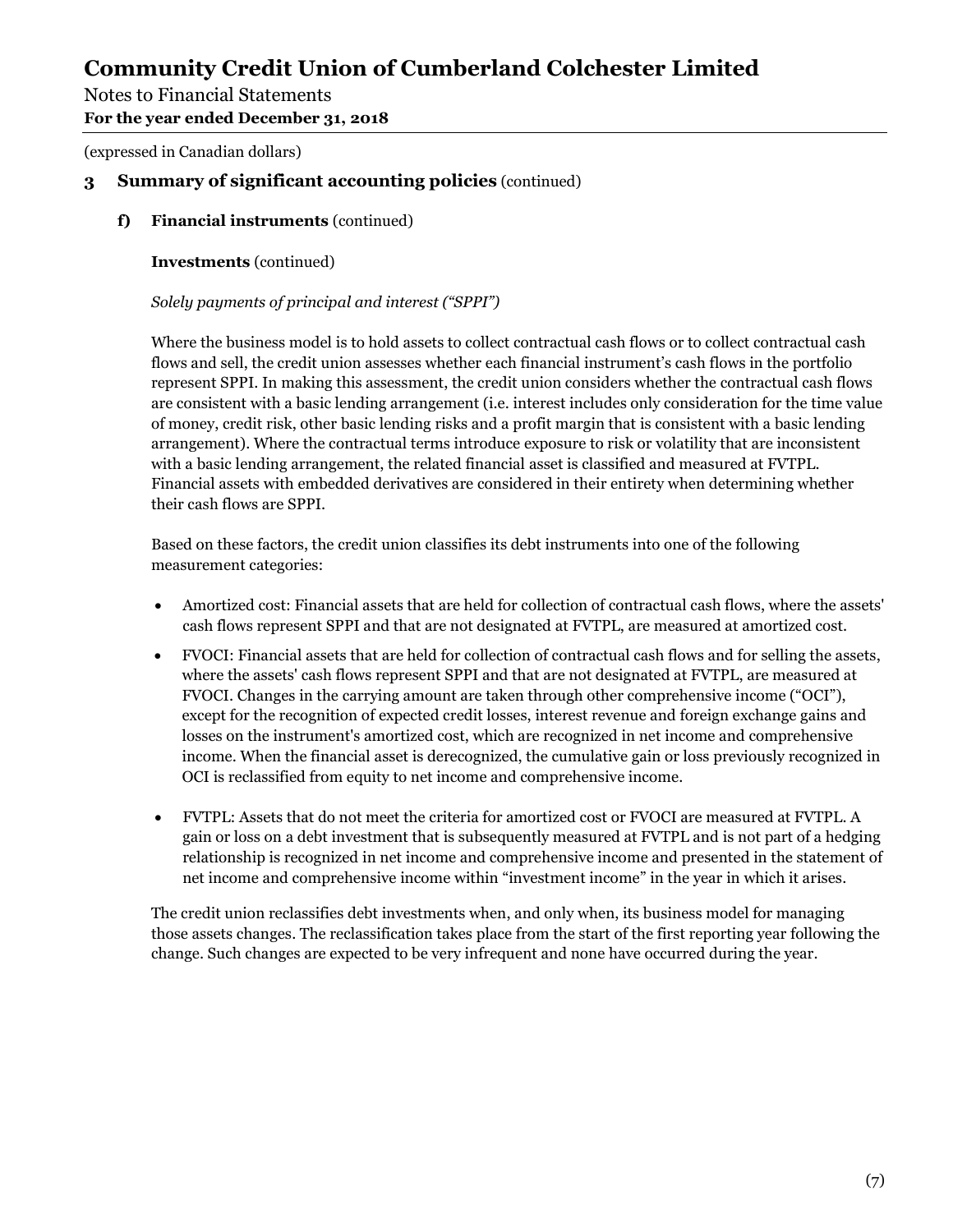Notes to Financial Statements

### **For the year ended December 31, 2018**

(expressed in Canadian dollars)

### **3 Summary of significant accounting policies** (continued)

**f) Financial instruments** (continued)

**Investments** (continued)

### *Equity instruments*

Equity instruments are instruments that meet the definition of equity from the issuer's perspective; that is, instruments that do not contain a contractual obligation to pay and that evidence a residual interest in the issuer's net assets. An example of equity instruments include the credit union's investment in shares of Atlantic Central.

The credit union subsequently measures all equity investments at FVTPL, except where the credit union's management has elected, at initial recognition, to irrevocably designate an equity investment at FVOCI. When this election is used, fair value gains and losses are recognized in OCI and are not subsequently reclassified to net income, including on disposal. Dividends, when representing a return on such investments, continue to be recognized in net income as investment income when the credit union's right to receive payments is established. Gains and losses on equity investments at FVTPL are included in 'Investment income' in the statement of income and comprehensive income.

### **Impairment**

The credit union assesses on a forward-looking basis ECL associated with its assets carried at amortized cost and FVOCI and with the exposure arising from loan commitments. The credit union recognizes a loss allowance for such losses at each reporting date. The measurement of ECL reflects reasonable and supportable information that is available without undue cost or effort at the reporting date about past events and current conditions. Note 18 provides more detail of how the ECL is measured.

### **Modification of loans**

The credit union sometimes renegotiates or otherwise modifies the contractual cash flows of loans to members. When this happens, the credit union assesses whether or not the new terms are substantially different than the original terms. The credit union does this by considering, among others, the following factors:

- If the borrower is in financial difficulty, whether the modification merely reduces the contractual cash flows to amounts the borrower is expected to be able to pay;
- Significant extension of the loan term when the borrower is not in financial difficulty;
- Significant change in the interest rate;
- Change in the currency the loan is denominated in; or
- Insertion of collateral, other security or credit enhancements that significantly affect the credit risk associated with the loan.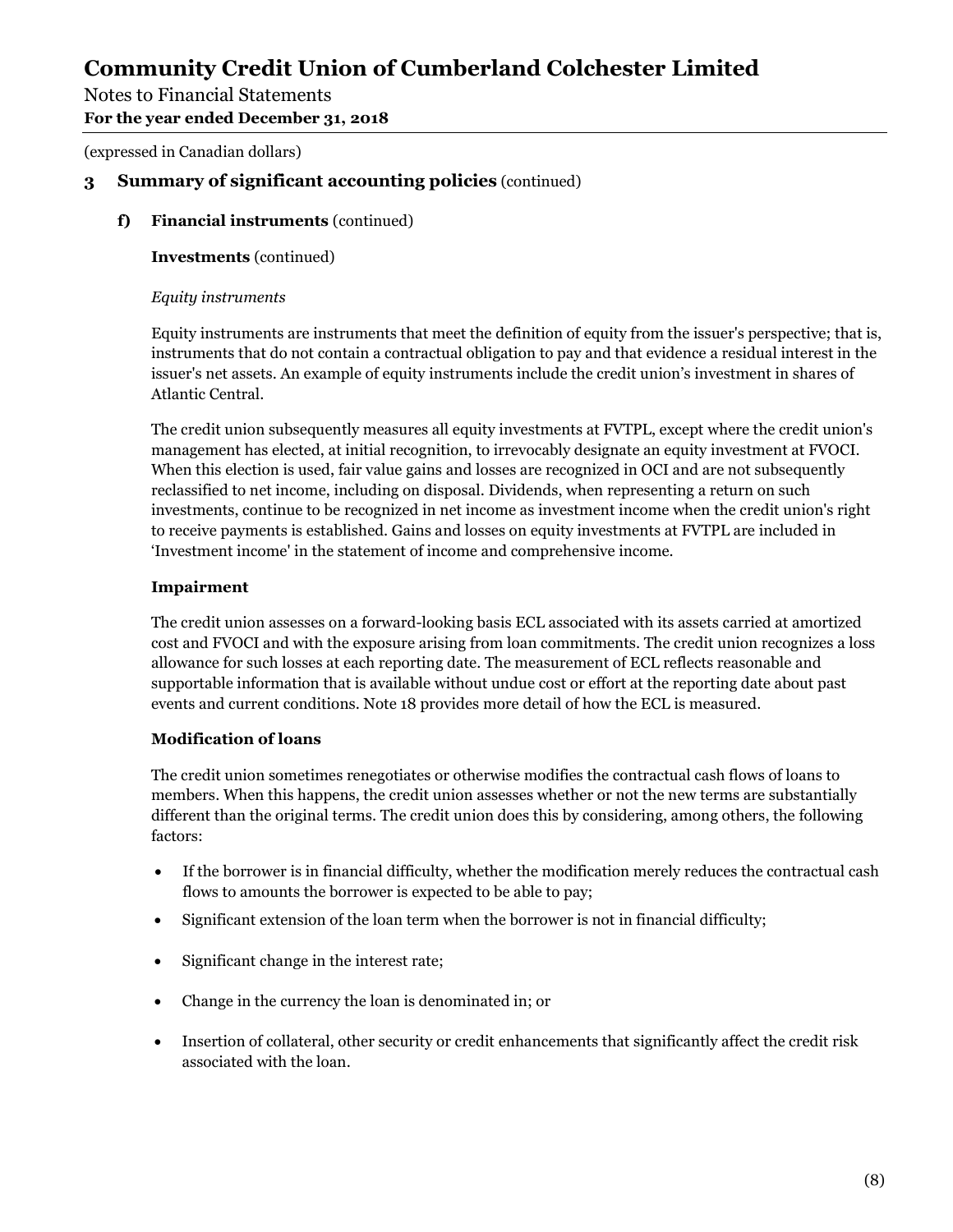### Notes to Financial Statements

### **For the year ended December 31, 2018**

(expressed in Canadian dollars)

### **3 Summary of significant accounting policies** (continued)

### **f) Financial instruments** (continued)

### **Modification of loans** (continued)

If the terms are substantially different, the credit union derecognizes the original financial asset, recognizes a new asset at fair value and recalculates a new effective interest rate for the asset. The date of renegotiation is consequently considered to be the date of initial recognition for impairment calculation purposes, including for the purpose of determining whether a significant increase in credit risk has occurred. However, the credit union also assesses whether the new financial asset recognized is deemed to be credit-impaired at initial recognition, especially in circumstances where the renegotiation was driven by the debtor being unable to make the originally agreed upon payments. Differences in the carrying amount are also recognized in net income as a gain or loss on derecognition.

If the terms are not substantially different, the renegotiation or modification does not result in derecognition, and the credit union recalculates the gross carrying amount based on the revised cash flows of the financial asset and recognizes a modification gain or loss in net income. The new gross carrying amount is recalculated by discounting the modified cash flows at the original effective interest rate (or credit-adjusted effective interest rate for purchased or originated credit-impaired financial assets).

### **Financial liabilities – IFRS 9**

The credit union designates members' deposits, accounts payable and secured borrowing as other financial liabilities. In both the current and prior year, other financial liabilities are initially recognized at fair value and subsequently measured at amortized cost using the effective interest method.

### *Derecognition*

Financial liabilities are derecognized when they are extinguished (i.e. when the obligation specified in the contract is discharged, cancelled or expires).

### **Financial assets and liabilities** (IAS 39 – until December 31, 2017)

Until December 31, 2017, the credit union applied IAS 39 and classified its financial assets as follows: loans and receivables, FVTPL, held-to-maturity investments and available for sale ("AFS") financial assets. Management determines the classification of its financial instruments at initial recognition. The credit union uses trade date accounting for regular way contracts when recording financial asset transactions.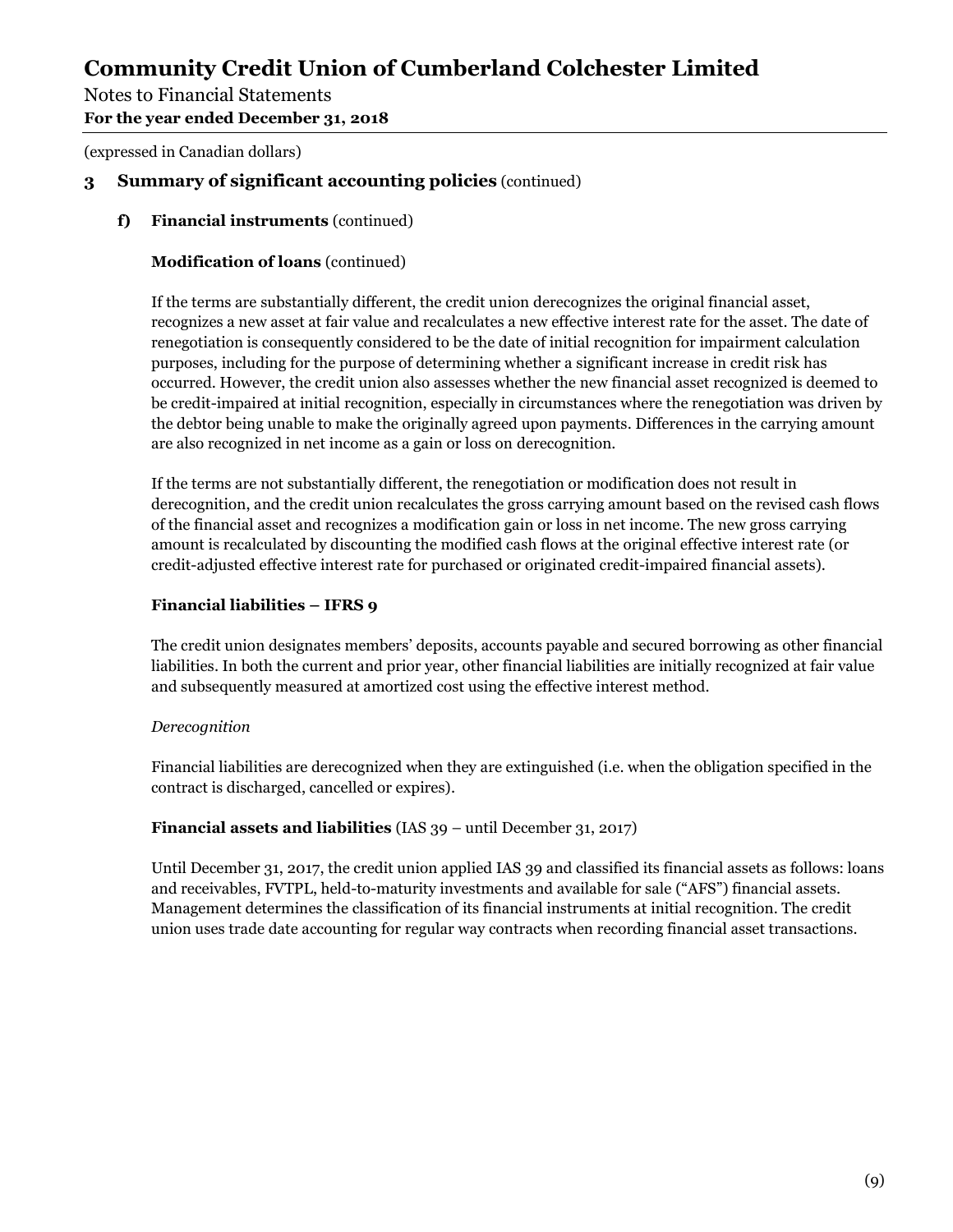Notes to Financial Statements

**For the year ended December 31, 2018** 

(expressed in Canadian dollars)

### **3 Summary of significant accounting policies** (continued)

**f) Financial instruments** (continued)

**Financial assets and liabilities** (IAS 39 – until December 31, 2017) (continued)

*Financial instruments (IAS 39)* (continued)

The accounting policies until December 31, 2017 related to these financial assets and liabilities were as follows:

### *Recognition and measurement*

Regular purchases and sales of financial assets are recognized on the settlement date – the date that an asset is delivered to or by an entity. Financial assets and financial liabilities are initially recognized at fair value and their subsequent measurement is dependent on their classification as described below. The classification depends on the purpose for which the financial instruments were acquired or issued. At initial recognition, the credit union classifies its financial instruments as follows:

a) Loans and receivables

Loans and receivables are non-derivative financial assets with fixed or determinable payments that are not quoted in an active market. The credit union's loans and receivables comprise cash resources, interest bearing deposits and members' loans. Loans and receivables are initially recognized at the amount expected to be received, less, when material, a discount to reduce the loans and receivables to fair value. Subsequently, loans and receivables are measured at amortized cost using the effective interest method less a provision for impairment.

b) AFS investments

AFS investments are non-derivatives that are either designated in this category or not classified in any of the other categories. The credit union's AFS assets are its long-term equity investments.

AFS investments are recognized initially at fair value plus transaction costs and are subsequently carried at fair value. Gains or losses arising from remeasurement are recognized in other comprehensive income. When an AFS investment is sold or impaired, the accumulated gains or losses are moved from accumulated other comprehensive income to the statement of income and comprehensive income and are included in "other operating expenses".

Dividends or distributions on AFS investments are recognized in the statement of income and comprehensive income in investment income, when the credit union's right to receive payment is established.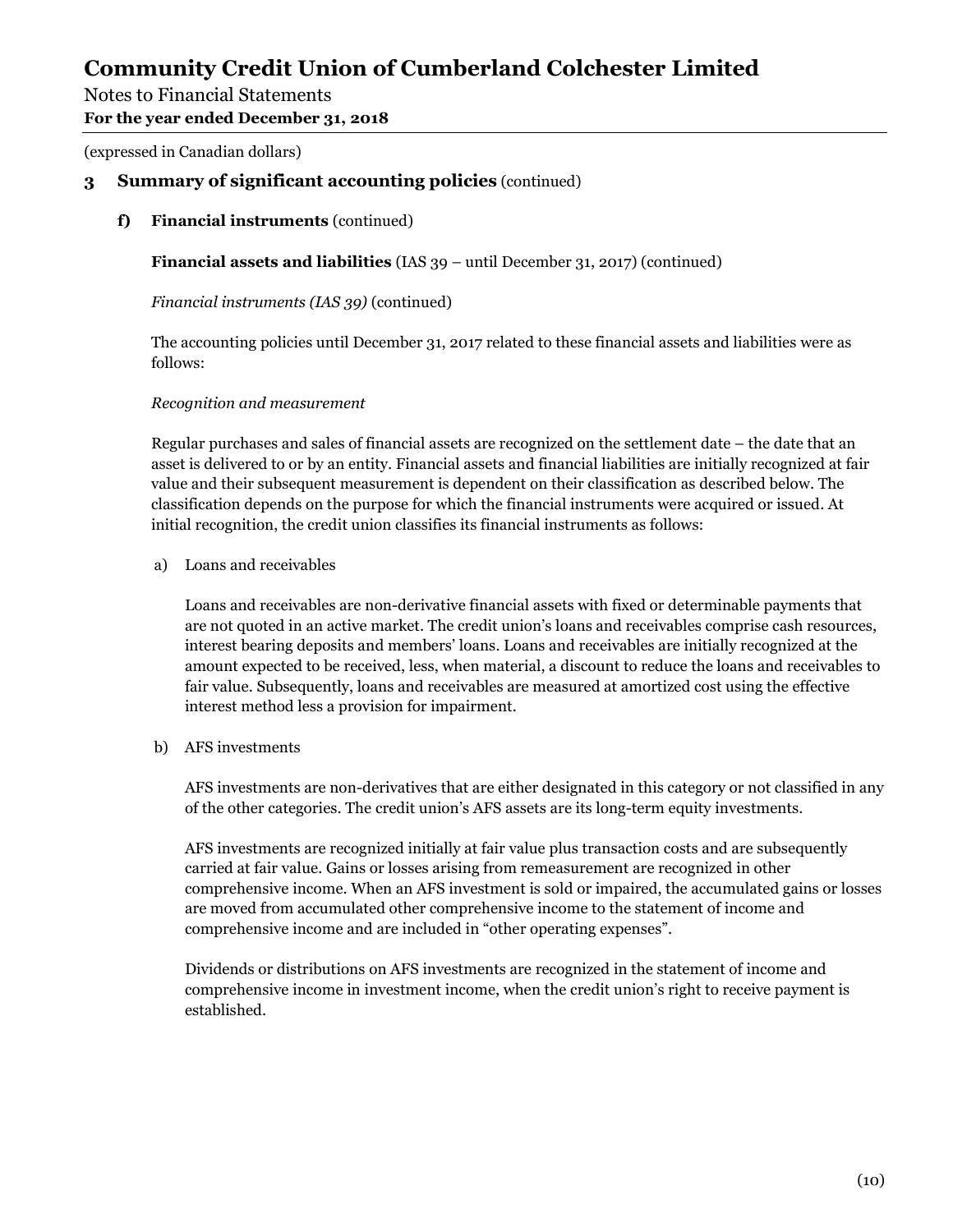Notes to Financial Statements

### **For the year ended December 31, 2018**

(expressed in Canadian dollars)

### **3 Summary of significant accounting policies** (continued)

**f) Financial instruments** (continued)

*Recognition and measurement* (continued)

c) Financial liabilities at amortized cost

Financial liabilities at amortized cost include accounts payable and accrued liabilities and members' deposits. Trade payables and accrued liabilities are initially recognized at the amount required to be paid. Subsequently, they are measured at amortized cost using the effective interest method. All other financial liabilities are recognized initially at fair value, net of any transaction costs incurred and subsequently, at amortized cost using the effective interest method.

d) Financial assets at fair value through profit and loss

Financial assets at fair value through profit and loss are financial assets held for trading. A financial asset is classified in this category if acquired principally for the purpose of selling in the short-term. They are recognized initially and subsequently at fair value. Transaction costs are expensed in the statement of income. Gains and losses arising from changes in fair value are presented in the statement of income within "other" in the year in which they arise.

e) Held-to-maturity investments

Investments are classified as held-to-maturity if they have fixed or determinable payments and fixed maturity that the credit union has the intention and ability to hold to maturity. Held-to-maturity investments are measured at amortized cost using the effective interest method.

### **Interest income**

Interest on members' loans is recognized on an amortized cost basis using the effective interest method. The effective rate is the rate that exactly discounts estimated future cash payments through the expected life of the loan to the net carrying amount of the loan. When estimating the future cash flows, the credit union considers all contractual terms of the loan excluding any expected future credit losses. The calculation includes all fees and costs paid or received between parties to the contract that are an integral part of the effective interest rate, transaction costs and all other premiums or discounts. Mortgage prepayment fees are recognized in other interest income when received, unless they relate to a minor modification to the terms of the mortgage, in which case the fees are recognized over the expected remaining term of the original mortgage using the effective interest rate method. Once a financial asset or a group of similar financial assets has been written down as a result of an impairment loss, interest income is recognized using the rate of interest used to discount the future cash flows for the purpose of measuring the impairment loss. All interest is recognized on an accrual basis.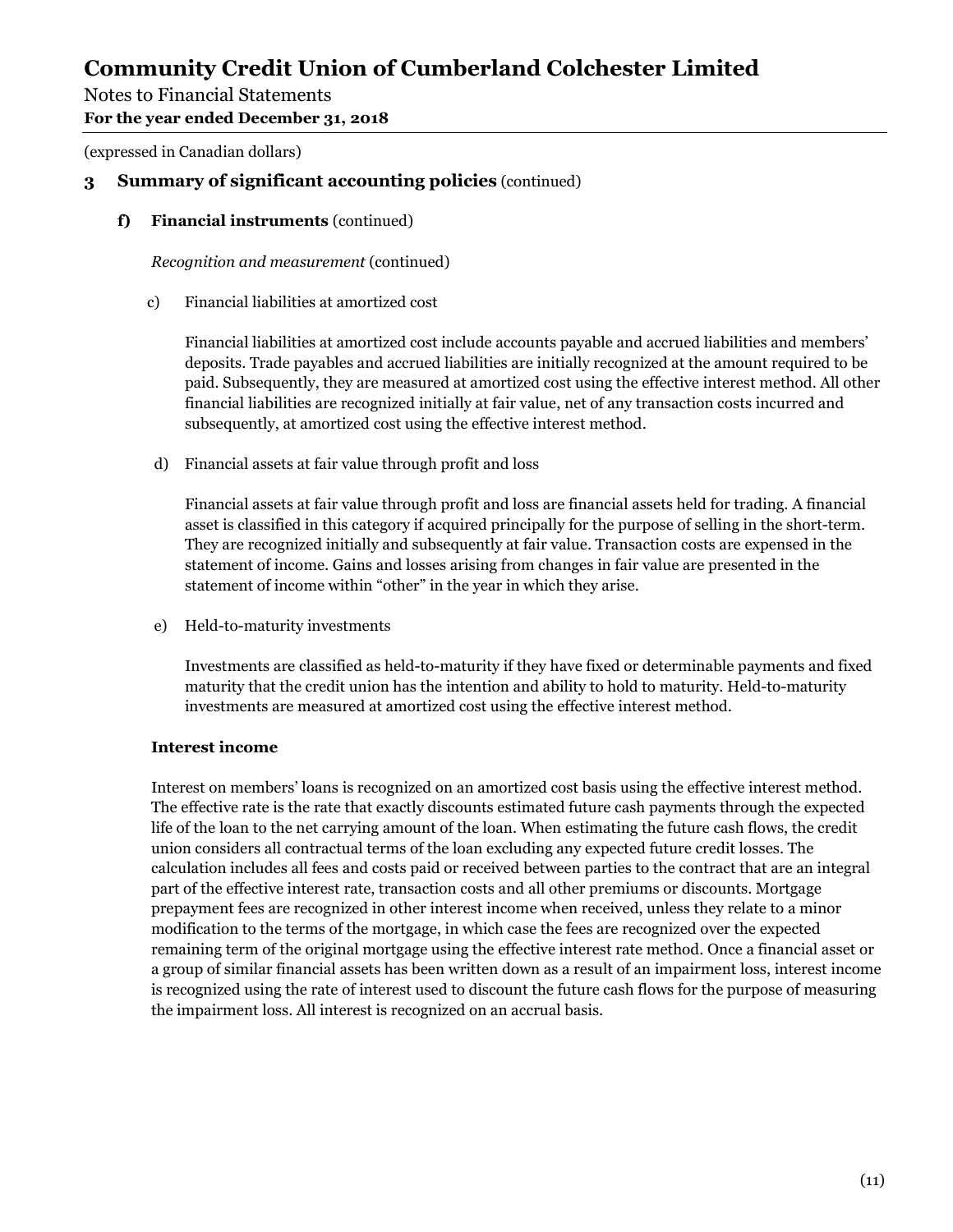### Notes to Financial Statements

### **For the year ended December 31, 2018**

(expressed in Canadian dollars)

### **3 Summary of significant accounting policies** (continued)

### **f) Financial instruments** (continued)

### **Members' loans**

Members' loans comprise term and revolving credit facilities provided to members and members' overdrawn accounts. Members' loans are initially measured at fair value plus incremental direct transaction costs and subsequently measured at their amortized cost using the effective interest method, less impairment losses. The effective interest rate is the rate that exactly discounts estimated future cash payments through the expected life of the loan to the carrying amount of the loan. When estimating the future cash flows, the credit union considers all contractual terms of the loan excluding any future credit losses. Included in this calculation are all fees paid or received that are integral to the contract.

Loans are reviewed and graded according to the assessed level of credit risk. Classifications adopted are as follows:

- **Past due loans** Are loans and advances where the borrower has failed to make a repayment when contractually due.
- **Restructured loans** Arise when the borrower is granted concessional terms or conditions due to difficulties in meeting the original contractual terms, and the revised terms are more favourable than comparable new facilities.
- **Impaired loans** Are loans and advances where the full recovery of outstanding principal and interest is considered doubtful.
- **g) Provision for impairment** (IAS 39 until December 31, 2017)

All loans are subject to a continuous management review process to assess whether there is any objective evidence that any loan or group of loans is impaired.

Impairment of loans and advances is recognized when objective evidence is available that a loss event has occurred.

If there is objective evidence that an impairment loss has been incurred, the amount of the loss is measured as the difference between the asset's carrying amount and the present value of estimated future cash flows (excluding future expected credit losses that have not yet been incurred).

Impairment losses are recognized in income.

- **Specific provision** Loans that meet significant delinquency and loan size criteria are individually assessed for impairment to estimate the likely loss on the loan.
- **Collective provision** Loans that do not meet significant delinquency criteria are not individually assessed but are placed into portfolios of assets with similar risk profiles and a collective assessment of impairment is performed based on objective evidence from historical experience.

The quantitative effect is disclosed in note 6.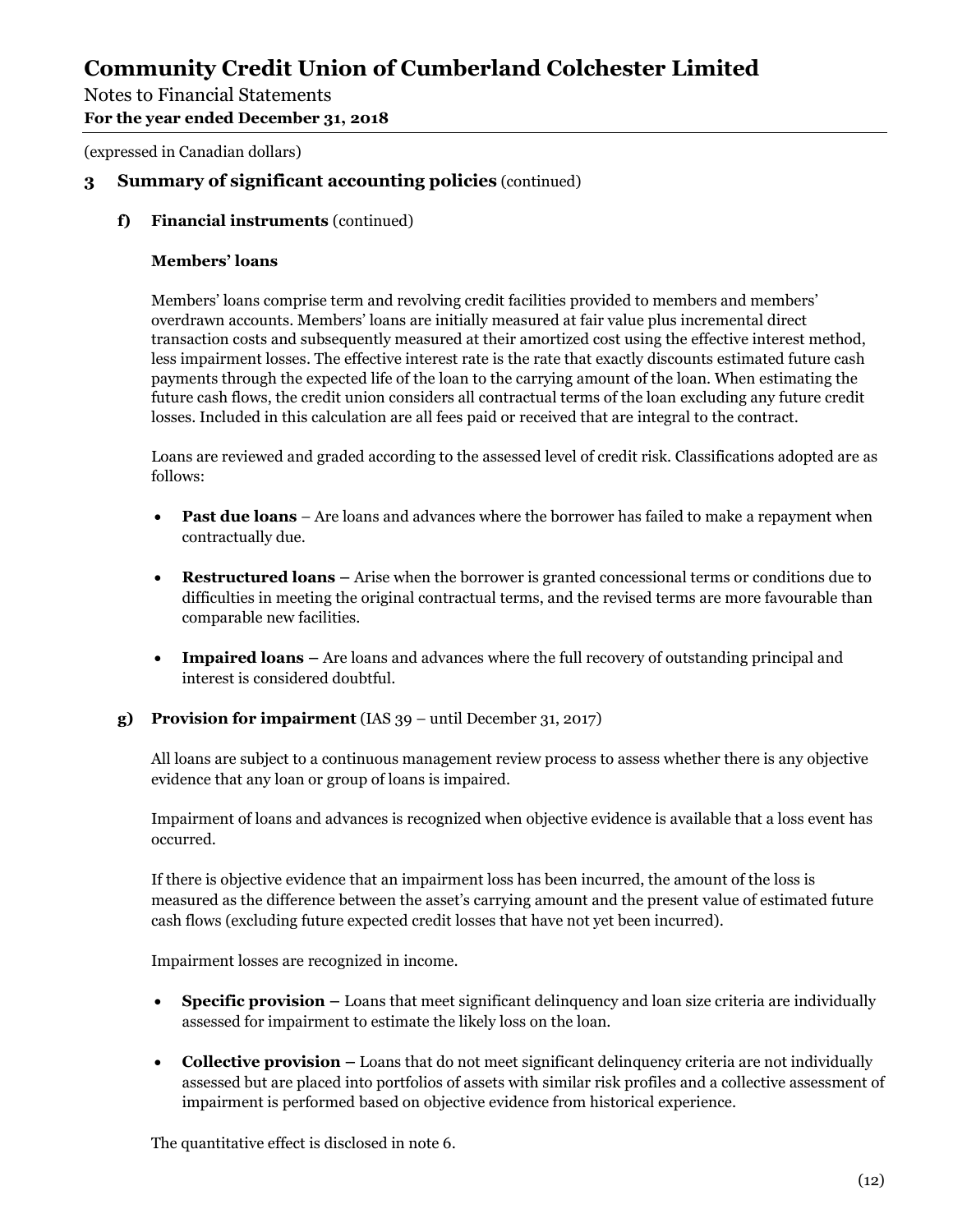### Notes to Financial Statements

### **For the year ended December 31, 2018**

(expressed in Canadian dollars)

### **3 Summary of significant accounting policies** (continued)

- **h) Impairment of financial assets** (IAS 39 until December 31, 2017)
	- i) Assets carried at amortized cost

The credit union assesses at each balance sheet date whether there is objective evidence that a financial asset or group of financial assets is impaired. A financial asset or a group of financial assets is impaired and impairment losses are incurred only if there is objective evidence of impairment as a result of one or more events that occurred after the initial recognition of the asset (a "loss event") and that loss event (or "events") has an impact on the estimated future cash flows of the financial asset or group of financial assets that can be reliably estimated.

The amount of the impairment loss on a fixed rate financial instrument is measured as the difference between the asset's carrying amount and the present value of estimated future cash flows discounted at the financial asset's original effective interest rate. The carrying amount of the asset is reduced through the use of an allowance account and the amount of the loss is recognized in the statement of income. If a loan has a variable interest rate, the discount rate for measuring any impairment loss is the current effective interest rate determined under the contract.

ii) Assets classified as AFS

The credit union assesses at each balance sheet date if there is objective evidence that an AFS financial asset or a group of financial assets may be impaired. A significant or prolonged decline in the fair value of an AFS equity security below its cost is considered objective evidence that the assets are impaired. If any such evidence exists for AFS financial assets, the cumulative loss, measured as the difference between the acquisition cost and the current fair value, less any impairment loss on that financial asset previously recognized in profit or loss, is reclassified from equity and recognized in the statement of income. Impairment losses recognized in the statement of income and comprehensive income on equity instruments are not reversed.

iii) Re-negotiated loans

Loans that are either subject to collective impairment assessment or are individually significant and whose terms have been re-negotiated are no longer considered to be past due but are treated as new loans.

The following accounting policies were applicable for the years ended December 31, 2018 and December 31, 2017:

### **i) Foreclosed property**

In certain circumstances, the credit union takes possession of collateral property as a result of foreclosure on loans that are in default. Foreclosed properties are classified as held-for-sale and are measured at the lower of carrying amount and fair value less costs to sell and are classified within other assets.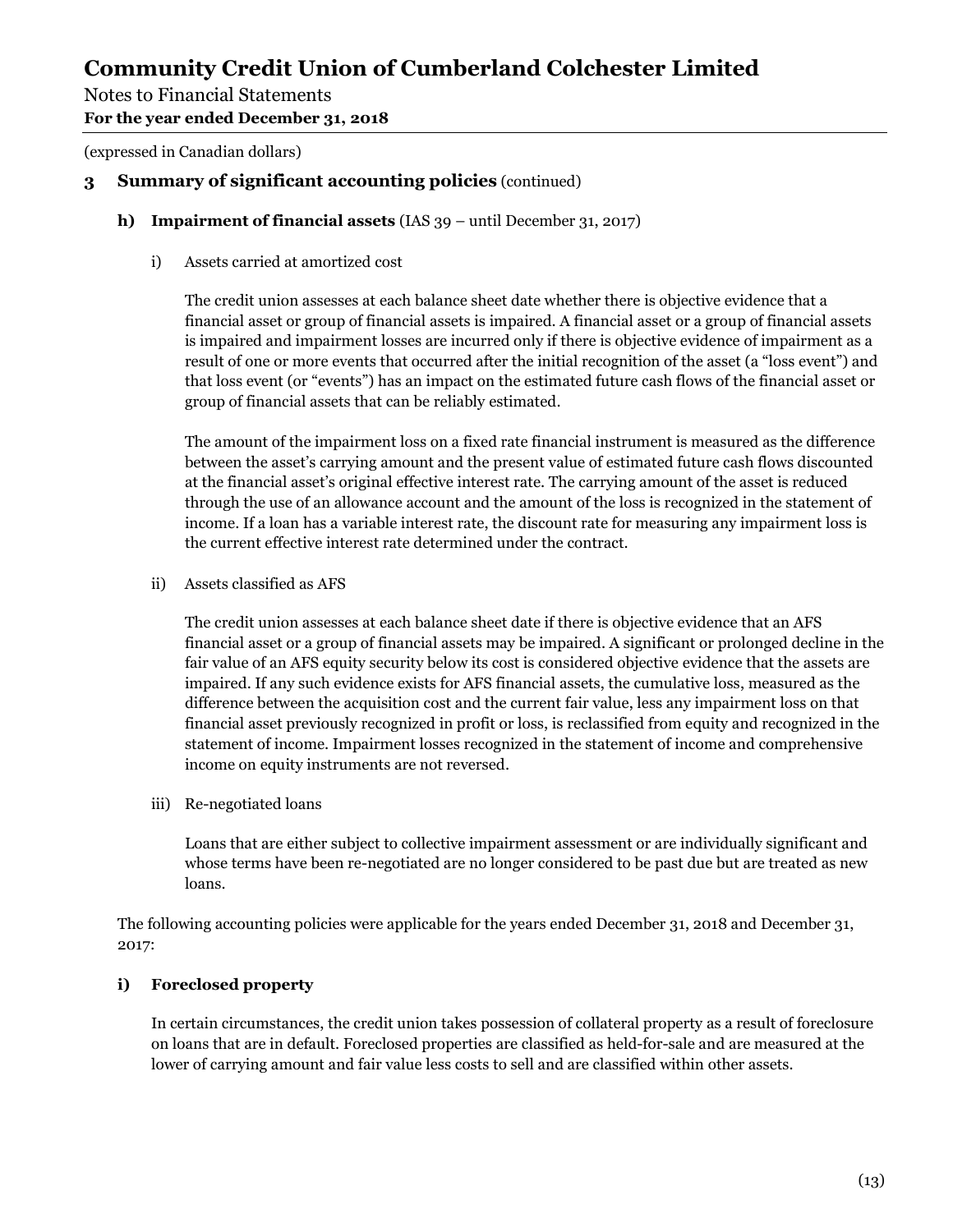Notes to Financial Statements

**For the year ended December 31, 2018** 

(expressed in Canadian dollars)

### **3 Summary of significant accounting policies** (continued)

### **j) Property and equipment**

Property and equipment are stated at cost less accumulated depreciation. Cost includes expenditures that are directly attributable to the acquisition of the asset. Subsequent expenditures are included in the asset's carrying amount or are recognized as a separate asset, as appropriate, only when it is probable that future economic benefits associated with the item will flow to the credit union and the cost can be measured reliably. Repairs and maintenance costs are charged to other operating expenses during the financial year in which they are incurred.

Land is not depreciated. Depreciation is calculated on a straight-line basis to allocate the asset cost to residual value over their estimated useful lives, as follows:

| Buildings               | 20-40 years   |
|-------------------------|---------------|
| Furniture and equipment | 3-5 years     |
| Paving                  | 10-40 $years$ |

The credit union allocates the amount initially recognized in respect of an item of property and equipment to its significant parts and depreciates each part separately. The useful lives of property and equipment are reviewed, and adjusted if appropriate, at each balance sheet date. Assets are reviewed for impairment whenever events or changes in circumstances indicate that the carrying amount may not be recoverable.

An asset's carrying amount is written down immediately to its recoverable amount if the asset's carrying amount is greater than its estimated recoverable amount. The recoverable amount is the higher of the asset's fair value less costs to sell and value in use. No property and equipment were identified as impaired as at December 31, 2018 (2017 - \$nil).

Gains and losses on disposals of property and equipment are determined by comparing the proceeds to the net book value of the asset and are presented as a gain or loss on disposal in the statement of income and comprehensive income.

### **k) Intangible assets**

The intangible asset, consisting of a customer list with a finite life is carried at its cost, net of accumulated amortization. Amortization is provided over its estimated useful life of 10 years on a straight-line basis.

### **l) Impairment of non-financial assets**

Property and equipment and intangible assets are tested for impairment when events or changes in circumstances indicate that the carrying amount may not be recoverable. For the purpose of measuring recoverable amounts, assets are grouped at the lowest levels for which there are separately identifiable cash flows (cash-generating units or "CGUs"). Recoverable amount is the higher of an asset's fair value less costs to sell and value in use (being the present value of the expected future cash flows of the relevant asset or CGU, as determined by management). The credit union evaluates impairment losses for potential reversals when events or circumstances warrant such consideration. No property and equipment or intangible assets were identified as impaired as at December 31, 2018.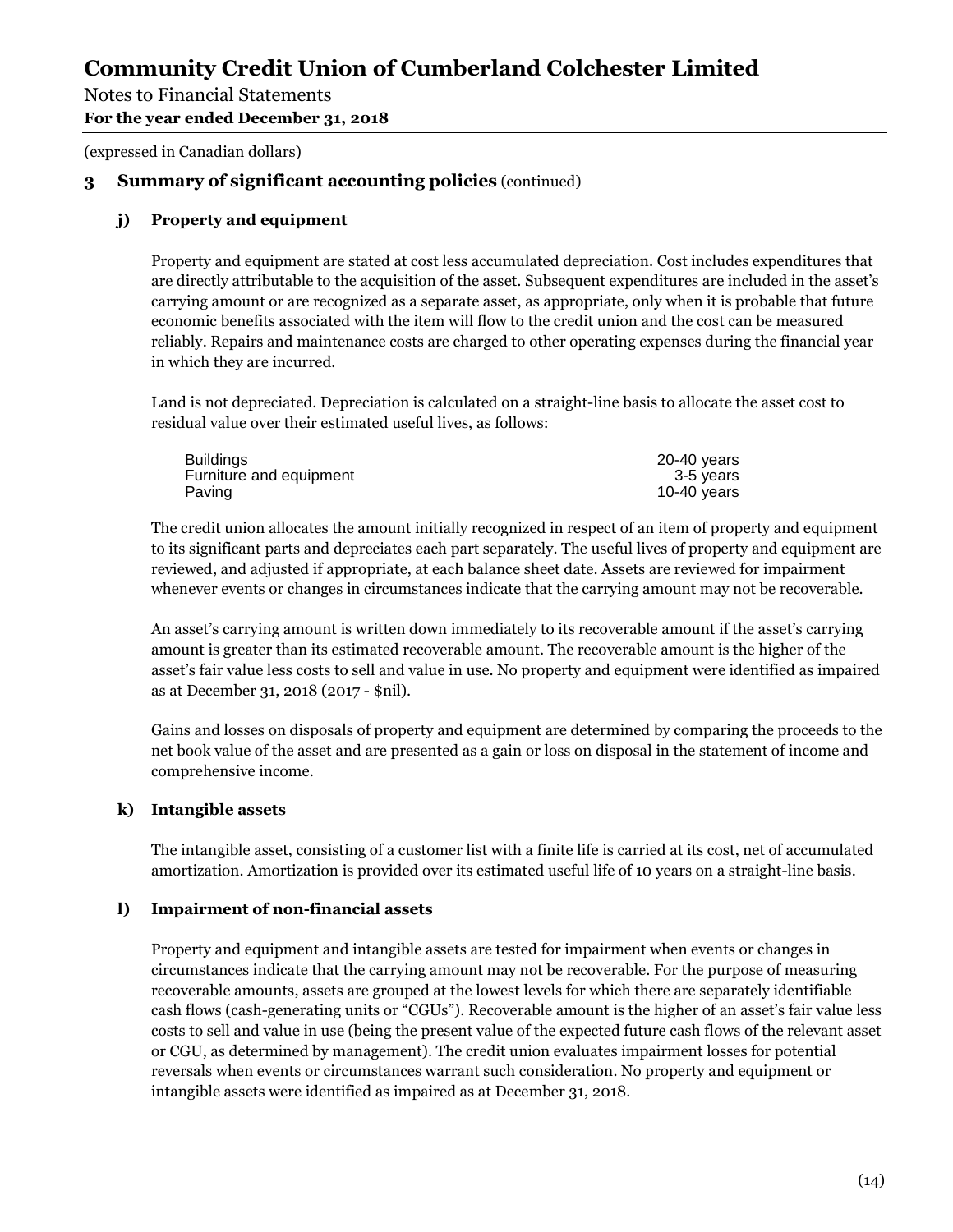Notes to Financial Statements

**For the year ended December 31, 2018** 

(expressed in Canadian dollars)

### **3 Summary of significant accounting policies** (continued)

### **m) Members' deposits**

Members' deposits are recognized initially at fair value less attributable transaction costs. Subsequent to initial recognition, interest-bearing borrowings are stated at amortized cost with any difference between cost and redemption value being recognized in income in the period of the borrowings on an effective interest basis.

### **n) Revenue recognition**

Fee and commission income is recognized on an accrual basis as it is earned.

### **o) Income taxes**

i) Current income taxes

Income taxes payable (receivable) is calculated on the basis of current Canadian tax law and is recognized as an expense (income) for the year, except to the extent that it relates to items that are recognized in other comprehensive income or directly in equity.

Where the credit union has tax losses that can be relieved against a tax liability for a previous year, it recognizes those losses as an asset, because the tax relief is recoverable by refund of tax previously paid. This asset is offset against an existing current tax balance.

Where tax losses can be relieved only by carry-forward against taxable profits of future periods, a deductible temporary difference arises. Those losses carried forward are offset against deferred tax liabilities carried in the statement of financial position.

### ii) Deferred income taxes

Deferred income taxes are provided in full, using the liability method, on temporary differences arising between the tax basis of assets and liabilities and their carrying amounts in the financial statements. Deferred income tax is determined using tax rates and laws that have been enacted or substantively enacted at the reporting date and will apply when the related deferred income tax asset or liability are expected to be realized or settled. The principal temporary differences arise from depreciation of property and equipment, investments and allowances for impaired loans. Deferred tax assets are recognized when it is probable that future taxable profit will be available against which these temporary differences can be utilized.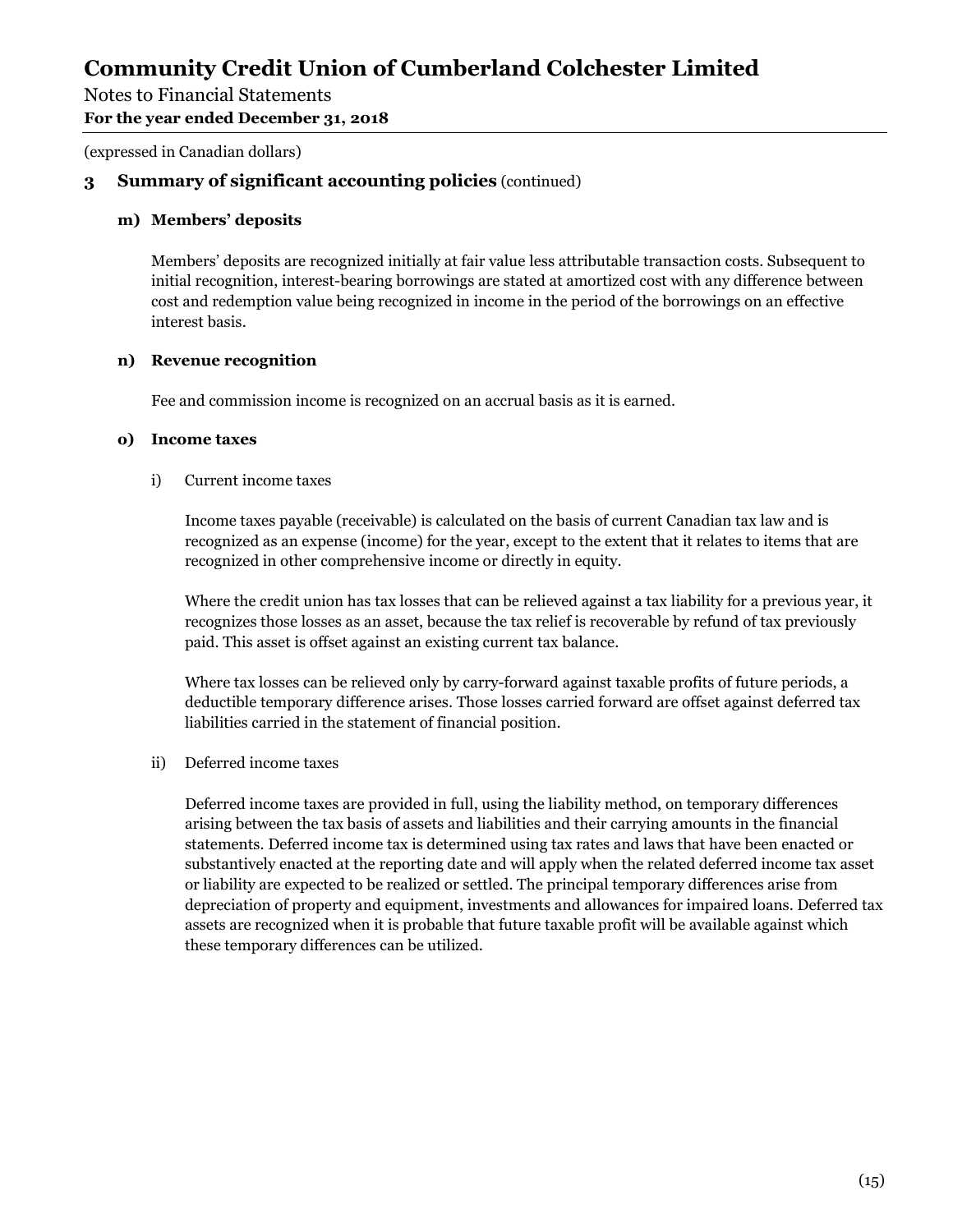## Notes to Financial Statements

### **For the year ended December 31, 2018**

(expressed in Canadian dollars)

### **4 Critical accounting estimates and judgments**

The preparation of financial statements in conformity with IFRS requires the use of certain critical accounting estimates. It also requires management to exercise its judgment in the process of applying the credit union's accounting policies. Changes in assumptions may have a significant impact on the financial statements in the year the assumptions changed.

Significant estimates made in the preparation of these financial statements include, but are not limited to the following areas, with further information contained in the applicable accounting policy note.

### **Measurement of the expected credit loss allowance**

The credit union reviews its loan portfolio to assess the ECL allowance for loans at least on a quarterly basis. The measurement of the ECL allowance for financial assets measured at amortized cost and FVOCI is an area that requires the use of models and significant assumptions about future economic conditions and credit behavior (e.g. the likelihood of members defaulting and the resulting losses). Explanation of the inputs, assumptions and estimation techniques used in measuring ECL is further detailed in note 18.

A number of significant judgements are also required in applying the accounting requirements for measuring ECL, such as:

- Determining criteria for significant increase in credit risk;
- Choosing appropriate models and assumptions for the measurement of ECL; and
- Establishing groups of similar financial assets for the purposes of measuring ECL.

The judgements, inputs, methodology and assumptions used for estimating the ECL allowance are reviewed regularly to reduce any differences between loss estimates and actual loss experience.

### **Fair value of equity investments**

The equity investments held by the credit union do not have quoted market prices in an active market. For certain shares, fair value is considered to approximate par value based on the terms of those shares. The credit union continues to monitor these shares for any indication that a new measure of fair value is available.

### **5 Other assets and prepaid expenses**

|                                                                    | 2018<br>\$ | 2017      |
|--------------------------------------------------------------------|------------|-----------|
| Prepaid expenses                                                   | 83.212     | 69,778    |
| Accrued interest receivable                                        | 1.815      | 1.834     |
| Rebates and other receivables                                      | 16.495     | 114,485   |
| Concentra mortgage pool receivable                                 | 359,993    | 1,068,375 |
| Foreclosed properties, net of provision of \$nil (2017 - \$42,762) |            | 300,000   |
| Income taxes receivable                                            | 2,080      | 188       |
|                                                                    | 463,595    | 1,554,660 |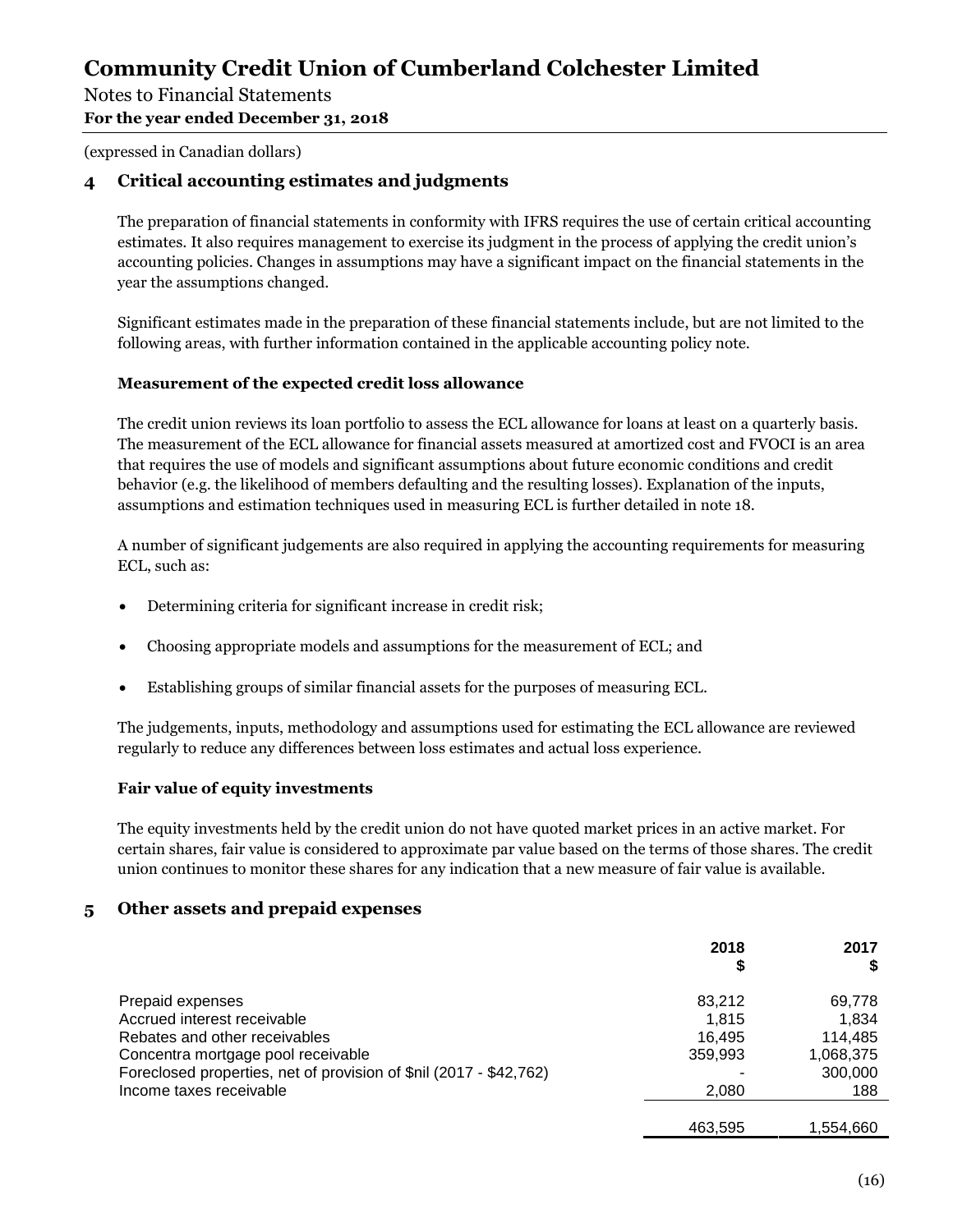### Notes to Financial Statements

### **For the year ended December 31, 2018**

(expressed in Canadian dollars)

### **6 Members' loans**

At December 31, 2018, loans to members are presented net of allowances for ECLs totalling \$159,287. The following table contains an analysis of the credit risk exposure of financial instruments for which an ECL allowance is recognized. The gross carrying amount of financial assets below also represents the credit union's maximum exposure to credit risk on these assets.

|                       |            |         |           | 2018       |
|-----------------------|------------|---------|-----------|------------|
|                       | Stage 1    | Stage 2 | Stage 3   | Total      |
|                       | \$         | 5       | 5         | S          |
| Personal              |            |         |           |            |
| Term Ioan             | 10,576,653 | 6,121   | 7,148     | 10.589.922 |
| Line of credit        | 956.125    | 18.959  | 99.839    | 1.074.923  |
| Mortgage              | 44.554.501 | 622,360 | 391.363   | 45.568.224 |
| <b>Business</b>       |            |         |           |            |
| Term Ioan             | 8,775,775  | 130,067 | 119,431   | 9,025,273  |
| Line of credit        | 2,352,271  | 39,418  | 20,332    | 2,412,021  |
| <b>Business</b>       | 8,223,476  |         |           | 8,223,476  |
| Accrued interest      | 107,728    |         |           | 107,728    |
|                       |            |         |           |            |
| Gross carrying amount | 75,546,529 | 816,925 | 638,113   | 77,001,567 |
| Loss allowance        | (48,844)   | (3,643) | (106,800) | (159,287)  |
| Carrying amount       | 75,497,685 | 813,282 | 531,313   | 76,842,280 |

### **Loss allowance**

The loss allowance recognized in the year is impacted by a variety of factors, such as:

- Transfers between Stage 1 and Stages 2 or 3 due to members' loans experiencing significant increases (or decreases) of credit risk or becoming credit-impaired in the year, and the consequent "step up" (or "step down") between 12-month and lifetime ECL;
- Additional allowances for new financial instruments recognized during the year, as well as releases for financial instruments de-recognized in the year;
- Impact on the measurement of ECL due to changes in probability of default (PD), exposure at default (EAD) and loss given default (LGD) in the year, arising from regular refreshing of inputs to models;
- Impacts on the measurement of ECL due to changes made to models and assumptions; and
- Financial assets derecognized during the year and utilization of allowances related to assets that were written off during the year.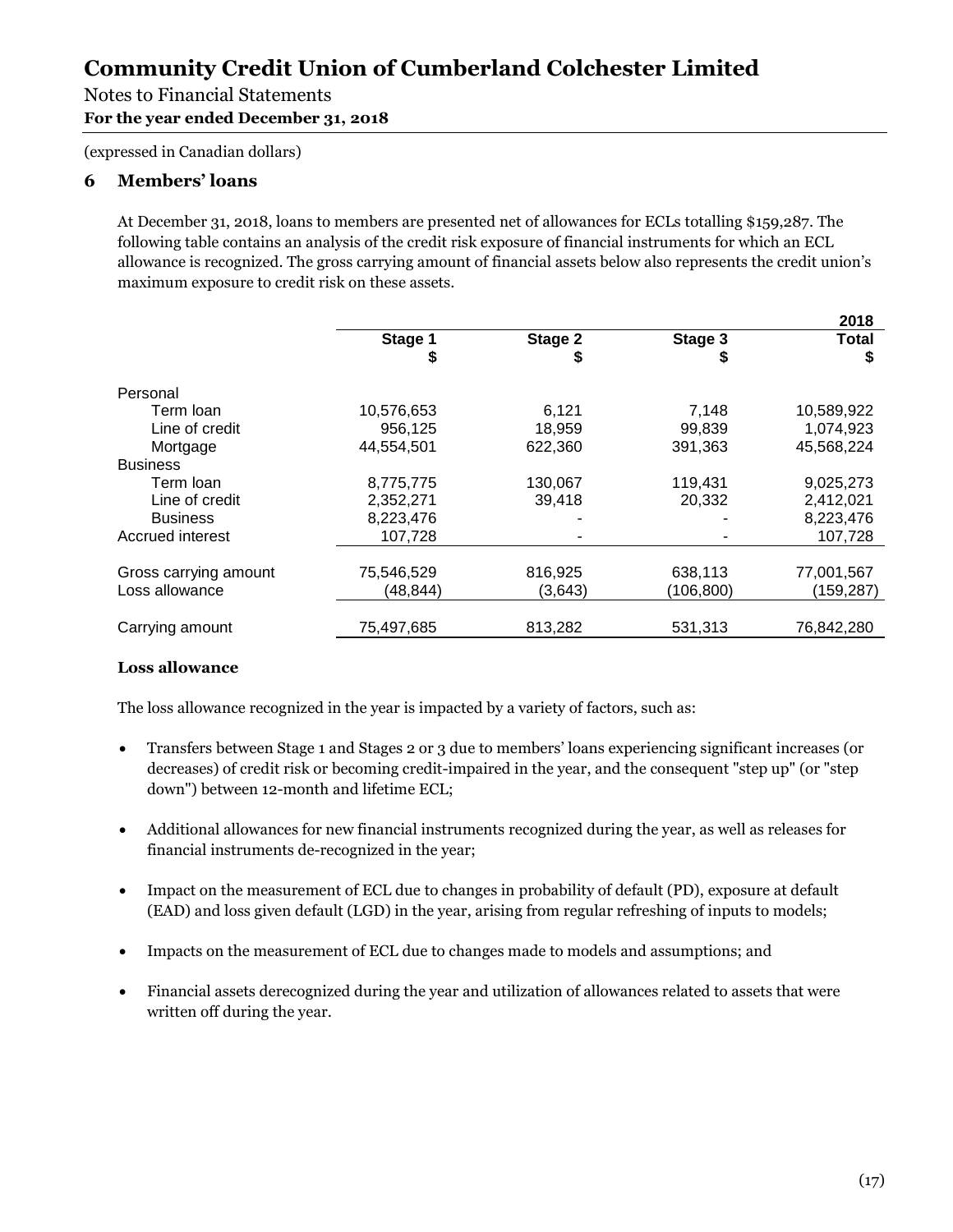### Notes to Financial Statements

**For the year ended December 31, 2018** 

(expressed in Canadian dollars)

### **6 Members' loans** (continued)

#### **Loss allowance** (continued)

The following tables explain the changes in the loss allowance between the beginning and end of the year:

|                                                                      |                  |                        |                        | 2018               |
|----------------------------------------------------------------------|------------------|------------------------|------------------------|--------------------|
| <b>Consumer</b>                                                      | Stage 1          | Stage 2                | Stage 3                | Total              |
|                                                                      | 12 month<br>ECL  | Lifetime<br><b>ECL</b> | Lifetime<br><b>ECL</b> |                    |
|                                                                      | \$               | \$                     | \$                     | S                  |
| Loss allowance as at January 1, 2018<br><b>Transfers</b>             | 56,927<br>39,606 | 3,021                  | 74,278<br>(42, 627)    | 131,205            |
| Net remeasurement of loss allowance<br>Write-offs, net of recoveries | (58, 504)        |                        | 1,827<br>7,329         | (56, 677)<br>7,329 |
| Loss allowance as at December 31, 2018                               | 38,029           | 3,021                  | 40,807                 | 81,857             |
|                                                                      |                  |                        |                        |                    |
|                                                                      |                  |                        |                        | 2018               |

| <b>Commercial</b>                      | Stage 1         | Stage 2         | Stage 3                | Total   |
|----------------------------------------|-----------------|-----------------|------------------------|---------|
|                                        | 12 month<br>ECL | Lifetime<br>ECL | Lifetime<br><b>ECL</b> |         |
|                                        | \$              | S               | \$                     | S       |
| Loss allowance as at January 1, 2018   | 16,818          |                 | 2.039                  | 18,857  |
| <b>Transfers</b>                       | (71,102)        | 622             | 70.480                 |         |
| Net remeasurement of loss allowance    | 65,099          |                 | (548)                  | 64,551  |
| Write-offs, net of recoveries          |                 |                 | (5,978)                | (5,978) |
| Loss allowance as at December 31, 2018 | 10,815          | 622             | 65,993                 | 77,430  |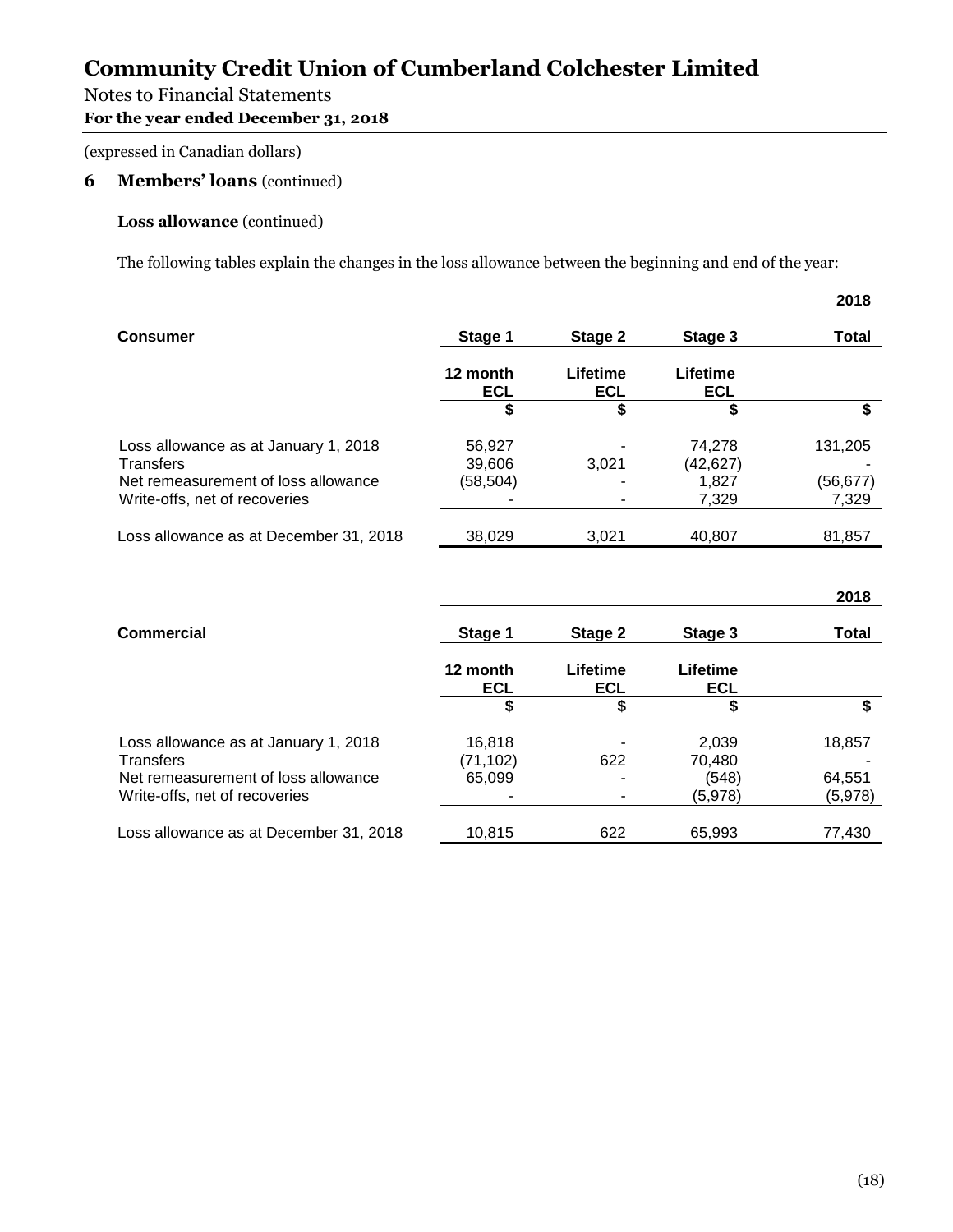### Notes to Financial Statements

### **For the year ended December 31, 2018**

(expressed in Canadian dollars)

### **6 Members' loans** (continued)

**Loss allowance** (continued)

### *Foreclosed collateral*

During the year, there were \$nil (2017 - \$363,152) in foreclosed loans. Foreclosed properties are sold as soon as is practicable and when in management's opinion it is the most advantageous time to mitigate the risk of additional loss. At December 31, 2018, the credit union had \$nil in foreclosed properties held for resale (2017 - \$300,000), which are included in other assets on the statement of financial position.

Disclosures relating to the year ended December 31, 2017 are as follows:

a) Continuity of allowance for impaired loans:

|                                                                                                                       | <b>Specific</b>               | <b>Collective</b> | Total                         |
|-----------------------------------------------------------------------------------------------------------------------|-------------------------------|-------------------|-------------------------------|
| Balance - January 1, 2017                                                                                             | 54.950                        | 98,456            | 153,406                       |
| Increase (decrease) in allowance<br>Amounts written-off during the year<br>Recoveries of loans previously written-off | 69,422<br>(58, 513)<br>10,458 | (24, 711)         | 44.711<br>(58, 513)<br>10,458 |
| Balance – December 31, 2017                                                                                           | 76,317                        | 73,745            | 150,062                       |

b) Members' loans individually impaired:

|                                                                          | 2017    |
|--------------------------------------------------------------------------|---------|
| Members' loans individually impaired or past due with specific allowance |         |
| Mortgage                                                                 | 182,650 |
| Personal                                                                 | 37,087  |
| Commercial loans and mortgages                                           | 65,703  |
|                                                                          |         |
| Net impaired loans with specific allowance                               | 285,440 |
|                                                                          |         |
| <b>Allowance for impairment</b>                                          | 76,317  |
|                                                                          |         |

Included in the loan and mortgage balances above are three accounts in the amount of \$181,959 that are fully secured, therefore no allowance has been taken.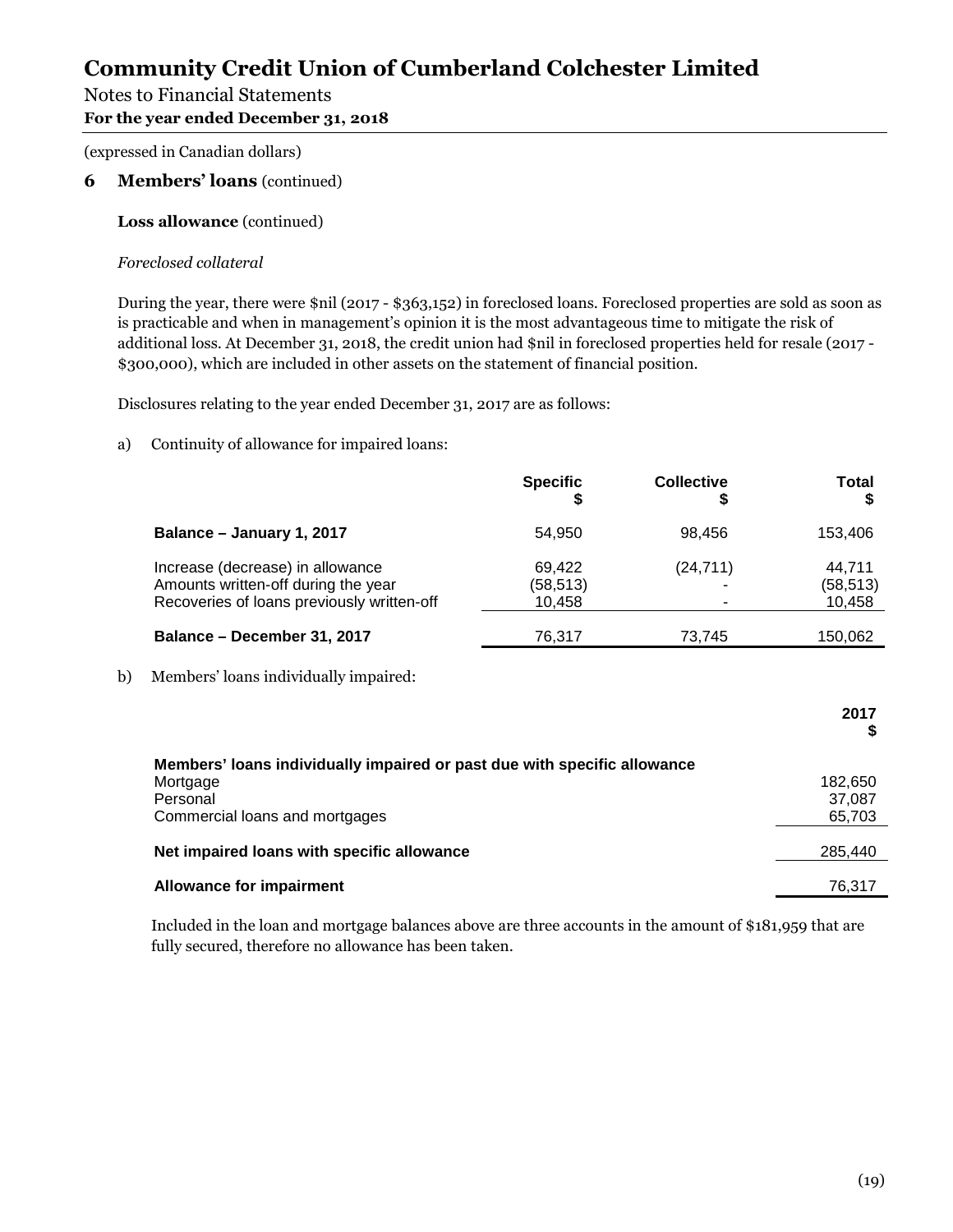### Notes to Financial Statements

### **For the year ended December 31, 2018**

(expressed in Canadian dollars)

### **6 Members' loans** (continued)

**Loss allowance** (continued)

### c) Members' loans past due but not impaired

A loan is considered past due when a counterparty has not made a payment by the contractual due date. The following table presents the carrying value of loans that are past due but not classified as impaired because they are either: (i) less than 90 days past due, unless there is information to the contrary that an impairment event has occurred; or (ii) fully secured and collection efforts are reasonably expected to result in repayment. Loans that are past due but not impaired are as follows:

|   |                                                | 31 to 60 days | 61 to 90 days<br>S | 90 days<br>or more<br>S | Total<br>S |
|---|------------------------------------------------|---------------|--------------------|-------------------------|------------|
|   | As at<br>December 31, 2017                     | 500,338       | 59,437             | 16,144                  | 575,919    |
|   |                                                |               |                    |                         |            |
| 7 | Long-term investments                          |               |                    |                         |            |
|   |                                                |               |                    | 2018                    | 2017       |
|   |                                                |               |                    | \$                      | S          |
|   | Securities at FVTPL (2017: available-for-sale) |               |                    |                         |            |
|   | <b>Atlantic Central</b>                        |               |                    | 892,880                 | 863,660    |
|   | <b>NS Provincial shares</b>                    |               |                    | 257,000                 | 257,000    |
|   | Atlantic Central class LSM shares              |               |                    | 353,048                 | 353,048    |
|   | League Data Limited shares                     |               |                    | 32,830                  | 32,830     |
|   | Concentra Financial shares                     |               |                    | 300,000                 | 300,000    |
|   | Other                                          |               |                    | 951                     | 951        |
|   |                                                |               |                    | 1,836,709               | 1,807,489  |

For the year ended December 31, 2018, investments in debt and equity securities have been classified as FVTPL.

For the year ended December 31, 2017, long-term investments were classified as either held-to-maturity or available-for-sale.

The securities held in Atlantic Central, including NS Provincial and Class LSM shares, League Data Limited and Concentra Financial are classified as FVTPL (2017: available-for-sale) and held at fair value which approximates their redemption value. Other investments consist of shares held in private companies and cooperatives which are classified as FVTPL (2017: held at cost less any impairment which approximates fair value).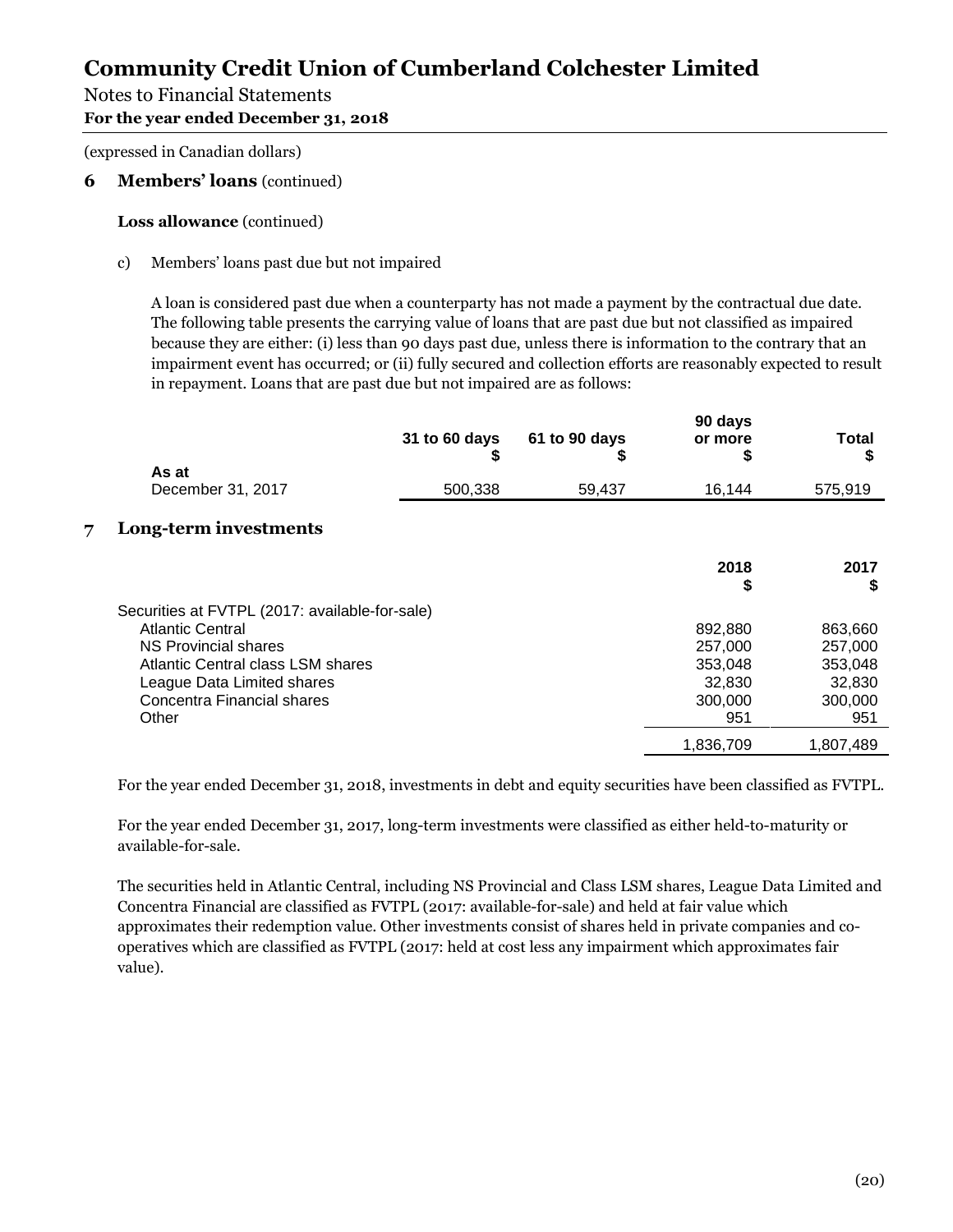### Notes to Financial Statements

**For the year ended December 31, 2018** 

(expressed in Canadian dollars)

### **8 Intangible assets**

|                                     | <b>Customer lists</b><br>\$ |
|-------------------------------------|-----------------------------|
| Cost                                |                             |
| Balance at January 1, 2018          | 650,000                     |
| Additions                           | 50,000                      |
| <b>Balance at December 31, 2018</b> | 700,000                     |
| Accumulated amortization            |                             |
| Balance at January 1, 2018          | 116,155                     |
| Amortization                        | 68,336                      |
| <b>Balance at December 31, 2018</b> | 184,491                     |
| Net book value                      | 515,509                     |

Effective November 23, 2015, the credit union entered in to an agreement to purchase the wealth management relationships of Qajaq Management Limited. The transfer of the customer relationships occurred during 2016 and was finalized as of April 30, 2016. The credit union paid \$650,000 as consideration for the purchase. The credit union is amortizing the intangible asset on a straight-line basis over 10 years.

### **9 Property and equipment**

|                                                     | Land<br>\$ | <b>Buildings</b>                  | <b>Furniture and</b><br>equipment | Paving               | Total<br>S                         |
|-----------------------------------------------------|------------|-----------------------------------|-----------------------------------|----------------------|------------------------------------|
| Year ended December 31, 2017                        |            |                                   |                                   |                      |                                    |
| Opening net book value<br>Additions<br>Depreciation | 468,817    | 2,006,365<br>8,625<br>(114, 916)  | 381,758<br>70,543<br>(84,172)     | 253,568<br>(14, 754) | 3,110,508<br>79,168<br>(213, 842)  |
| Closing net book value                              | 468,817    | 1,900,074                         | 368,129                           | 238,814              | 2,975,834                          |
| At December 31, 2017                                |            |                                   |                                   |                      |                                    |
| Cost<br>Accumulated depreciation                    | 468,817    | 2,464,478<br>(564,404)            | 1,591,020<br>(1,222,891)          | 317,762<br>(78, 948) | 4,842,077<br>(1,866,243)           |
| Net book value                                      | 468,817    | 1,900,074                         | 368,129                           | 238,814              | 2,975,834                          |
| Year ended December 31, 2018                        |            |                                   |                                   |                      |                                    |
| Opening net book value<br>Additions<br>Depreciation | 468,817    | 1,900,074<br>96,161<br>(116, 338) | 368,129<br>115,156<br>(86, 654)   | 238,814<br>(13, 945) | 2,975,834<br>211,317<br>(216, 937) |
| Closing net book value                              | 468,817    | 1,879,897                         | 396,631                           | 224,869              | 2,970,214                          |
| At December 31, 2018                                |            |                                   |                                   |                      |                                    |
| Cost<br>Accumulated depreciation                    | 468,817    | 2,560,639<br>(680, 742)           | 1,706,176<br>(1,309,545)          | 317,762<br>(92, 893) | 5,053,394<br>(2,083,180)           |
| Net book value                                      | 468,817    | 1,879,897                         | 396,631                           | 224,869              | 2,970,214                          |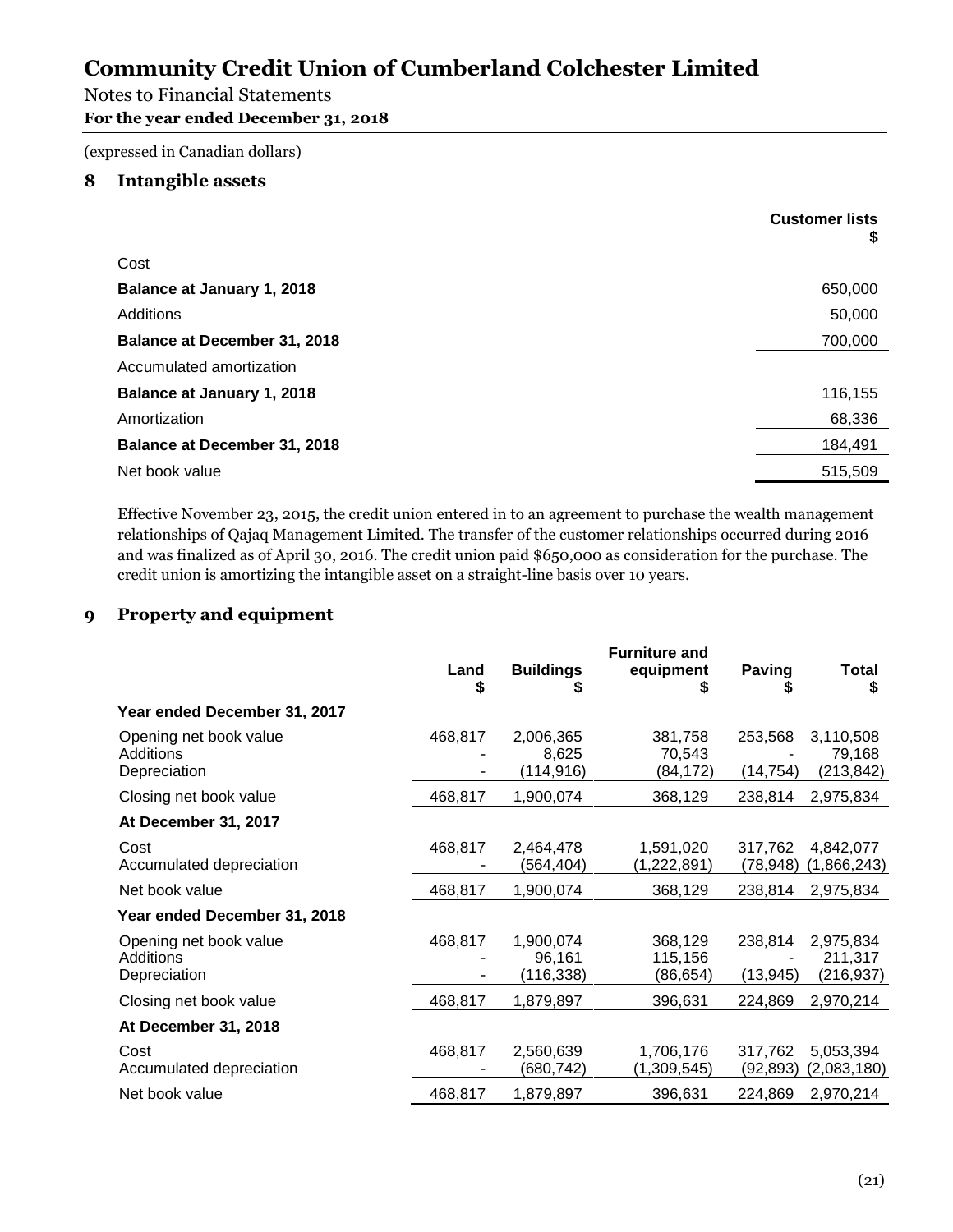### Notes to Financial Statements

**For the year ended December 31, 2018** 

(expressed in Canadian dollars)

### **10 Assets pledged as security**

The credit union has pledged all of its assets as security for a \$2,375,000 (2017 - \$2,375,000) line of credit with Atlantic Central. As at December 31, 2018, \$1,633,003 (2017 - \$2,375,000) was available under the line of credit. When utilized, the line of credit bears interest at the prime rate as set by Atlantic Central.

### **11 Members' shares**

Members are required to hold a minimum of one share. The par value of each share is \$5. Members are entitled to redeem their shares if they end their membership and, accordingly, members' shares are presented as a liability. The total number of shares issued at the end of the year is 6,090 (2017 - 6,248).

### **12 Surplus shares**

Surplus shares have no par value and may be redeemed, subject to compliance with the *Credit Union Act* and approval of the Board of Directors, if the member is no longer eligible for or withdraws from membership, or if the member is deceased.

Continuity of surplus shares:

|                                     | 2018           |                      | 2017           |                     |
|-------------------------------------|----------------|----------------------|----------------|---------------------|
|                                     | #              |                      | #              |                     |
| Balance - January 1<br>Net redeemed | 6,160<br>(100) | 781,966<br>(35, 751) | 6,314<br>(154) | 814,007<br>(32,041) |
| Balance - December 31               | 6,060          | 746,215              | 6.160          | 781,966             |

### **13 Compensation of key management**

Key management includes the credit union's Board of Directors, the Chief Executive Officer, Chief Operations Officer, Vice President of Corporate and Lending Services, and Branch Managers. Compensation awarded to key management included:

| Key management, excluding directors<br>a) |
|-------------------------------------------|
|-------------------------------------------|

|                                           | 2018    | 2017    |
|-------------------------------------------|---------|---------|
| Salaries and short-term employee benefits | 581,305 | 432.602 |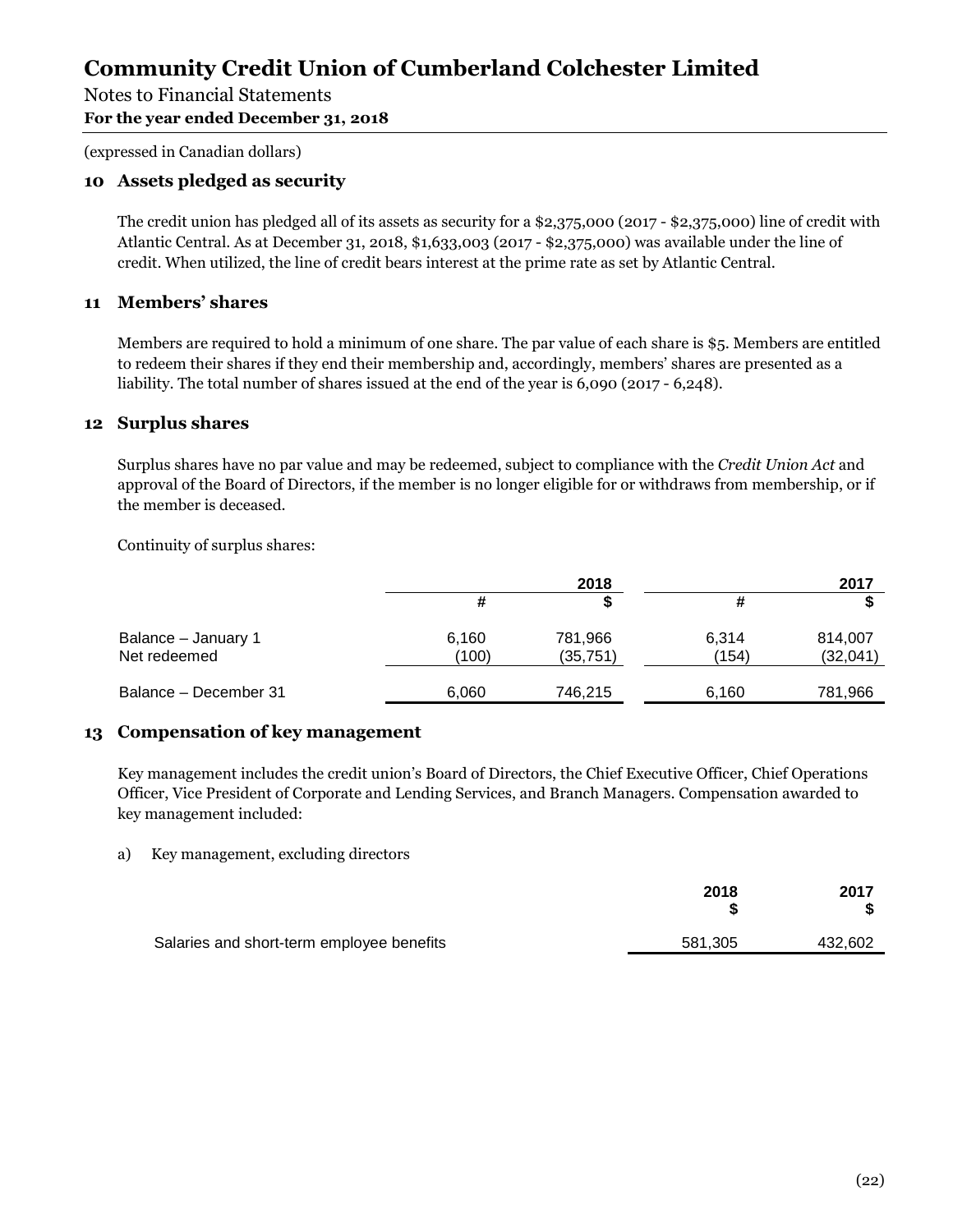### Notes to Financial Statements

### **For the year ended December 31, 2018**

(expressed in Canadian dollars)

### 13 **Compensation of key management** (continued)

b) Directors remuneration

|                                                                         | 2018   | 2017   |
|-------------------------------------------------------------------------|--------|--------|
| Honorarium<br>Reimbursement for expenses incurred while on credit union | 40.917 | 18,910 |
| business, meetings and training                                         | 8,206  | 11,330 |
|                                                                         | 49,123 | 30,240 |

c) Loans to Directors and to key management personnel

Loans to Directors and key management personnel are either unsecured or secured by registered mortgage over eligible security in accordance with standard lending policies.

|                                                                                                                                          | 2018                                        | 2017                               |
|------------------------------------------------------------------------------------------------------------------------------------------|---------------------------------------------|------------------------------------|
| Loans outstanding at January 1<br>Loans issued during the year<br>Loan repayments during the year<br>Changes to board and key management | 1,028,076<br>136,069<br>(314, 408)<br>3,483 | 1,102,938<br>212,102<br>(286, 964) |
| Loans outstanding at December 31                                                                                                         | 853,220                                     | 1,028,076                          |
| Interest income earned                                                                                                                   | 32,169                                      | 29,580                             |

Included in the above loans is \$63,700 of unsecured loans in stage 3. No specific provisions have been recognized in respect of the above loans (2017 - \$nil). The loans issued during the year to Directors, key management personnel and close family members of \$136,069 (2017 - \$212,102) are repayable over 1-20 years and have interest rates of 4% - 5% (2017 - 3.19% - 4.00%).

### **14 Commitments and contingencies**

### a) Credit commitments

The following amounts represent the maximum amount of additional credit that the credit union could be obligated to extend to their members. These amounts are not necessarily indicative of credit risk as many of these arrangements may expire or terminate without being utilized.

|                              | 2018      |
|------------------------------|-----------|
| Undrawn lines of credit      | 5,951,024 |
| Commitments to extend credit | 3,370,960 |
| Letters of credit            | 74,600    |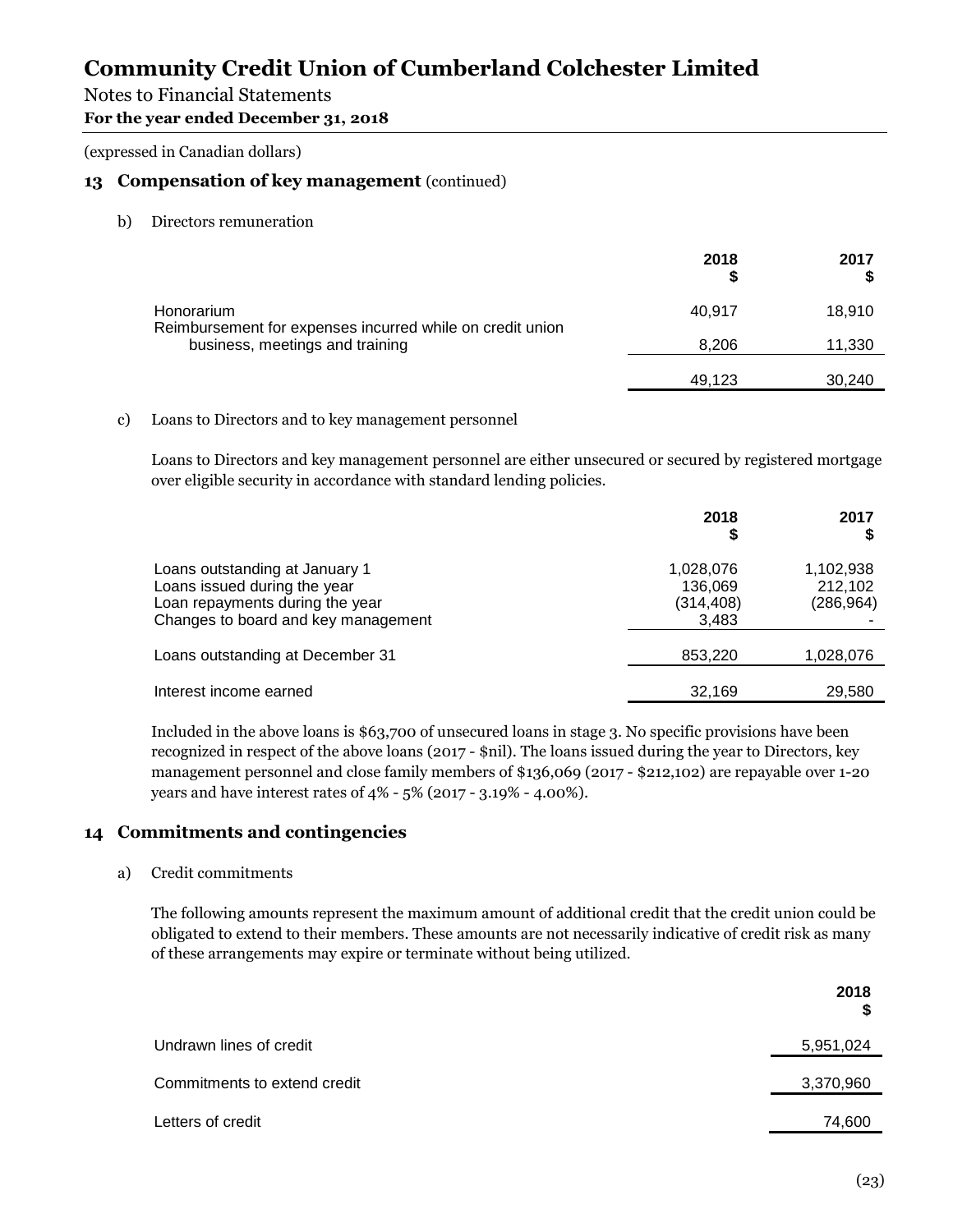### Notes to Financial Statements

**For the year ended December 31, 2018** 

(expressed in Canadian dollars)

### **14 Commitments and contingencies** (continued)

b) Operating leases

The credit union is committed to the following future minimum lease payments under operating leases for property and equipment that have initial non-cancellable terms.

|                                                  | 2018   |
|--------------------------------------------------|--------|
| No later than one year                           | 13.455 |
| Later than one year and no later than five years | 26.910 |

#### c) Contingencies

In the ordinary course of business, the credit union has legal proceedings brought against it and provisions have been included in liabilities where appropriate. Based on current knowledge, the credit union expects that final determination of these claims will not have a material adverse effect on its financial position or operating results.

### **15 Fees and commission income**

|                                                                                           | 2018                                             | 2017<br>S                                         |
|-------------------------------------------------------------------------------------------|--------------------------------------------------|---------------------------------------------------|
| Account service fees<br>Credit cards<br>Foreign exchange<br>Commissions and fees<br>Other | 866,100<br>25,033<br>94,902<br>275,645<br>64,090 | 868,376<br>36.277<br>182,092<br>350,339<br>68,349 |
|                                                                                           | 1,325,770                                        | 1,505,433                                         |

### **16 Operating expenses**

|                                   | 2018      | 2017      |
|-----------------------------------|-----------|-----------|
| <b>General and administrative</b> |           | S         |
| Advertising                       | 252,758   | 202,926   |
| <b>Banking fees</b>               | 457.715   | 528,966   |
| Board and committee costs         | 102,940   | 106,951   |
| Computer costs                    | 301,168   | 293,788   |
| Courier and postage               | 7,552     | 4,387     |
| <b>Credit Union Central</b>       | 97,028    | 98,062    |
| Office                            | 386,672   | 310,313   |
| Other                             | 48.485    | 41,694    |
| Professional fees                 | 136,394   | 69,404    |
| Staff training                    | 5,032     | 30.405    |
|                                   |           |           |
|                                   | 1.795.744 | 1,686,896 |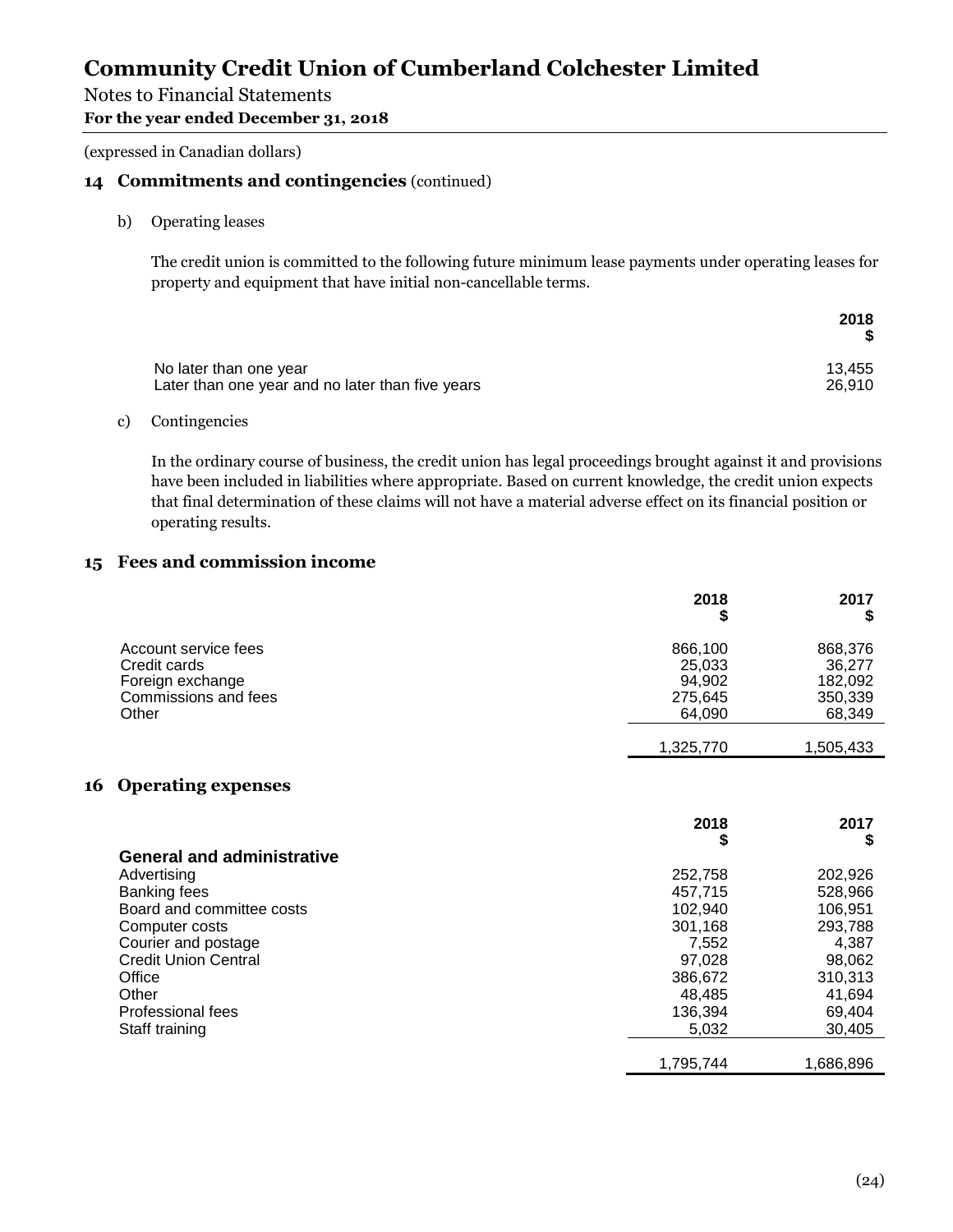### Notes to Financial Statements

### **For the year ended December 31, 2018**

(expressed in Canadian dollars)

### **16 Operating expenses** (continued)

|                          | 2018<br>\$ | 2017<br>\$ |
|--------------------------|------------|------------|
| <b>Occupancy</b>         |            |            |
| Property insurance       | 18,635     | 18,327     |
| Property taxes           | 84,850     | 85,590     |
| Rent                     | 4,012      | 3,618      |
| Repairs and maintenance  | 95,639     | 79,651     |
| <b>Utilities</b>         | 68,976     | 64,147     |
|                          | 272,112    | 251,333    |
|                          |            |            |
| <b>Members' security</b> |            |            |
| <b>CUDIC</b>             | 96,448     | 95,518     |
| Insurance and other      | 20,485     | 21,115     |
|                          |            |            |
|                          | 116,933    | 116,633    |

### **17 Fair value of financial assets and liabilities**

#### **Fair values**

Fair value is the price that would be received to sell a financial asset or paid to transfer a financial liability in an orderly transaction between market participants at the measurement date.

Fair value amounts disclosed represent point in time estimates that may change in subsequent reporting periods due to market conditions or other factors. Where there is no quoted market value, fair value is determined using a variety of valuation techniques and assumptions. The credit union has estimated fair values taking into account changes in interest rates that have occurred since the assets and liabilities were acquired. These calculations represent management's best estimates based on a range of methods and assumptions; since they involve uncertainties, the fair values may not be realized in an actual sale or immediate settlement of the instruments. Interest rate changes are the main cause of changes in the fair value of the credit union's financial instruments. The carrying value is a reasonable approximation of fair value for the credit union's cash resources, demand deposits, certain other assets and certain other liabilities, due to their short-term nature.

The fair values of financial instruments are as follows:

### **Loans**

In determining the fair value of loans, the credit union incorporates the following assumptions:

- For fixed rate loans, fair values are determined by discounting remaining contractual cash flows at current market interest rates offered for loans with similar terms;
- For floating rate loans, changes in interest rates have minimal impact on the fair value since the loans float to market. On that basis, fair value is assumed to equal carrying value; and
- The total value of loans determined using the above assumption is reduced by the allowance for credit losses to determine the fair value of the credit union's loan portfolio.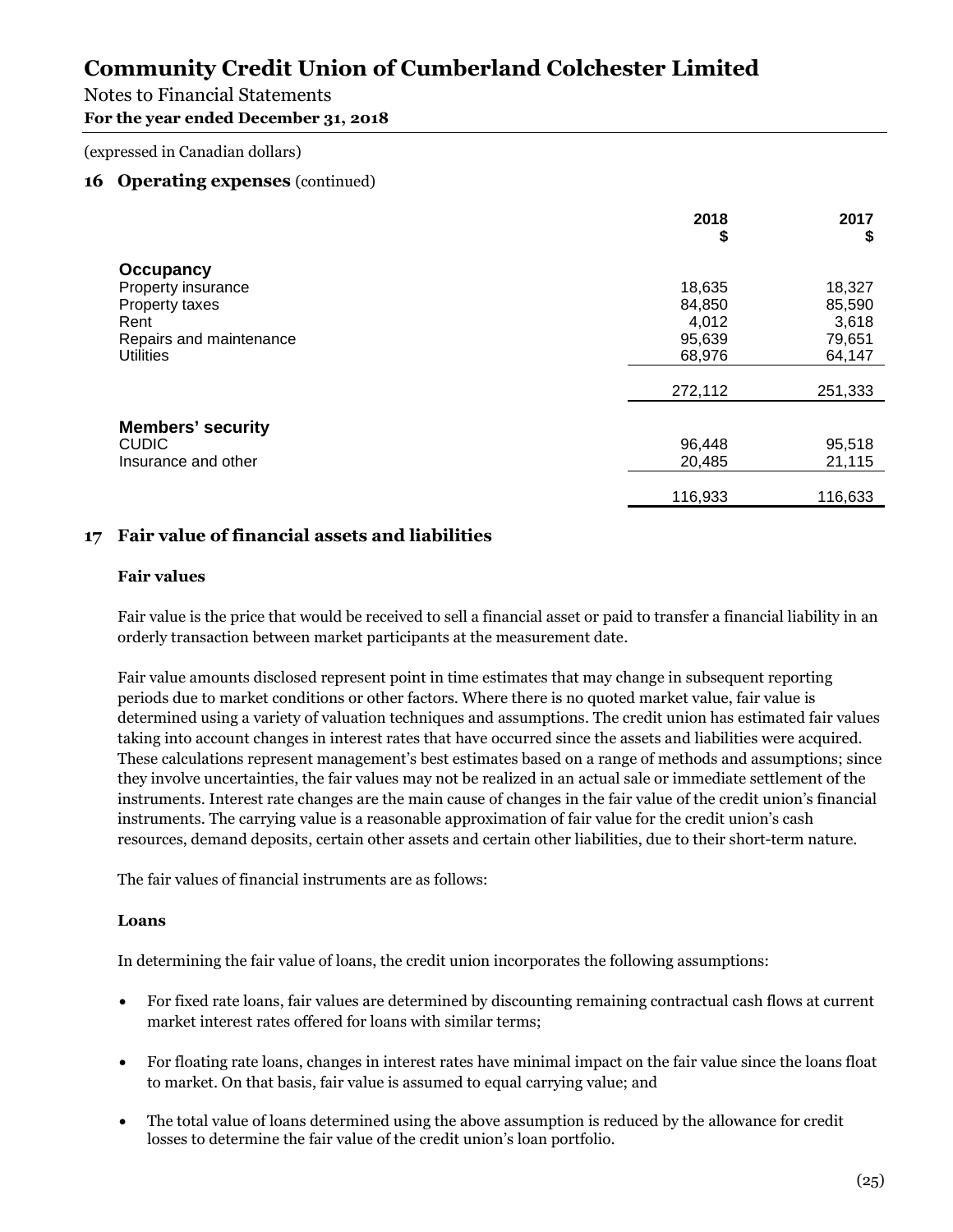### Notes to Financial Statements

**For the year ended December 31, 2018** 

(expressed in Canadian dollars)

### **17 Fair value of financial assets and liabilities** (continued)

### **Deposits**

In determining the fair value of deposits, the credit union incorporates the following assumptions:

- For fixed rate, fixed maturity deposits, the credit union discounts the remaining contractual cash flows, at market interest rates offered for deposits with similar terms and risks; and
- For floating rate deposits, changes in interest rates have minimal impact on the fair value since deposits reprice to market. On that basis, fair value is assumed to equal carrying value.

The table below sets out the fair values of financial instruments, using the valuation methods and assumptions referred to above. Fair values for items that are short-term in nature are approximately equal to book value. These include cash resources, interest bearing deposits, accounts payable and accrued liabilities and members' shares.

The table does not include these items or assets and liabilities that are not considered financial instruments.

|                              | 2018                           |                         | 2017                    |                        |  |
|------------------------------|--------------------------------|-------------------------|-------------------------|------------------------|--|
|                              | <b>Carrying</b><br>value<br>\$ | <b>Fair value</b><br>\$ | Carrying<br>value<br>\$ | <b>Fair value</b><br>S |  |
| <b>Financial assets</b>      |                                |                         |                         |                        |  |
| Members' loans               | 76,893,839                     | 75,868,805              | 80,327,928              | 79,842,759             |  |
| <b>Financial liabilities</b> |                                |                         |                         |                        |  |
| Members' deposits            | 90,727,705                     | 90,953,738              | 89,413,136              | 89,654,382             |  |

### **Fair value hierarchy**

Financial instruments recorded at fair value on the statement of financial position are classified using a fair value hierarchy that reflects the significance of the inputs in making the measurements. The fair value hierarchy has the following levels:

Level 1 – Valuation based on quoted prices observed in active markets for identical assets or liabilities;

Level 2 – Valuation techniques based on inputs that are quoted prices of similar instruments in active markets; quoted prices for identical or similar instruments in markets that are not active; inputs other than quoted prices used in a valuation model that are observable for that instrument; and inputs that are derived principally from or corroborated by observable market data by correlation or other means; and

Level 3 – Valuation techniques with significant unobservable market inputs.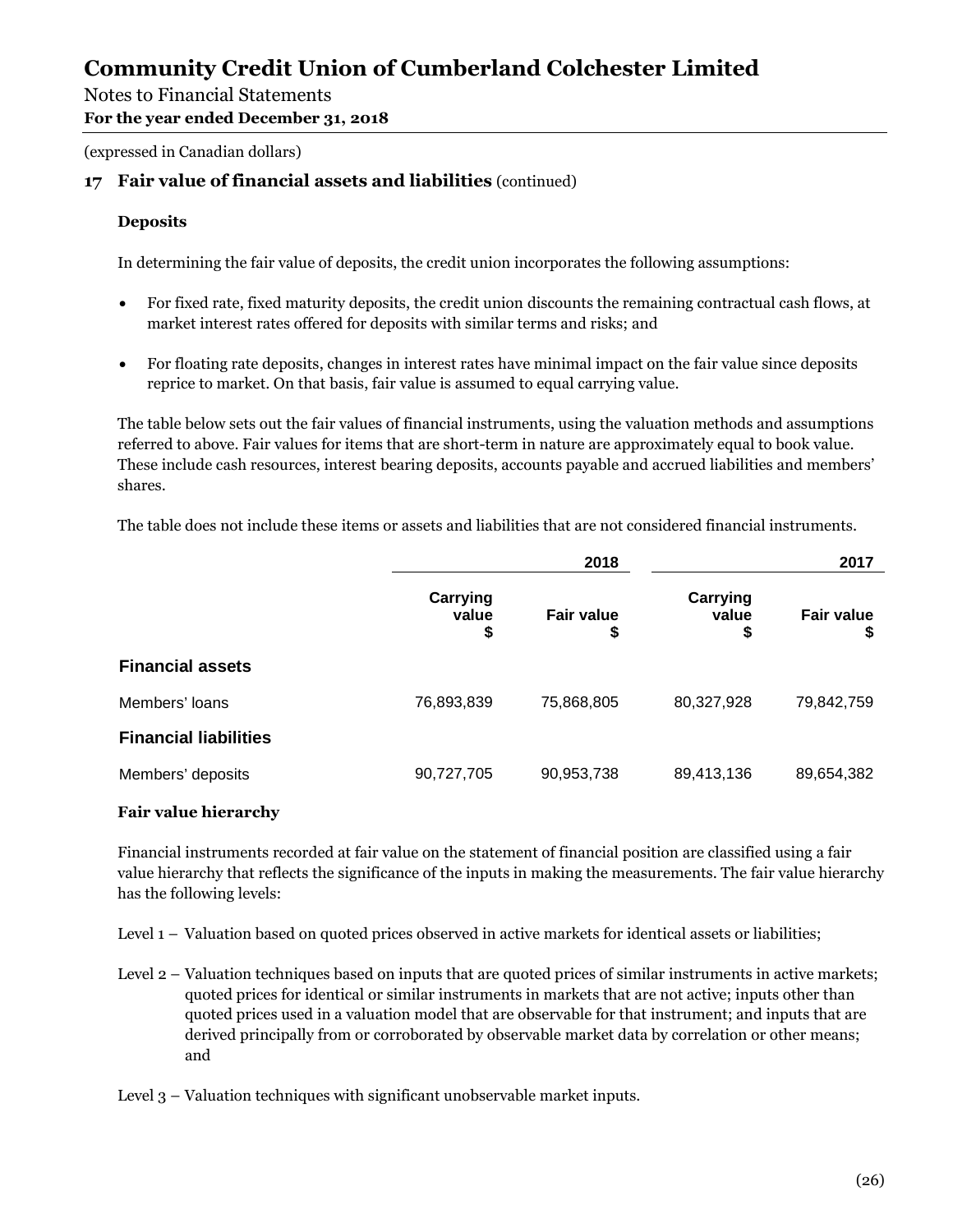# Notes to Financial Statements

**For the year ended December 31, 2018** 

(expressed in Canadian dollars)

### **17 Fair value of financial assets and liabilities** (continued)

### **Fair value hierarchy** (continued)

A financial instrument is classified to the lowest level of the hierarchy for which a significant input has been considered in measuring fair value. Long-term investments have been valued using level 2 inputs.

While not carried at fair value, fair values are disclosed for members' loans and members' deposits. These fair value measurements are classified as level 2.

### **18 Risk management**

The credit union, through its financial assets and liabilities, has exposure to the following risks from use of its financial instruments: credit risk, liquidity risk and market risk (interest rate risk). Senior management is responsible for setting acceptable levels of risk and reviewing risk management activities as necessary.

### **a) Credit risk**

Credit risk is the risk of financial loss to the credit union if a member or counterparty of a financial instrument fails to meet its contractual obligations resulting in financial loss to the credit union. This risk arises primarily from the credit union's personal and commercial loans, mortgages and loan commitments arising from such lending activities.

The measurement of ECL under IFRS 9 uses the information and approaches that the credit union uses to manage credit risk, though certain adjustments are made in order to comply with the requirements of IFRS 9. The approach taken for IFRS 9 measurement purposes is discussed below.

Credit risk is the single largest risk for the credit union's business; management therefore carefully manages its exposure to credit risk. Oversight for the credit risk management and control is provided by management who reports to the Board of Directors.

The credit union's maximum exposure to credit risk at the balance sheet date in relation to each class of recognized financial assets is the carrying amount of those assets indicated in the statement of financial position. The maximum credit exposure does not take into account the value of any collateral or other security held, in the event other entities/parties fail to perform their obligations under the financial instruments in question. The principal collateral and other credit enhancements the credit union holds as security for loans include: (i) Insurance and mortgages over residential lots and properties; (ii) Recourse to business assets such as real estate, equipment, inventory and accounts receivable; and (iii) Recourse to liquid assets, guarantees and securities. The value of collateral held against individual exposures is generally only assessed at the time of borrowing or when a specific review of that exposure is undertaken in accordance with policy.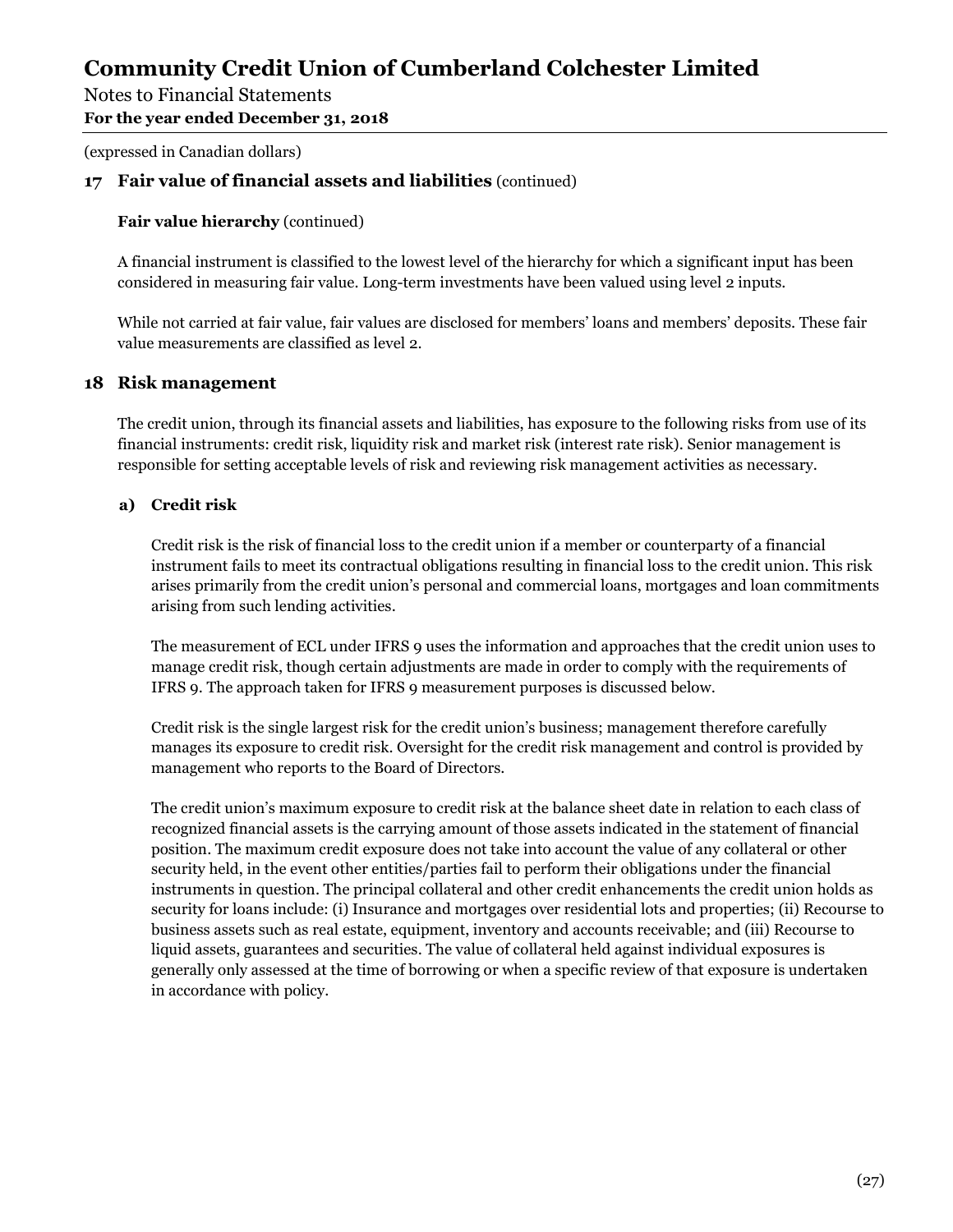### Notes to Financial Statements

### **For the year ended December 31, 2018**

(expressed in Canadian dollars)

### **18 Risk management** (continued)

**a) Credit risk** (continued)

### *Credit risk exposure*

Beyond the credit risk associated with the above financial assets, the credit union is also exposed to credit risk associated with undrawn lines of credit and undisbursed commitments to members for loans at yearend as disclosed in note 14.

See note 6 for further disclosure on credit risk.

Cash resources have a low credit risk exposure as these assets are high quality investments with low risk counterparties. For the loan portfolio, the credit union's underwriting methodologies and risk modeling is customer based rather than product based. The credit union reviews the member's capacity to repay the loan rather than relying exclusively on collateral, although it is an important component in establishing credit risk.

### *Expected credit loss measurement*

IFRS 9 outlines a 'three-stage' model for impairment based on changes in credit quality since initial recognition as summarized below:

- A financial instrument that is not credit-impaired on initial recognition is classified in 'Stage 1' and has its credit risk continuously monitored by the credit union.
- If a significant increase in credit risk ("SICR") since initial recognition is identified, the financial instrument is moved to 'Stage 2' but is not yet deemed to be credit-impaired.
- If the financial instrument is credit-impaired, the financial instrument is then moved to 'Stage 3'.

Financial instruments in Stage 1 have their ECL measured at an amount equal to the ECLs that result from default events possible within the next 12 months. Instruments in Stages 2 or 3 have their ECL measured based on ECLs on a lifetime basis.

The key judgements and assumptions adopted by the credit union in addressing the requirements of the standard are discussed below: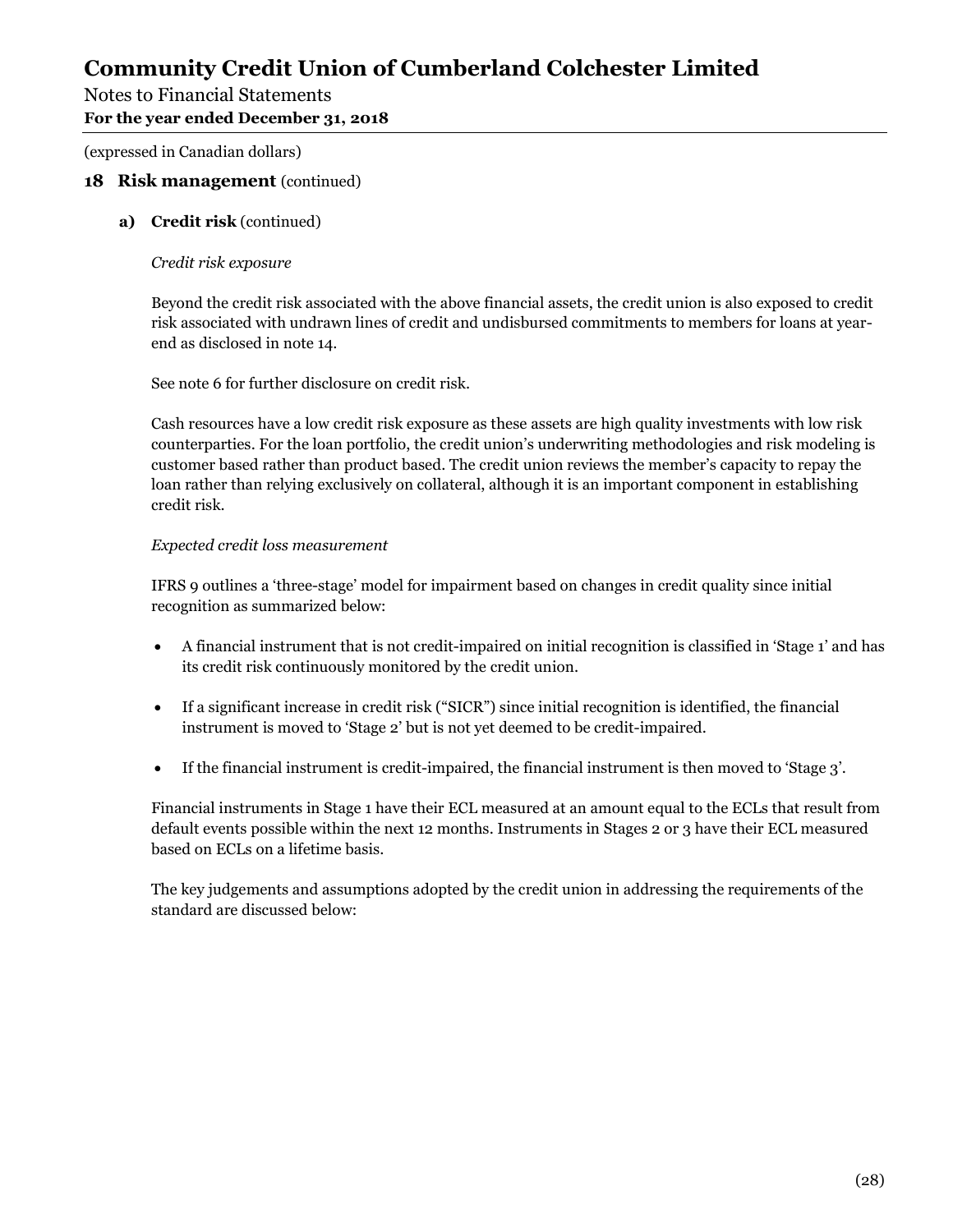### Notes to Financial Statements

### **For the year ended December 31, 2018**

(expressed in Canadian dollars)

### **18 Risk management** (continued)

**a) Credit risk** (continued)

### *Significant increase in credit risk*

The assessment of SICR incorporates forward-looking information and is performed on a quarterly basis at a portfolio level for all instruments held by the credit union. A watch list is used to monitor credit risk; this assessment is performed at the counterparty level and on a periodic basis. The criteria used to identify SICR are monitored and reviewed periodically for appropriateness by management.

The credit union considers a financial instrument to have experienced a SICR when one or more of the following quantitative or qualitative criteria have been met:

For consumer loans:

- contractual cash flow obligations are more than 30 days past due; and/or
- Available information at the reporting date indicates that the ability of the borrower to fulfill its contractual cash flow obligations has been reduced (e.g. using internal watch lists for monitoring the credit risk of borrowers).

For commercial loans:

- contractual cash flow obligations are more than 30 days past due; and/or
- available information at the reporting date indicates that the borrower's ability to fulfill its contractual cash flow obligations has been reduced (e.g. significant deterioration in risk rating, in short-term forbearance, early signs of cash flow/liquidity problems, adverse change in operating results, adverse changes in business, financial or economic conditions in which the business operates).

### *Definition of default and credit-impaired assets*

The credit union defines a financial instrument as in default, which is fully aligned with the definition of credit impaired, when it meets one or more of the following:

- The borrower is more than 90 days past due on its contractual payments;
- The borrower is in long-term forbearance; and
- The borrower is insolvent or has filed for bankruptcy;

The criteria above have been applied to all financial instruments held by the credit union and are consistent with the definition of default used for internal credit risk management purposes. The default definition has been applied consistently to model the PD, EAD and LGD throughout the credit union's ECL calculations.

An instrument is considered to no longer be in default (i.e. to have cured) when it no longer meets any of the default criteria.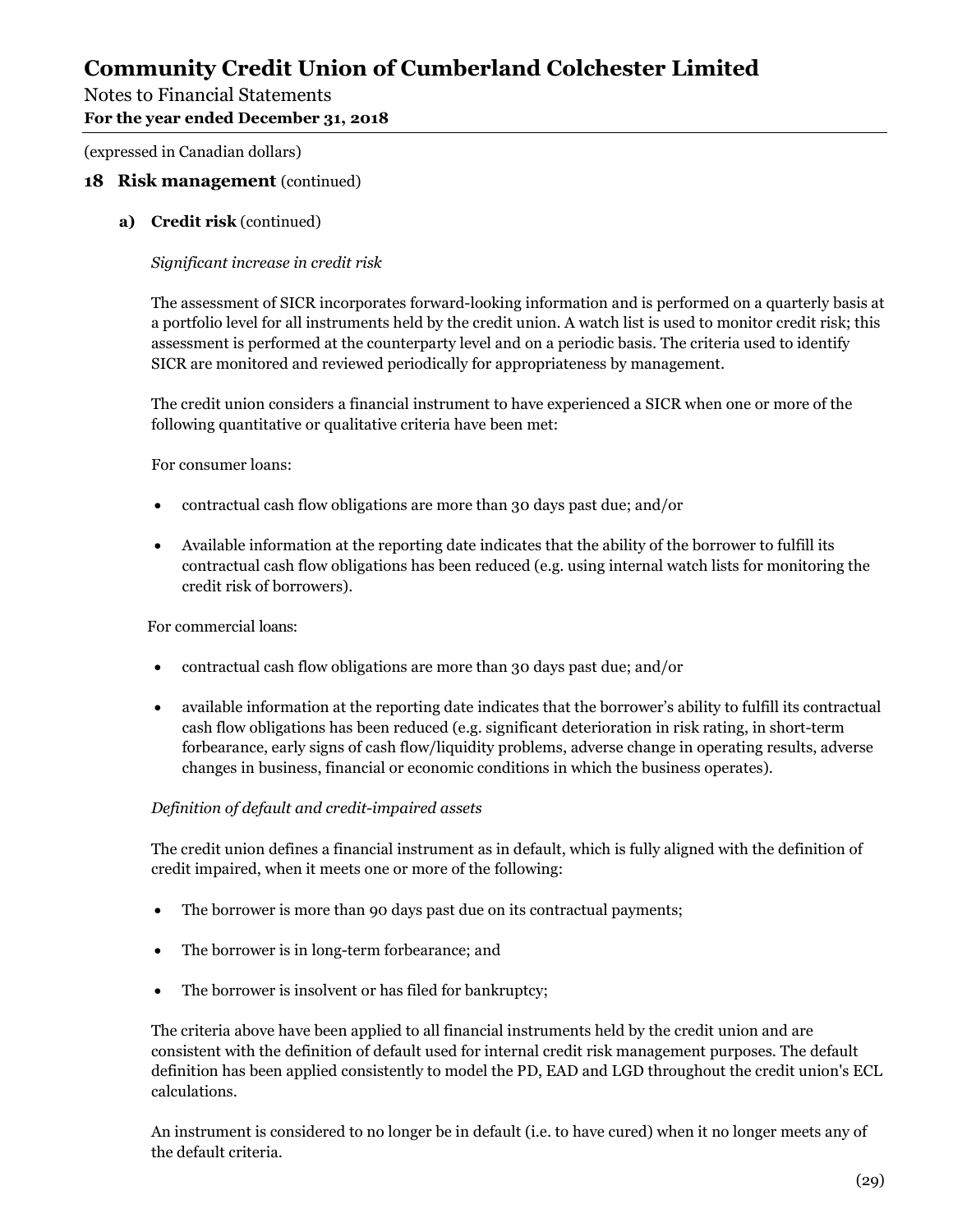### Notes to Financial Statements

### **For the year ended December 31, 2018**

(expressed in Canadian dollars)

### **18 Risk management** (continued)

**a) Credit risk** (continued)

### *Measuring ECL — Explanation of inputs, assumptions and estimation techniques*

IFRS 9 requires the ECL to be measured on either a 12-month or lifetime basis depending on whether a SICR has occurred since initial recognition or whether an asset is considered to be credit-impaired. ECLs are the discounted product of the PD, EAD, and LGD, defined as follows:

- The PD represents the likelihood of a borrower defaulting on its financial obligation, either over the next 12 months, or over the remaining lifetime of the obligation.
- EAD is based on the amounts the credit union expects to be owed at the time of default, over the next 12 months or over the remaining lifetime. For example, for a revolving commitment, the credit union includes the current drawn balance plus any further amount that is expected to be drawn up to the current contractual limit by the time of default, should it occur.
- LGD represents the credit union's expectation of the extent of loss on a defaulted exposure. LGD varies by type of counterparty, type and seniority of claim and availability of collateral or other credit support. LGD is expressed as a percentage loss per unit of EAD. LGD is calculated on a 12-month or lifetime basis, where 12-month LGD is the percentage of loss expected to be incurred if the default occurs in the next 12 months and lifetime LGD is the percentage of loss expected to be incurred if the default occurs over the remaining expected lifetime of the loan.

The ECL is determined by projecting the PD, LGD and EAD for each future month and for each individual exposure or collective segment. These three components are multiplied together and adjusted for the likelihood of survival (i.e. the exposure has not prepaid or defaulted in an earlier month). This effectively calculates an ECL for each future month.

The lifetime PD is developed by applying a maturity profile to the current 12-month PD. The maturity profile looks at how defaults develop on a portfolio from the point of initial recognition throughout the lifetime of the loans. The maturity profile is based on historical observed data and is assumed to be the same across all assets within a portfolio and credit grade band. This is supported by historical analysis.

The 12-month and lifetime EADs are determined based on the expected payment profile, which is based on the contractual repayments owed by the borrower over a 12-month or lifetime basis.

The 12-month and lifetime LGDs are determined based on the factors, which impact the recoveries made post default. These vary by product type.

- For secured products, this is primarily based on collateral type and projected collateral values, historical discounts to market/book values due to forced sales, time to repossession and expected recovery costs.
- For unsecured products, LGD's are typically set at product level due to the limited differentiation in recoveries achieved across different borrowers. These LGD's are influenced by collection strategies.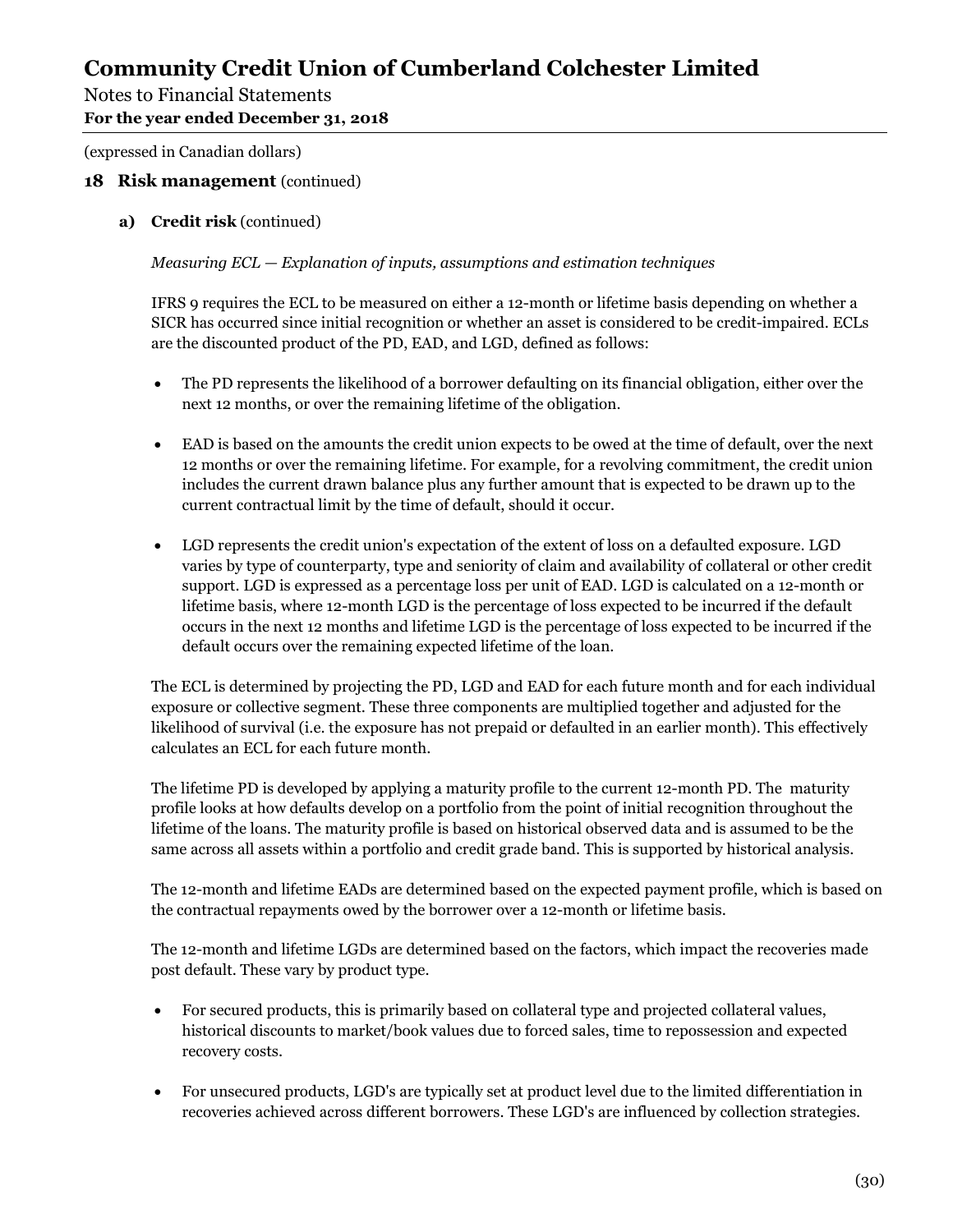### Notes to Financial Statements

### **For the year ended December 31, 2018**

(expressed in Canadian dollars)

### **18 Risk management** (continued)

**a) Credit risk** (continued)

*Measuring ECL — Explanation of inputs, assumptions and estimation techniques (continued)* 

The assumptions underlying the ECL calculation — such as how the maturity profile of the PDs and how collateral values change etc. — are monitored and reviewed on a quarterly basis.

There have been no significant changes in estimation techniques or significant assumptions made during the reporting period.

### *Collateral and other credit enhancements*

The credit union employs a range of policies and practices to mitigate credit risk. The most common of these is accepting collateral for funds advanced. The credit union has internal policies on the acceptability of specific classes of collateral or credit risk mitigation.

The credit union prepares a valuation of the collateral obtained as part of the loan origination process. This assessment is reviewed periodically. The principal collateral types for loans and advances are:

- Mortgages over residential properties;
- Charges against chattels;
- Charges over business assets such as premises, inventory and accounts receivable; and
- Charges over financial instruments such as debt securities and equities.

Longer-term finance and lending to corporate entities are generally secured; revolving individual credit facilities are either secured or unsecured.

The credit union's policies regarding obtaining collateral have not significantly changed during the reporting period and there has been no significant change in the overall quality of the collateral held by the credit union since the prior period.

### **b) Liquidity risk**

Liquidity risk is the risk that the credit union will encounter difficulty in meeting obligations associated with financial liabilities as they come due. Liquidity risk is inherent in any financial institution and could result from entity level circumstances and/or market events.

The credit union's approach to managing liquidity is to ensure that it will always have sufficient liquidity to meet its liabilities when due, under both normal and stressed conditions, without incurring unacceptable losses or risking damage to the credit union's reputation.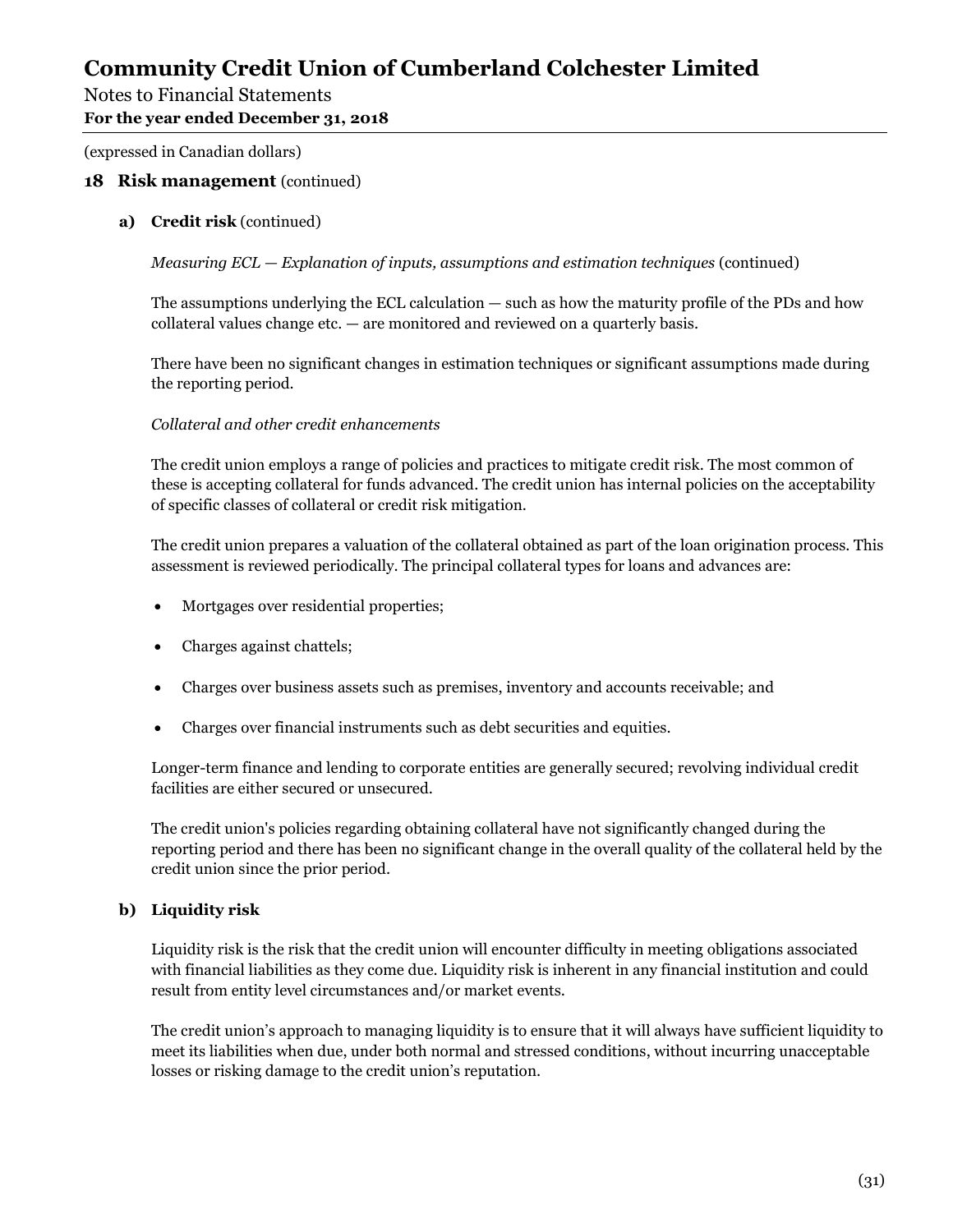### Notes to Financial Statements

### **For the year ended December 31, 2018**

(expressed in Canadian dollars)

### **18 Risk management** (continued)

### **b) Liquidity risk** (continued)

The credit union is required to maintain 10% of members' deposits in liquid investments of which 90% must be held with Atlantic Central. The credit union was in compliance with this requirement at December 31, 2018.

| 2018                    | 2017                    |
|-------------------------|-------------------------|
| 9,109,041<br>15,937,451 | 8,941,314<br>10,264,100 |
| 6,828,410               | 1,322,786               |
|                         |                         |

Cash flows payable under financial liabilities by remaining contractual liabilities are as follows:

|                                                 |            |              |               | 2018         |
|-------------------------------------------------|------------|--------------|---------------|--------------|
|                                                 | On demand  | Under 1 year | $1 - 3$ years | Over 3 years |
| Members' deposits<br>Trade accounts payable and | 69,326,705 | 11,021,500   | 9,856,600     | 522,900      |
| accrued liabilities                             |            | 501,419      | -             |              |
| Credit commitments                              | 5,951,024  | 3,445,560    |               | ۰            |
|                                                 | 75,277,729 | 14,968,479   | 9,856,600     | 522,900      |

The credit union expects that many members will not request repayment on the earliest date the credit union could be required to pay.

### **c) Market and interest rate risk**

Market risk is the risk of exposure to changes to financial prices affecting the value of positions held by the credit union as part of its normal trading activities. As the credit union does not deal in foreign exchange contracts or commodities, market risk consists solely of interest rate risk.

Interest rate risk is the risk that the fair value or future cash flows of a financial instrument will fluctuate because of changes in market interest rates. For the credit union, mismatches in the balance of assets, liabilities and off-balance sheet financial instruments that mature and reprice in varying reporting periods generate interest rate risk. These mismatches will arise through the ordinary course of business as the credit union manages member portfolios of loans and deposits with changing term preferences and through the strategic positioning of the credit union to enhance profitability.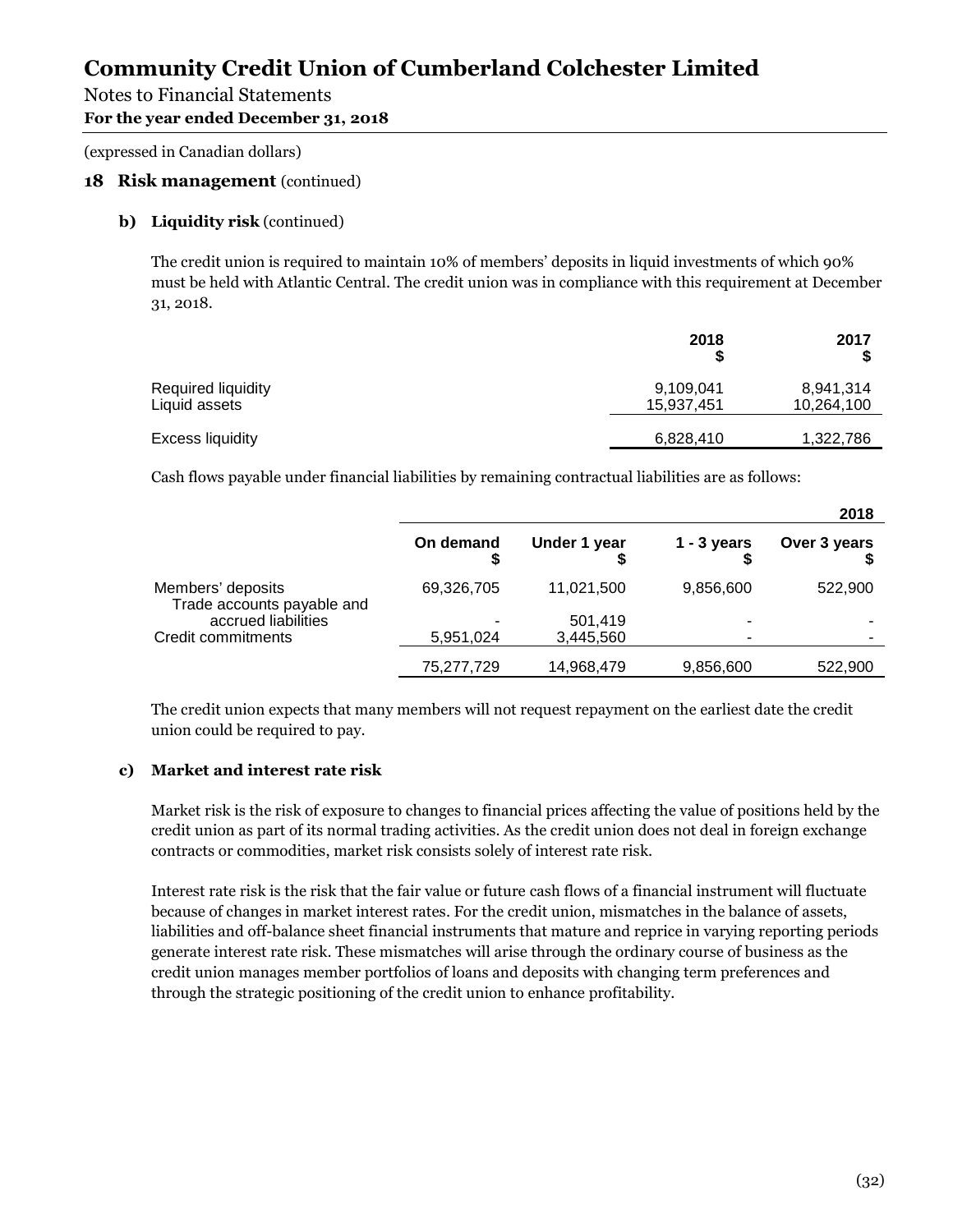### Notes to Financial Statements

### **For the year ended December 31, 2018**

(expressed in Canadian dollars)

### **18 Risk management** (continued)

**c) Market and interest rate risk** (continued)

#### *Interest rate risk policies and processes*

The credit union meets its objectives for interest rate risk management by structuring the statement of financial position to take advantage of the yield curve and mismatch opportunities while limiting risk exposure to approved levels to ensure that net interest income and net market values are not significantly impacted when there is an adverse change in interest rates.

#### *Interest rate risk measurement techniques*

The credit union uses a number of techniques to manage interest rate risk. In order to manage the repricing of assets and liabilities, the credit union will alter the product mix through the marketing of particular products and pricing initiatives. Decisions on determining the appropriate mix of assets and liabilities are based on economic conditions, member behaviour, capital levels, liquidity levels and policies that limit exposure by instrument and counterparty.

The management of interest rate risk against interest rate gap limits is supplemented by monitoring the sensitivity of the credit union's net interest revenue and a 1% movement in rates. At December 31, 2018, the credit union's risk related to a 1% decrease in rates was approximately \$99,000 of net interest income.

The determination of interest rate sensitivity encompasses numerous assumptions. It is based on the earlier of the repricing date or the maturity date of assets and liabilities used to manage interest rate risk.

The gap position presented below is as at December 31, 2018. It represents the position outstanding at the close of the business day and may change significantly in subsequent periods based on member behaviour and the application of the credit union's asset and liability management policies.

The assumptions for the year ended December 31, 2018 were as follows:

### Assets

- Fixed term assets, such as mortgages and personal loans, are reported based on scheduled repayments.
- Variable rate assets that are related to the prime rate or other short-term market rates are reported within the demand category.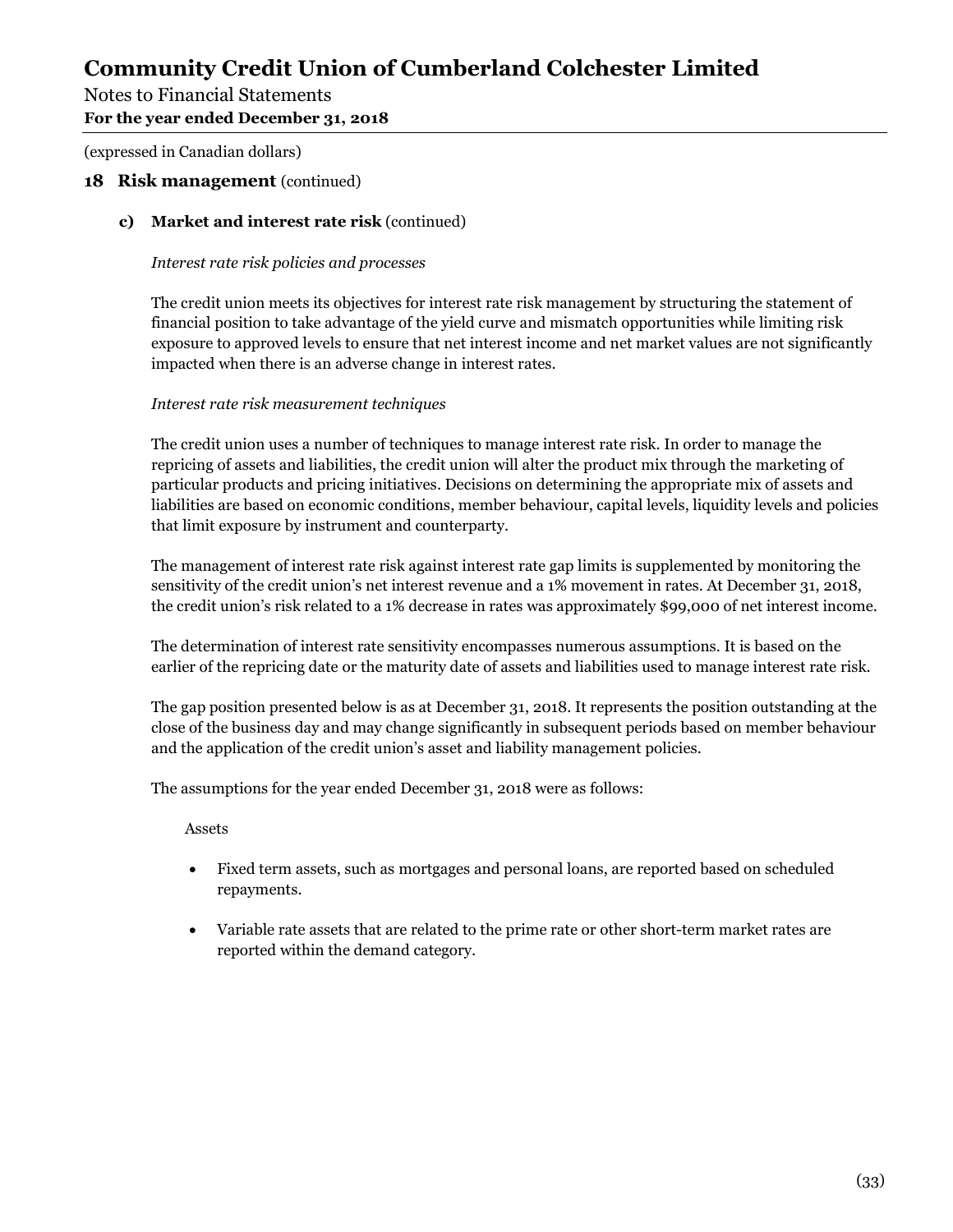### Notes to Financial Statements

### **For the year ended December 31, 2018**

(expressed in Canadian dollars)

### **18 Risk management** (continued)

**c) Market and interest rate risk** (continued)

*Interest rate risk measurement techniques* (continued)

Liabilities

- Fixed rate liabilities, such as term deposits, are reported at scheduled maturity.
- Interest bearing deposits on which the members' interest rate changes with prime or other shortterm market rates are reported within the demand category.

### Rates

Rates are based on the weighted average rates for the assets and liabilities on December 31.

|                                |                                  |           |                                           |              |                              |              |                                               | 2018         |
|--------------------------------|----------------------------------|-----------|-------------------------------------------|--------------|------------------------------|--------------|-----------------------------------------------|--------------|
|                                | <b>Demand</b><br>principal<br>\$ | Rate<br>% | Under 1<br>year<br>principal<br>\$        | Rate<br>%    | 1-3 years<br>principal<br>\$ | Rate<br>%    | Over <sub>3</sub><br>years<br>principal<br>\$ | Rate<br>$\%$ |
| <b>Assets</b><br>Cash and      |                                  |           |                                           |              |                              |              |                                               |              |
| investments<br>Members' loans  | 83,802<br>15,731,939             | 6.35      | 14,703,780<br>15,902,700                  | 1.70<br>4.06 | 300,000<br>20,664,500        | 4.60<br>3.62 | 1,536,709<br>24,594,700                       | 3.19<br>4.02 |
|                                | 15,815,741                       | 6.32      | 30,606,480                                | 2.92         | 20,964,500                   | 3.64         | 26,131,409                                    | 3.97         |
| <b>Liabilities</b><br>Members' |                                  |           |                                           |              |                              |              |                                               |              |
| deposits                       | 69,326,705                       | 0.46      | 11,021,500                                | 1.72         | 9,856,600                    | 2.32         | 522,900                                       | 1.88         |
| Asset (liability)<br>gap       | (53, 510, 964)                   |           | 19,584,980                                |              | 11,107,900                   |              | 25,608,509                                    |              |
|                                |                                  |           |                                           |              |                              |              |                                               |              |
|                                |                                  |           |                                           |              |                              |              |                                               | 2017         |
|                                | <b>Demand</b><br>principal<br>\$ | Rate<br>% | <b>Under 1</b><br>year<br>principal<br>\$ | Rate<br>%    | 1-3 years<br>principal<br>\$ | Rate<br>%    | Over <sub>3</sub><br>years<br>principal<br>\$ | Rate<br>$\%$ |
| <b>Assets</b><br>Cash and      |                                  |           |                                           |              |                              |              |                                               |              |
| investments<br>Members' loans  | 1,012,864<br>16,414,128          | 6.36      | 8,130,586<br>21,932,000                   | 1.14<br>3.51 | 300,000<br>21,233,300        | 4.60<br>3.95 | 1,507,489<br>20,748,500                       | 1.61<br>3.65 |
|                                | 17,426,992                       | 5.99      | 30,062,586                                | 2.87         | 21,533,300                   | 3.96         | 22,255,989                                    | 3.51         |
| <b>Liabilities</b><br>Members' |                                  |           |                                           |              |                              |              |                                               |              |
| deposits                       | 70,278,716                       | 0.40      | 10,624,820                                | 1.15         | 7,983,100                    | 2.15         | 526,500                                       | 1.69         |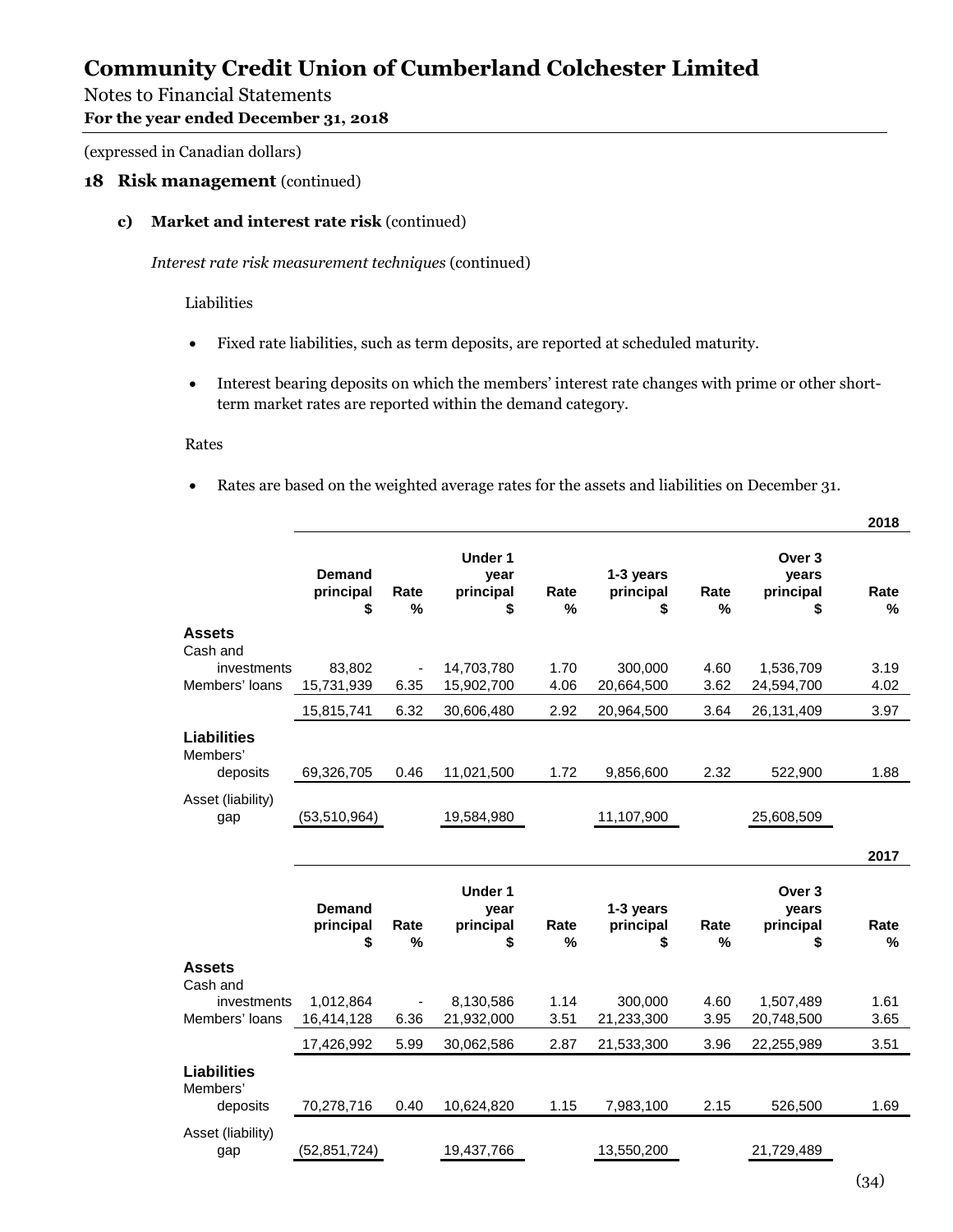### Notes to Financial Statements **For the year ended December 31, 2018**

(expressed in Canadian dollars)

### **19 Capital management**

Capital is managed in accordance with policies established by the Board of Directors and regulators. Management regards a strong capital base as an integral part of the credit union's strategy. The credit union has a capital plan to provide a long-term forecast of capital requirements. All of the elements of capital are monitored throughout the year and modifications of capital management strategies are made as appropriate.

The *Credit Union Act* of Nova Scotia requires the credit union to establish and maintain a level of equity that is not less than 5% of its assets. Capital is comprised of members' equity plus members' shares which amounts to \$6,015,640 as at December 31, 2018 (2017 - \$5,952,037).

As at December 31, 2018, the credit union's equity as a percent of assets was 6.13% (2017 - 6.18%) meeting the 5% minimum requirement.

#### **20 Income taxes**

#### **i) Tax rate reconciliation**

|                                                                                                                    | 2018            | 2017                      |
|--------------------------------------------------------------------------------------------------------------------|-----------------|---------------------------|
| Income before income taxes                                                                                         | 120.471         | 275,114                   |
| Taxes at statutory rates 13% (2017 - 13.5%)<br>Reduction of small business rate<br>Permanent differences and other | 15.661<br>4,571 | 37,140<br>17,259<br>4,723 |
|                                                                                                                    | 20,232          | 59,122                    |

#### **ii) Deferred taxes**

Deferred income taxes are calculated on all temporary differences under the liability method using an effective tax rate for 2018 of 13% (2017 - 13.5%).

The movement in the deferred income tax account is as follows:

|                                        | 2018   | 2017     |
|----------------------------------------|--------|----------|
| Balance, December 31                   | 18,000 | 33,000   |
| Deferred income tax recovery (expense) | 5,000  | (15,000) |
| Balance, December 31                   | 23,000 | 18,000   |